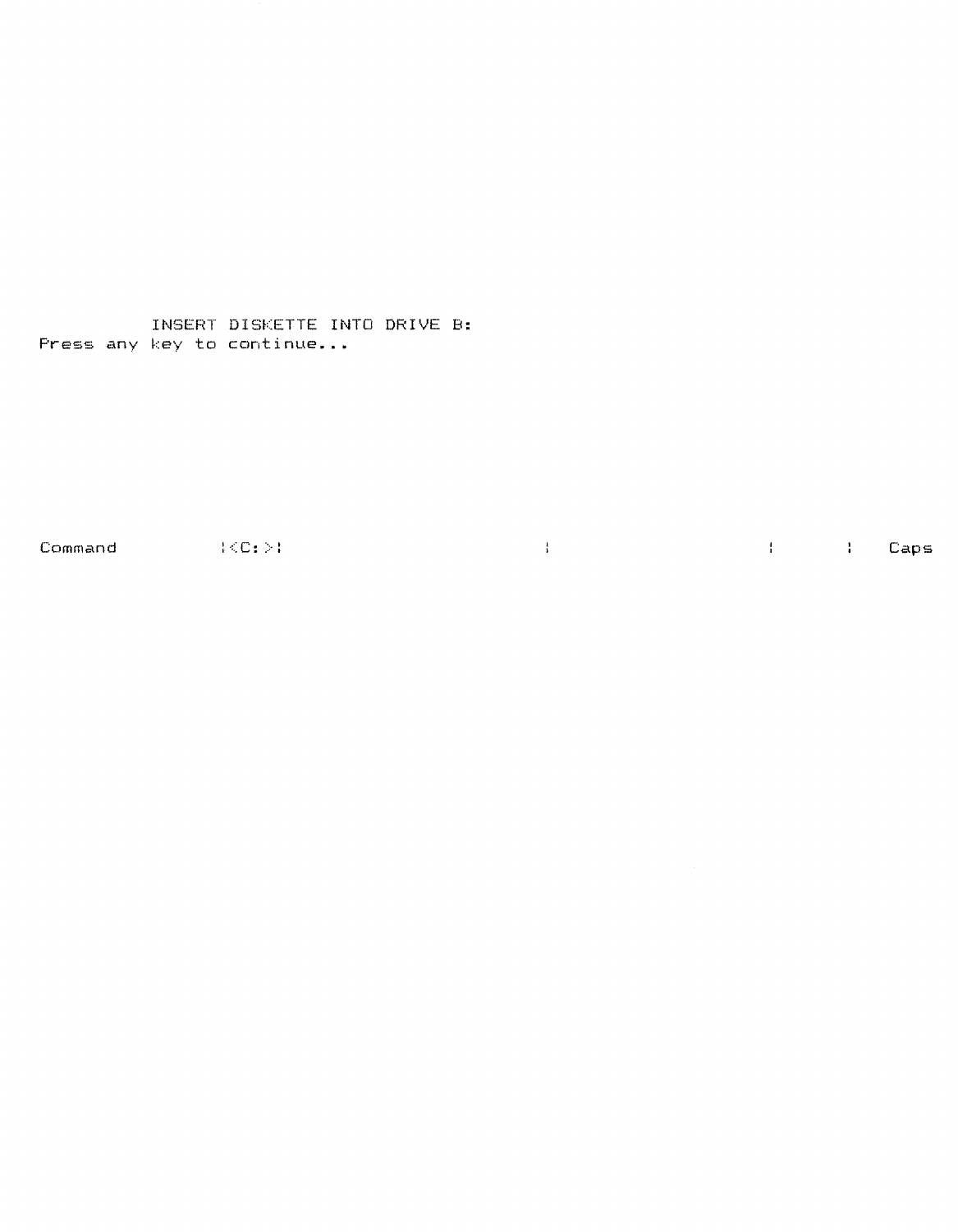# COPYING DATABASE FILE TO DISKETTE

Command :{C:>: Caps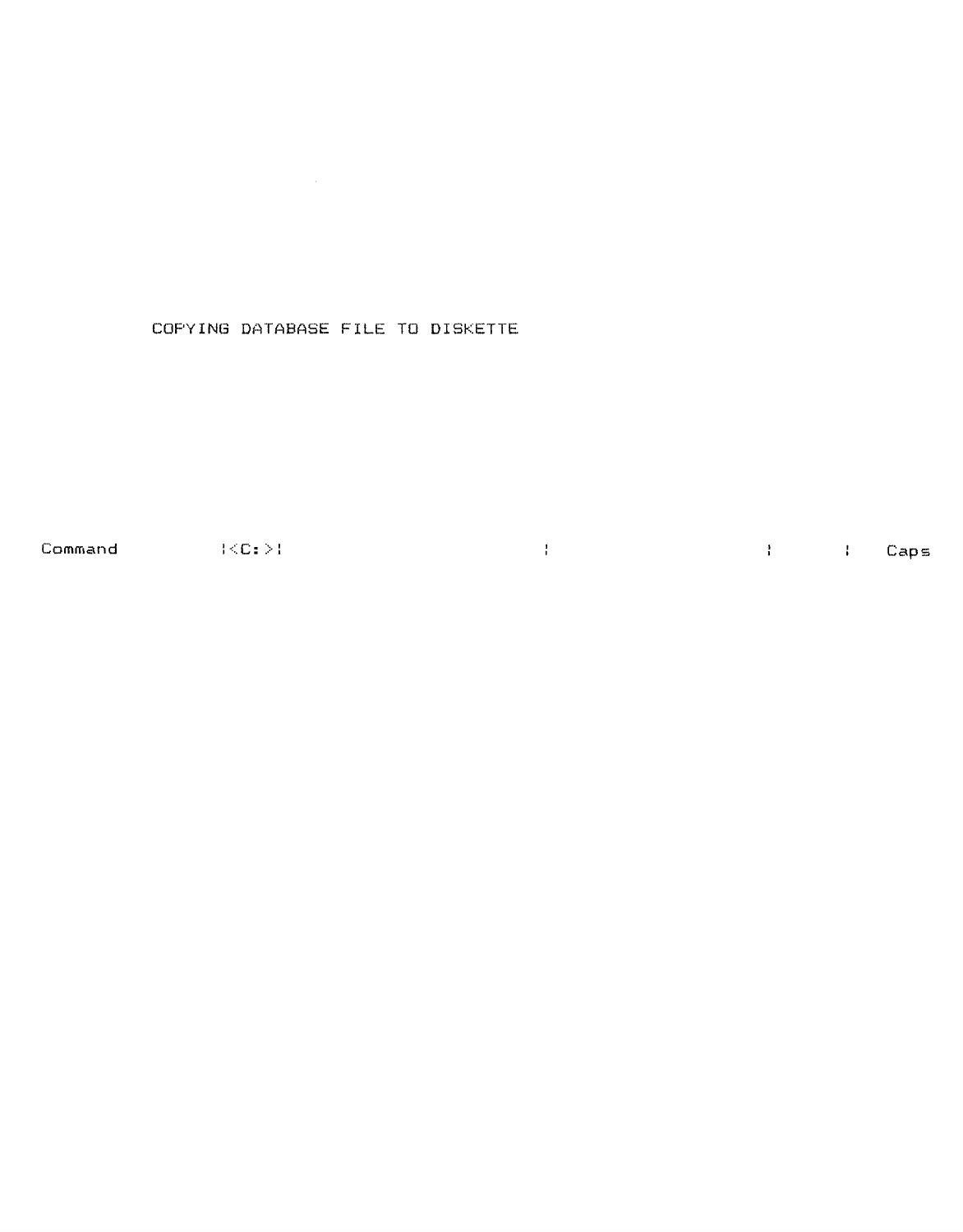COpy COMPLETE Press any key to **continue ...** 

Command :  $\{\langle C:\rangle\}$ 

 $\mathcal{A}=\mathcal{A}$  . The set of  $\mathcal{A}$ 

 $\mathcal{L}^{\text{max}}_{\text{max}}$  and  $\mathcal{L}^{\text{max}}_{\text{max}}$  and  $\mathcal{L}^{\text{max}}_{\text{max}}$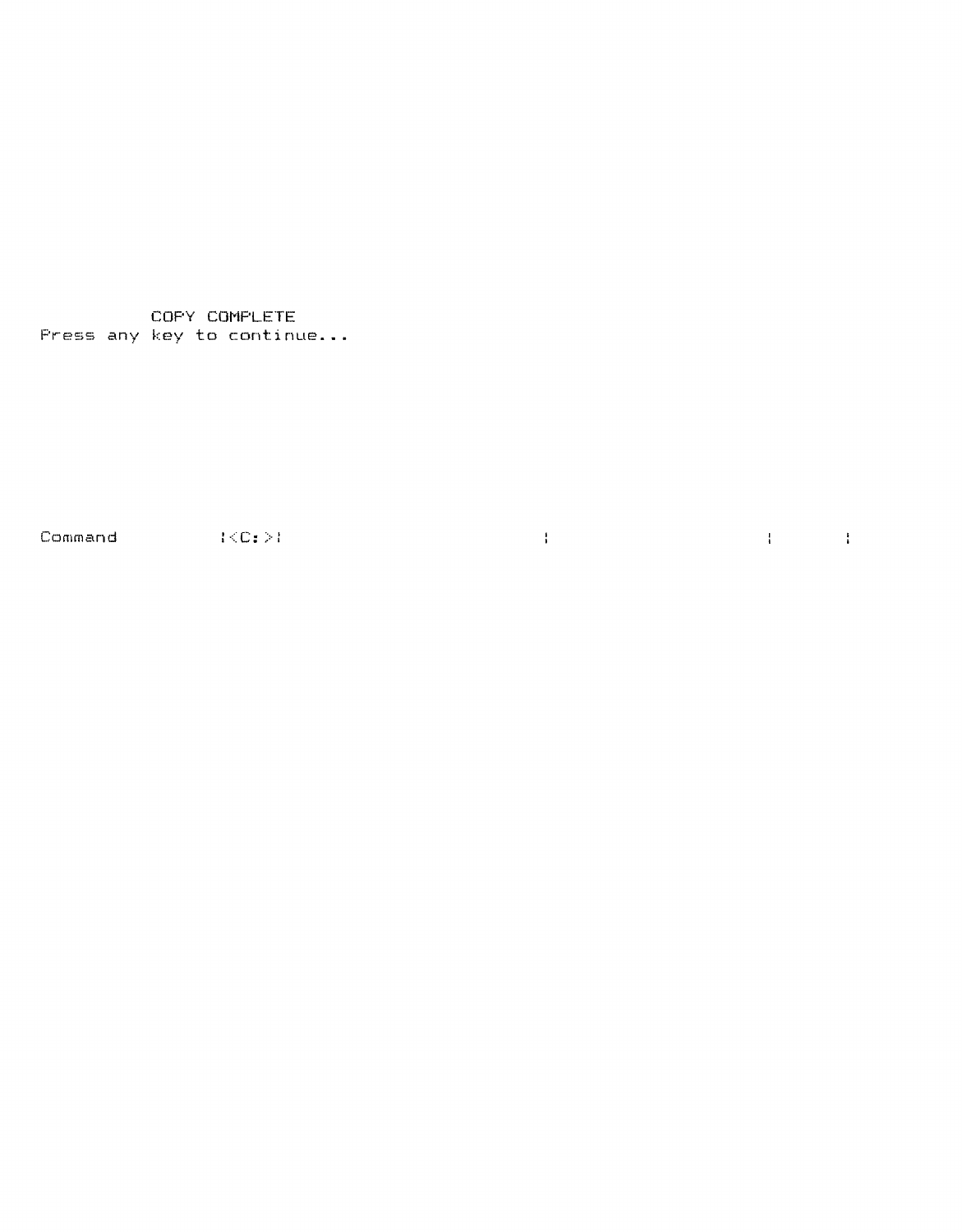ZCREATE.DOC

DOCUMENTATION FOR THE CREATE DATABASE OPTION

================================================================================

#### ============================================~============================== YOU WILL SEE YOU WILL DO ===========================================================================  $\mathbf{r}$ 1. The Main Menu will appear display-: 1. Type a 6 to create a new dataing the six menu options and the base and press Enter. option to exit. 2. A screen will appear asking the 2. Type in the  $3$  character abbrevi- $\pm$ user to type in the name of the ation for the quarter and the new database to create. last two digits of the year of the new quarter and press enter. (AUT87 is an example of the Autumn quarter of 1987.) 3. If the database does not already 3. Type a Y if the displayed exist, a screen will appear askdatabase name is correct and ing the user if the displayed press Enter. When the database database name is the one the is created, a screen will appear user wishes to create. saying 'DATABASE CREATED' and If a database already exists by press any key to continue and the given name, a screen will return to the Main Menu. appear saying that the given Press Enter if the displayed database name already exists and database name is incorrect or  $\frac{1}{4}$ press any key to continue and the user decides not to create return to the Main Menu. a database. A screen will appear saying 'DATABASE NOT CREATED' and press any key to  $\mathbf{I}$ continue and return to the Main Menu.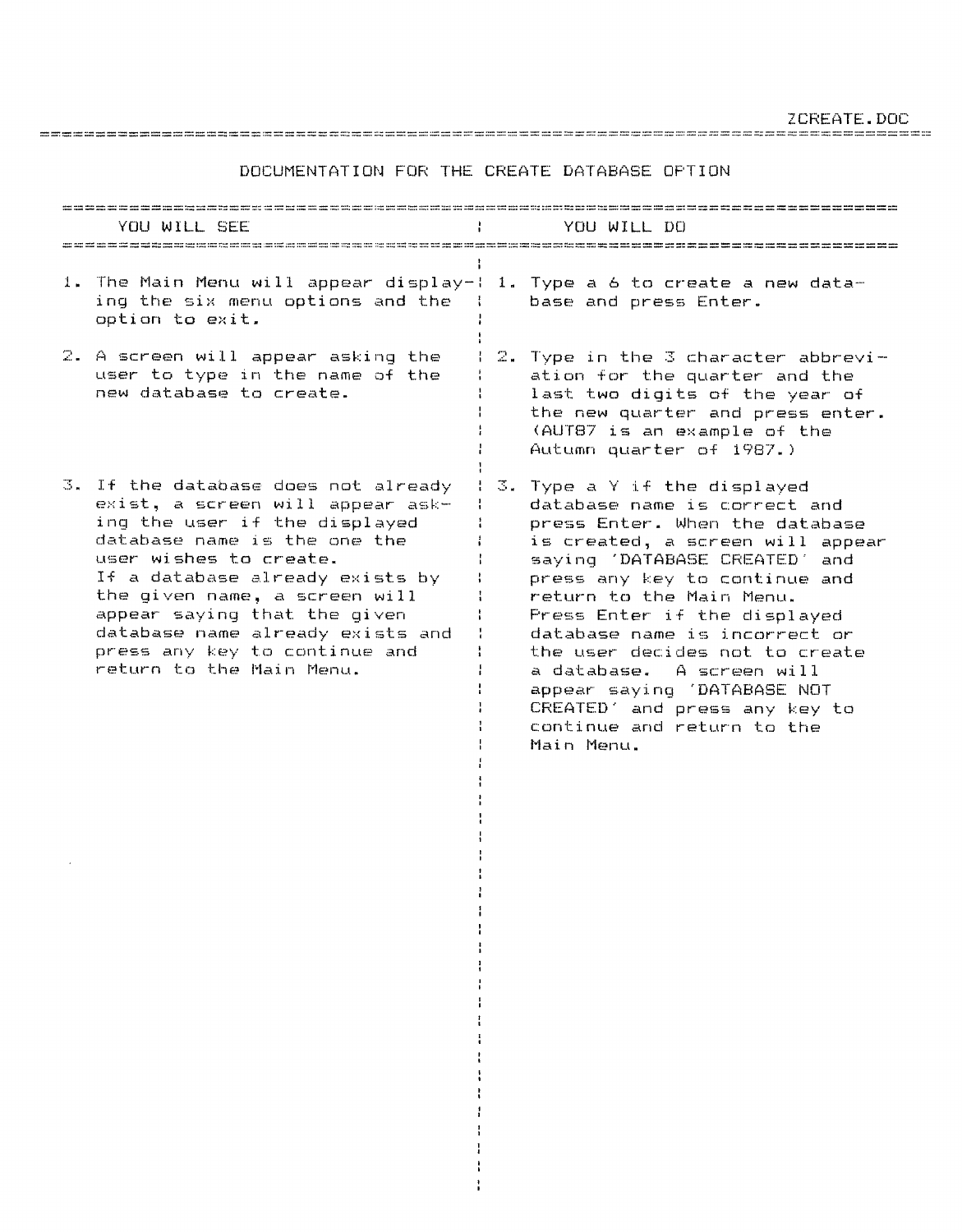DATABASE CREATE PROCEDURE

 $\mathcal{L}^{\text{max}}_{\text{max}}$  ,  $\mathcal{L}^{\text{max}}_{\text{max}}$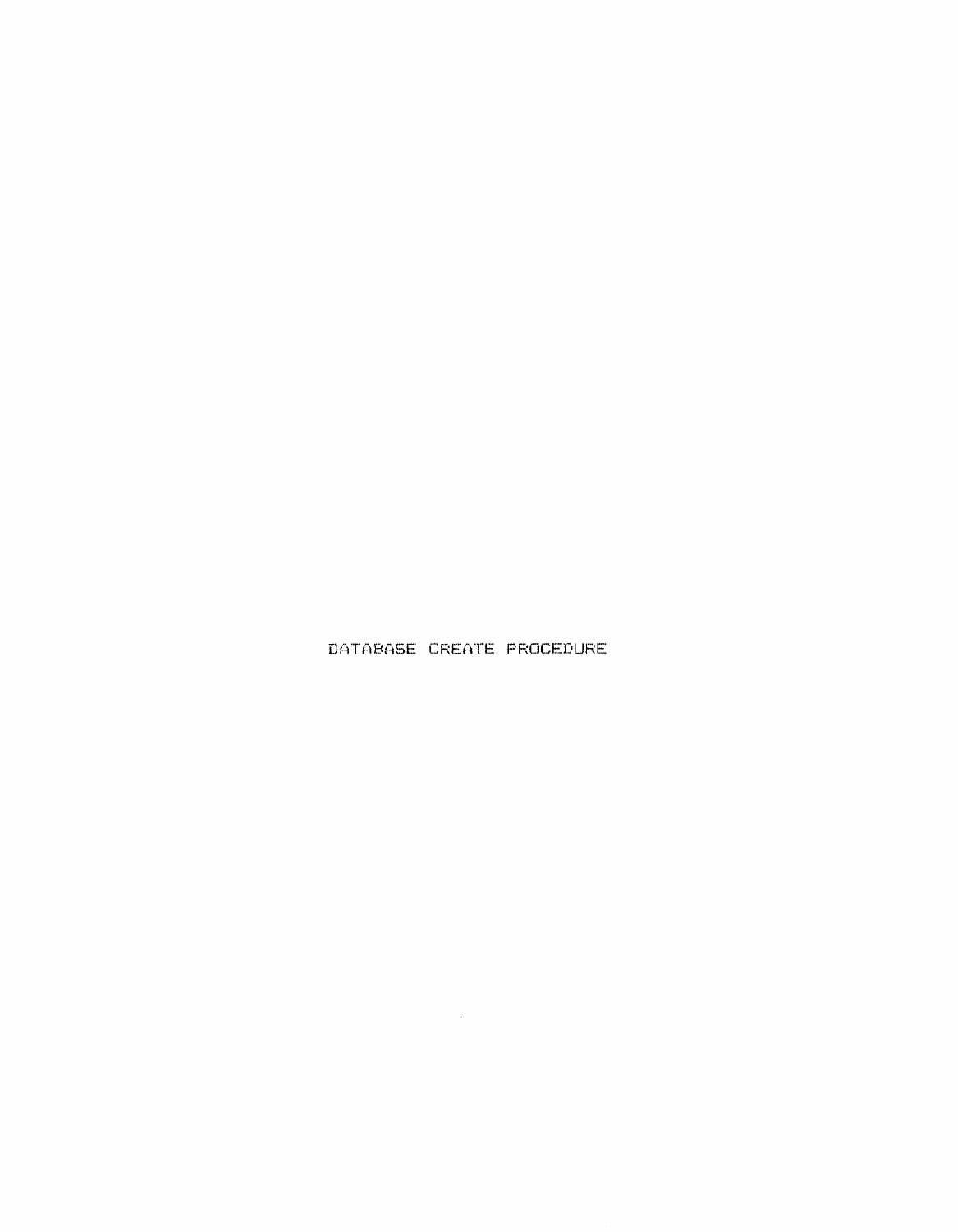### ENTER NEW DATABASE NAME: AUT88

 $\sim$ 

 $\label{eq:1} \frac{1}{4} \left( \frac{1}{2} \right) \left( \frac{1}{2} \right) \left( \frac{1}{2} \right) \left( \frac{1}{2} \right) \left( \frac{1}{2} \right) \left( \frac{1}{2} \right) \left( \frac{1}{2} \right) \left( \frac{1}{2} \right) \left( \frac{1}{2} \right) \left( \frac{1}{2} \right) \left( \frac{1}{2} \right) \left( \frac{1}{2} \right) \left( \frac{1}{2} \right) \left( \frac{1}{2} \right) \left( \frac{1}{2} \right) \left( \frac{1}{2} \$  $Commonand$   $\{\langle C_1 \rangle\}$  $\frac{1}{4} \int_{0}^{\infty} \frac{1}{\sqrt{2\pi}} \left( \frac{1}{\sqrt{2\pi}} \right)^{2} \frac{1}{\sqrt{2\pi}} \left( \frac{1}{\sqrt{2\pi}} \right)^{2} \frac{1}{\sqrt{2\pi}} \left( \frac{1}{\sqrt{2\pi}} \right)^{2} \frac{1}{\sqrt{2\pi}} \left( \frac{1}{\sqrt{2\pi}} \right)^{2} \frac{1}{\sqrt{2\pi}} \left( \frac{1}{\sqrt{2\pi}} \right)^{2} \frac{1}{\sqrt{2\pi}} \left( \frac{1}{\sqrt{2\pi}} \right)^{2} \frac{1}{$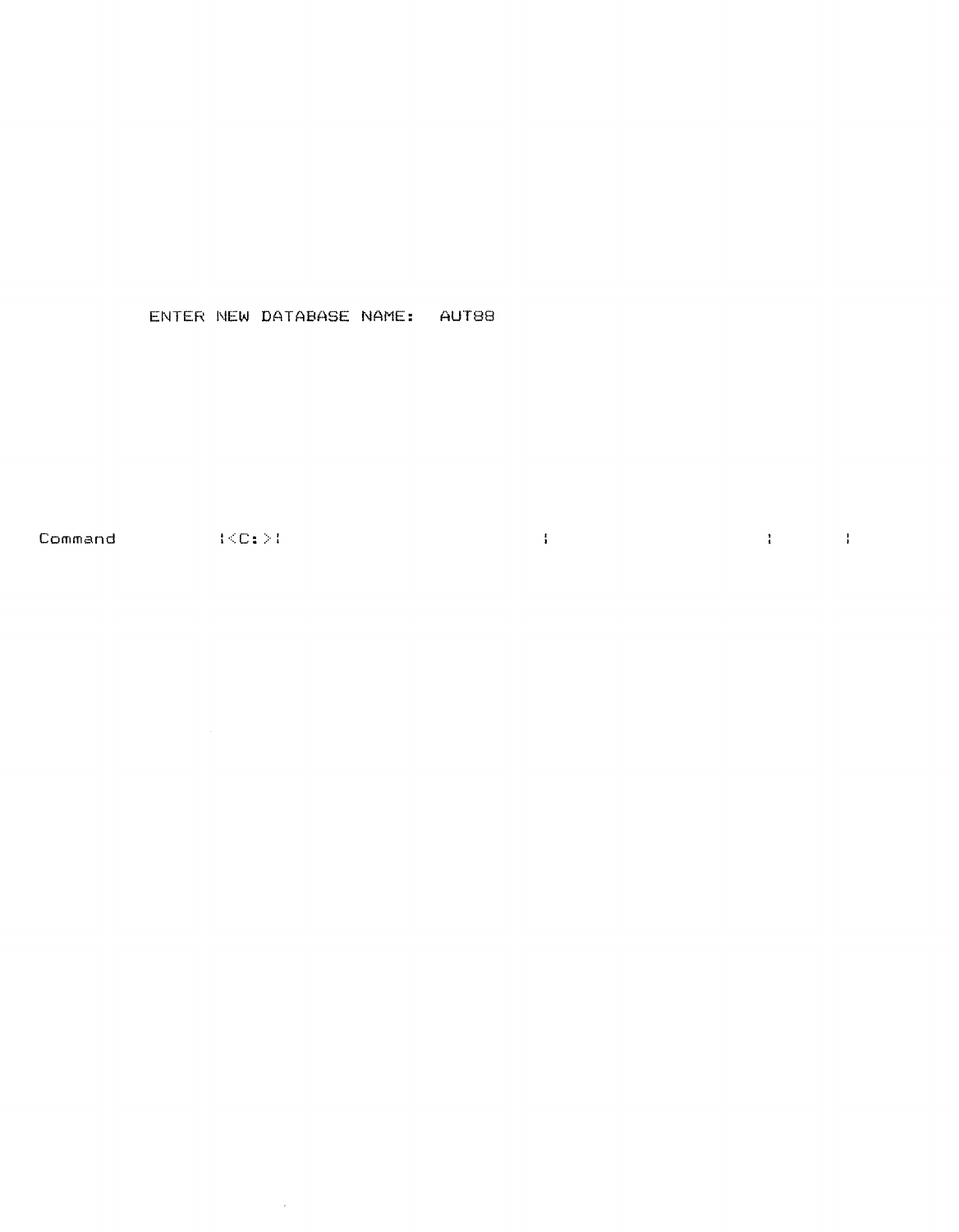#### IS THIS THE DATABASE YOU WISH TO CREATE? AUT88 Y

 $\mathcal{A}$  and  $\mathcal{A}$  is a set of the set of the set of  $\mathcal{A}$ Command  $\langle\langle C\colon\rangle\rangle$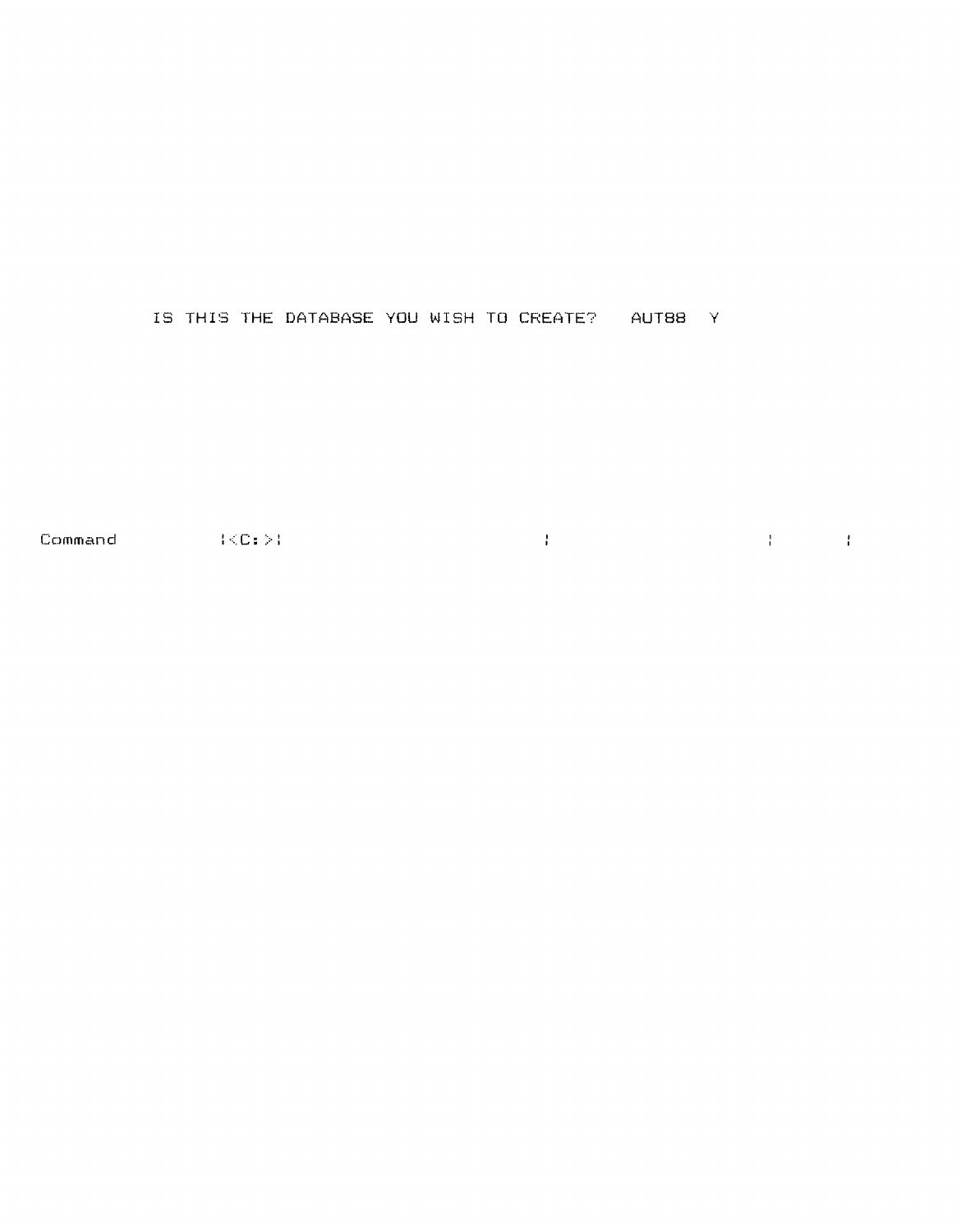DATABASE CREATED Press any key to continue...

 $\text{Command}$   $\{\langle C; \rangle\}$ 

 $\mathbf{q}$  and  $\mathbf{q}$  and  $\mathbf{q}$ 

 $\sim 10^7$ 

**The Committee of the Committee** 

 $\mathcal{L}^{\text{max}}_{\text{max}}$  .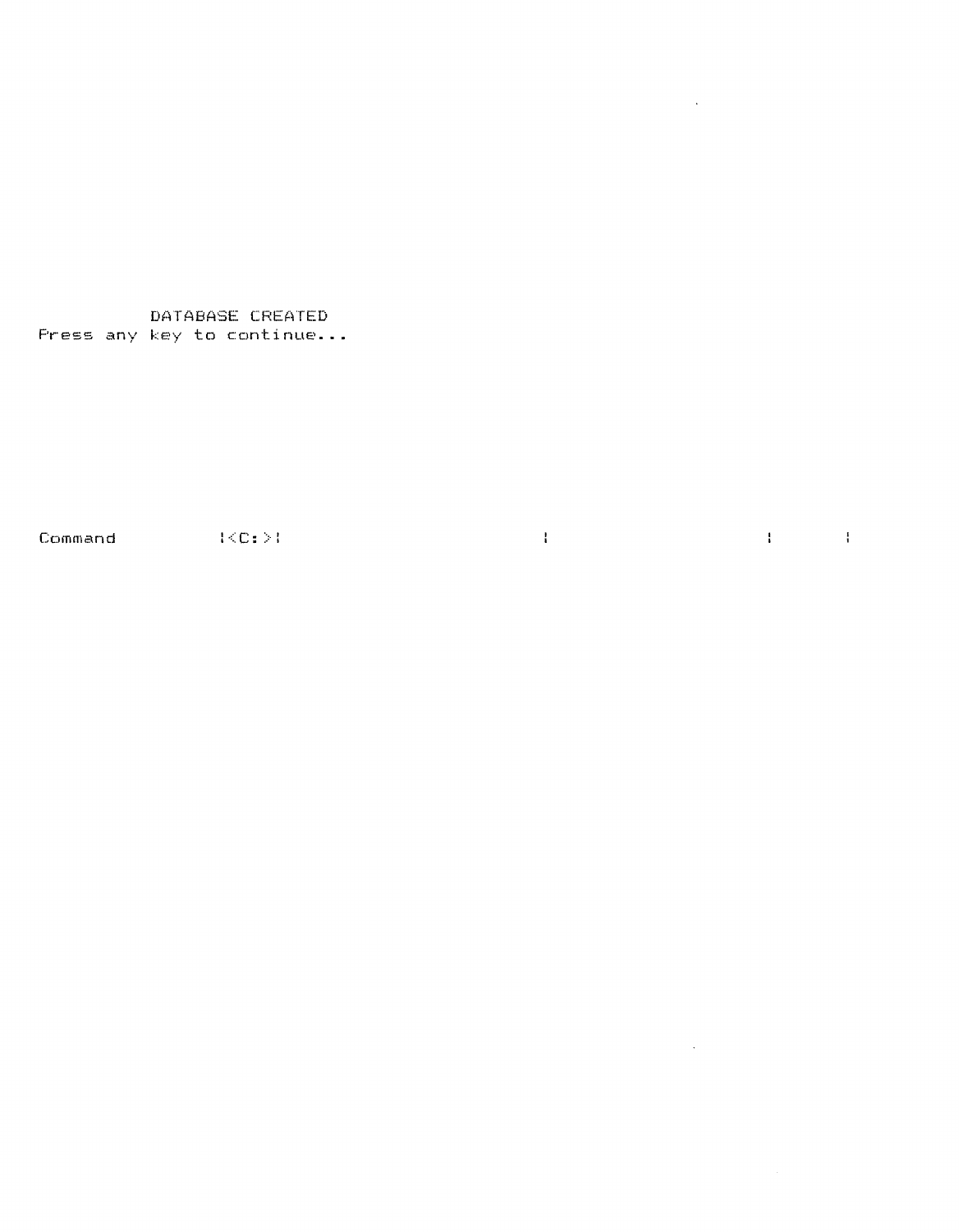## ENTER NEW DATABASE NAME: AUT88

Command (CC:  $>$  )  $\label{eq:1} \frac{1}{4} \int_{\mathbb{R}^3} \frac{1}{\sqrt{2}} \, \frac{1}{\sqrt{2}} \, \frac{1}{\sqrt{2}} \, \frac{1}{\sqrt{2}} \, \frac{1}{\sqrt{2}} \, \frac{1}{\sqrt{2}} \, \frac{1}{\sqrt{2}} \, \frac{1}{\sqrt{2}} \, \frac{1}{\sqrt{2}} \, \frac{1}{\sqrt{2}} \, \frac{1}{\sqrt{2}} \, \frac{1}{\sqrt{2}} \, \frac{1}{\sqrt{2}} \, \frac{1}{\sqrt{2}} \, \frac{1}{\sqrt{2}} \, \frac{1}{\sqrt{2}} \, \frac$  $\mathcal{A}=\mathcal{A}$  . The set of  $\mathcal{A}$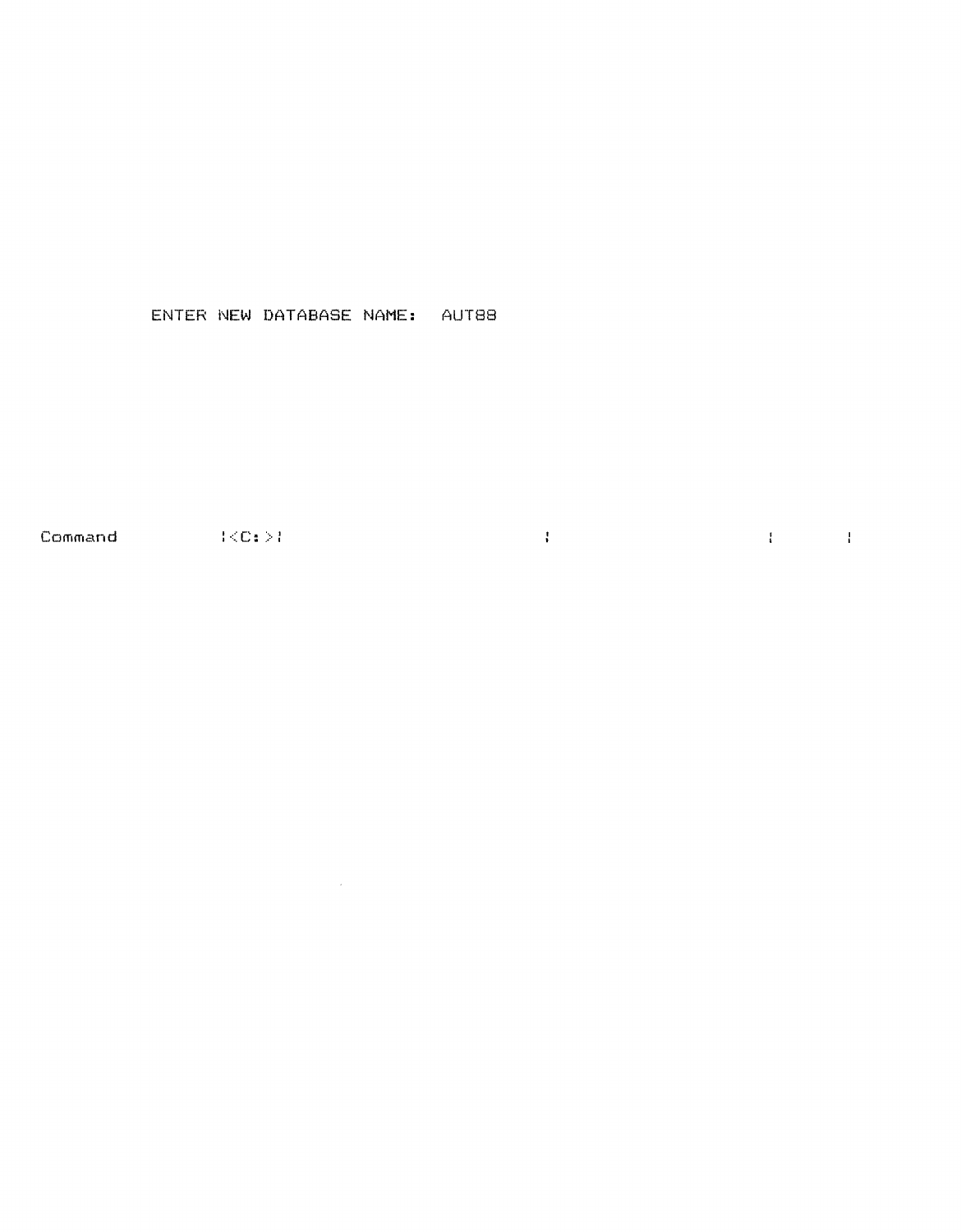## IS THIS THE DATABASE YOU WISH TO CREATE? AUT88 N

Command  $\{\langle C\colon \rangle\}$  $\mathcal{A}=\mathcal{A}$  , and  $\mathcal{A}=\mathcal{A}$  , and  $\mathcal{A}=\mathcal{A}$  , and  $\mathcal{A}=\mathcal{A}$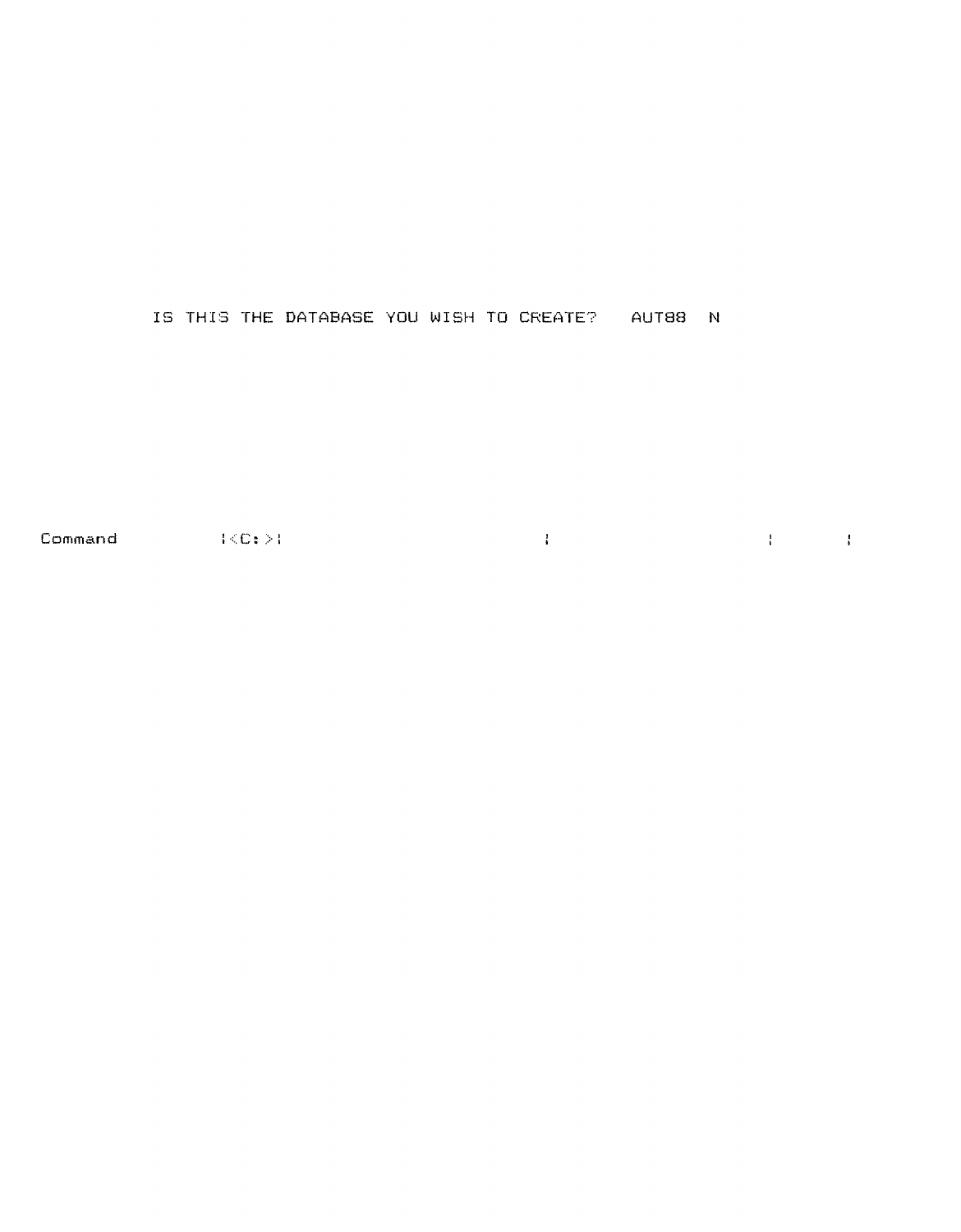DATABASE NOT CREATED Press any key to continue...

Command  $\{\langle C: \rangle\}$ 

 $\mathcal{A}=\mathcal{A}$  , where  $\mathcal{A}=\mathcal{A}$  is a set of the set of  $\mathcal{A}$  .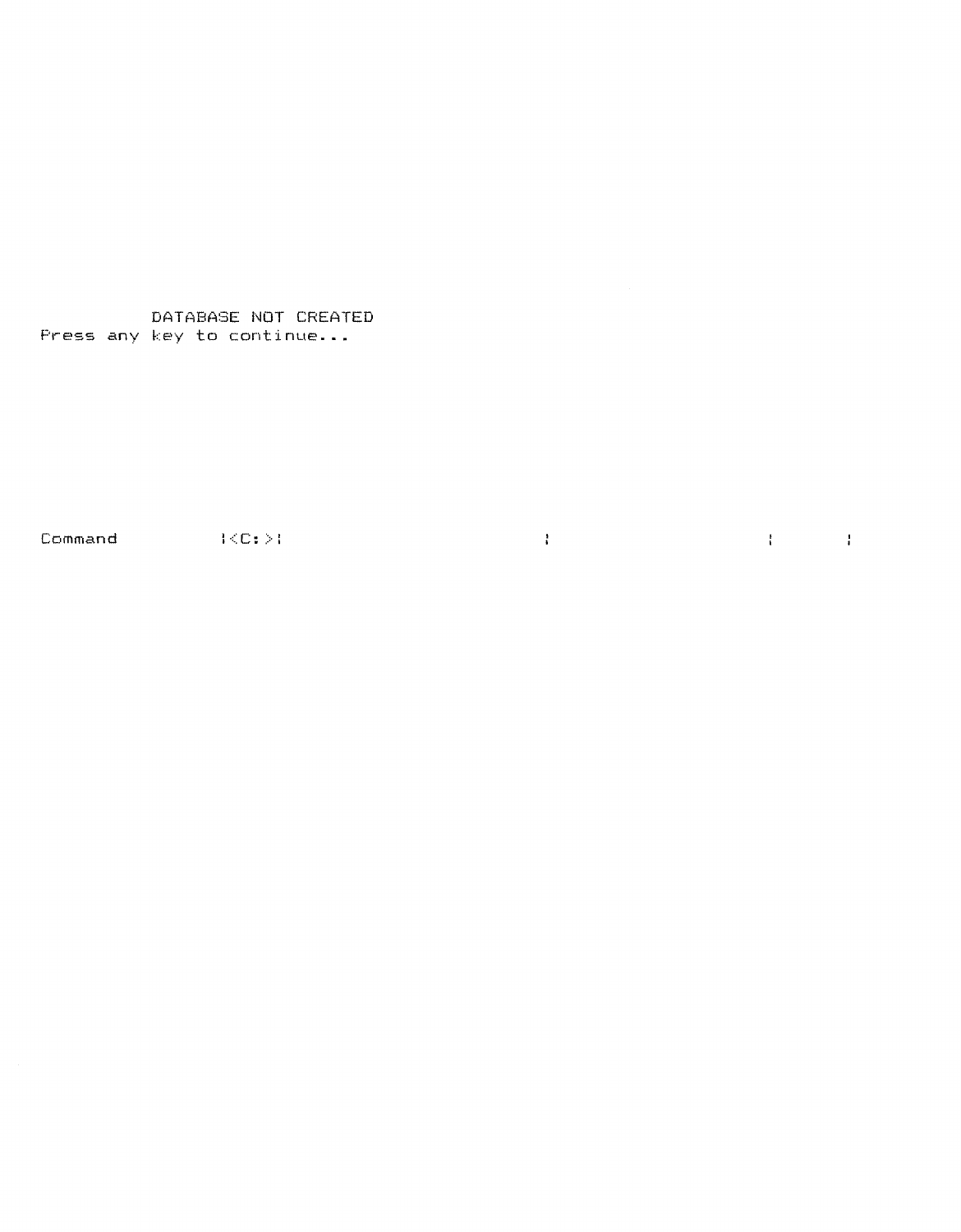# DATABASE STRUCTURES

 $\mathcal{L}^{\text{max}}_{\text{max}}$  and  $\mathcal{L}^{\text{max}}_{\text{max}}$ 

 $\label{eq:2.1} \mathcal{L} = \frac{1}{2} \sum_{i=1}^n \frac{1}{2} \sum_{j=1}^n \frac{1}{2} \sum_{j=1}^n \frac{1}{2} \sum_{j=1}^n \frac{1}{2} \sum_{j=1}^n \frac{1}{2} \sum_{j=1}^n \frac{1}{2} \sum_{j=1}^n \frac{1}{2} \sum_{j=1}^n \frac{1}{2} \sum_{j=1}^n \frac{1}{2} \sum_{j=1}^n \frac{1}{2} \sum_{j=1}^n \frac{1}{2} \sum_{j=1}^n \frac{1}{2} \sum_{j=$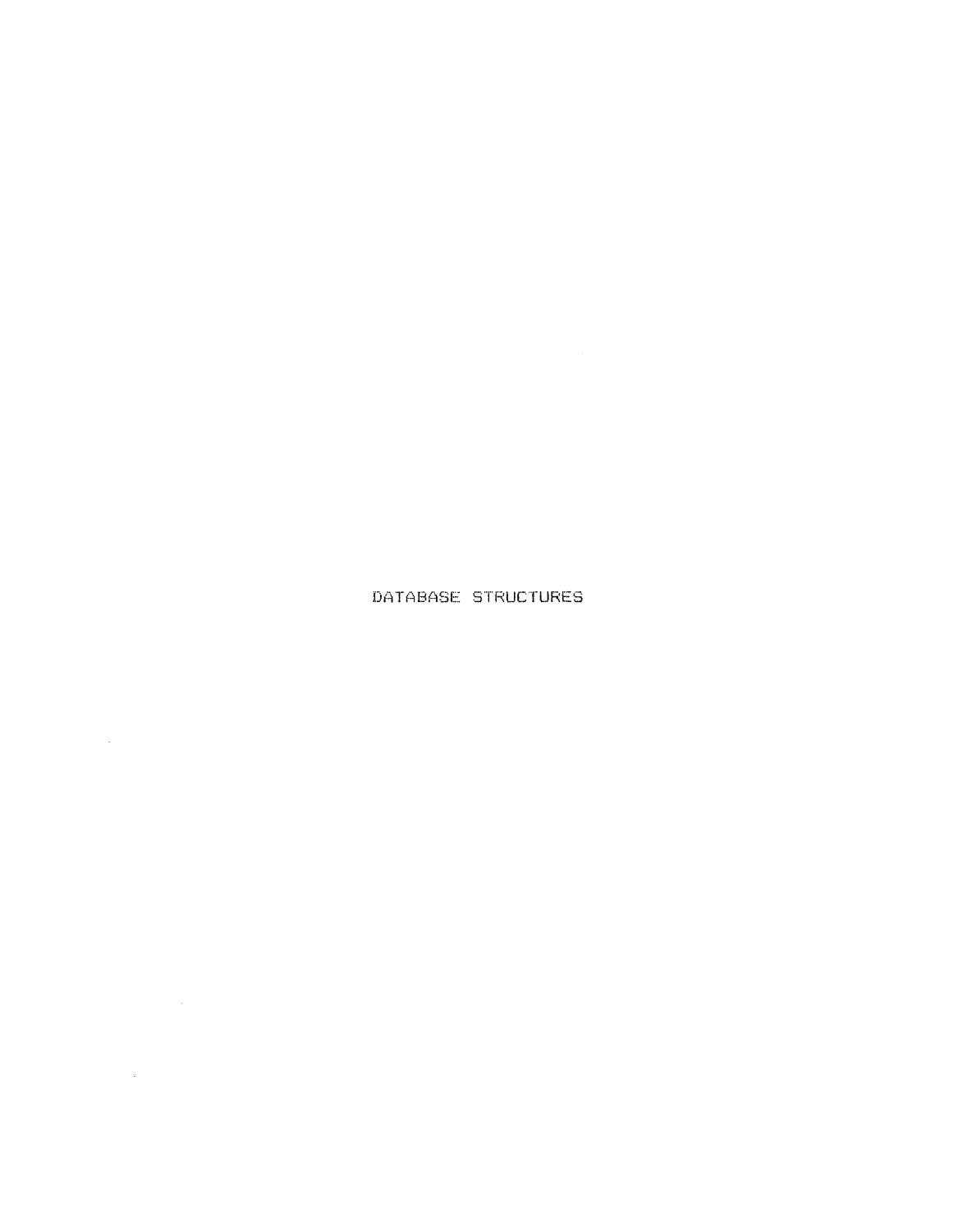Structure for database: A:zstudent.dbf Number of data records: 6 Date of last update :  $07/23/86$ Field Field Name Type Width Dec 11 Character 11<br>Character 10 2 FNAME \* Character 10<br>
Character 15 ~ ~ LNAME Character 15 4 AD DR Character 20 Character<br>Character 6 STATE Character <sup>~</sup> 7 ; ZIP Character 5 ~ 8 PHONE Character 12 9 Degree Character 20<br>111 **\*\*** Total **\*\*** 111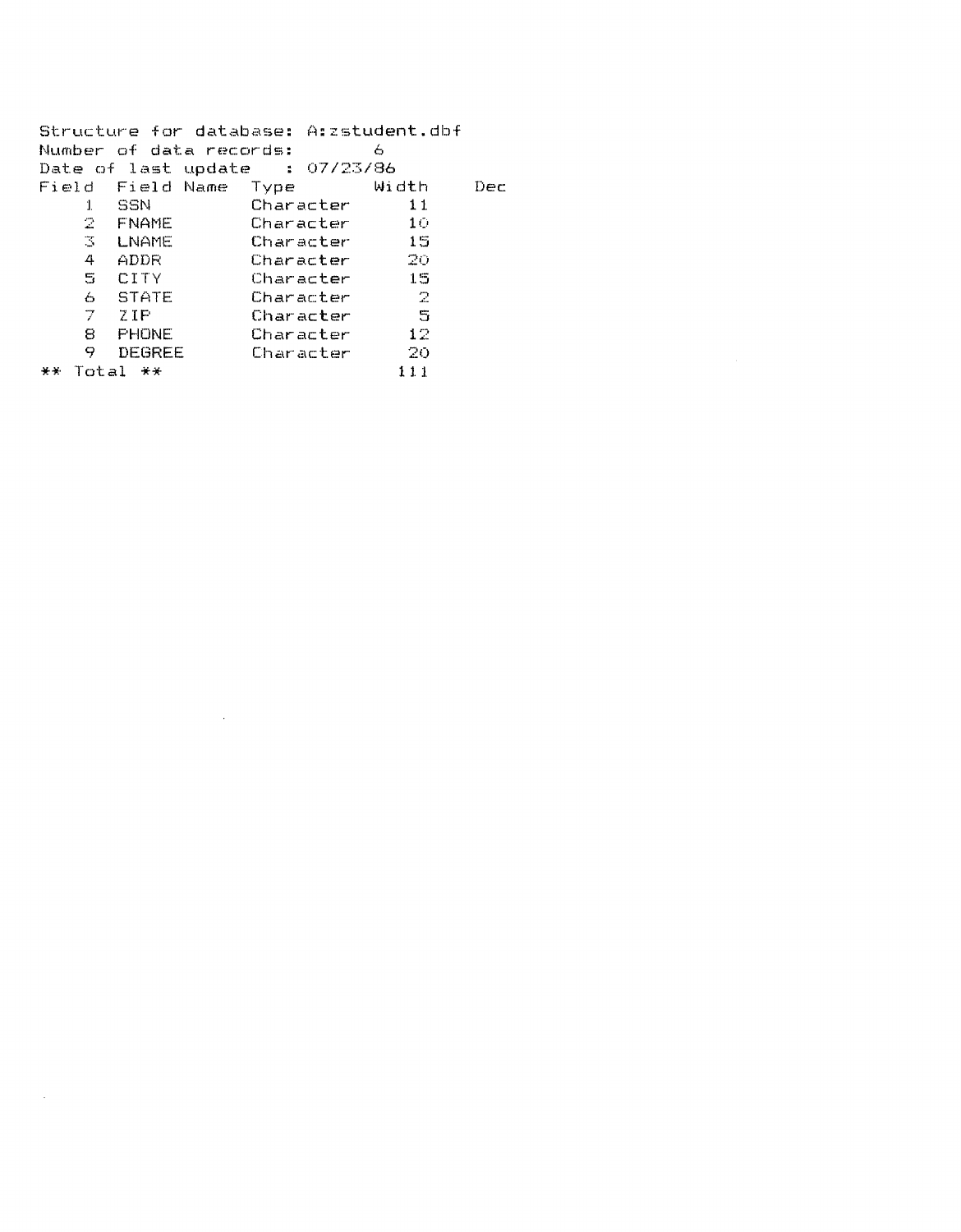|                         | Structure for database: A: zfaculty.dbf |              |     |
|-------------------------|-----------------------------------------|--------------|-----|
| Number of data records: |                                         | 5            |     |
|                         | Date of last update $\cdot$ 07/21/86    |              |     |
|                         | Field Field-Name Type - Width           |              | Dec |
| – SSN<br>1              | Character                               | 11           |     |
| 2.<br><b>FNAME</b>      | Character                               | 10           |     |
| 3 LNAME                 | Character                               | $\sim$ 15    |     |
| 4 FHONE                 | Character                               | -4           |     |
| 5 OFFNO                 | Character                               | 4            |     |
| FACNO<br>6              | Character                               | $\mathbb{Z}$ |     |
| $Total$ $**$<br>$+ +$   |                                         | 48           |     |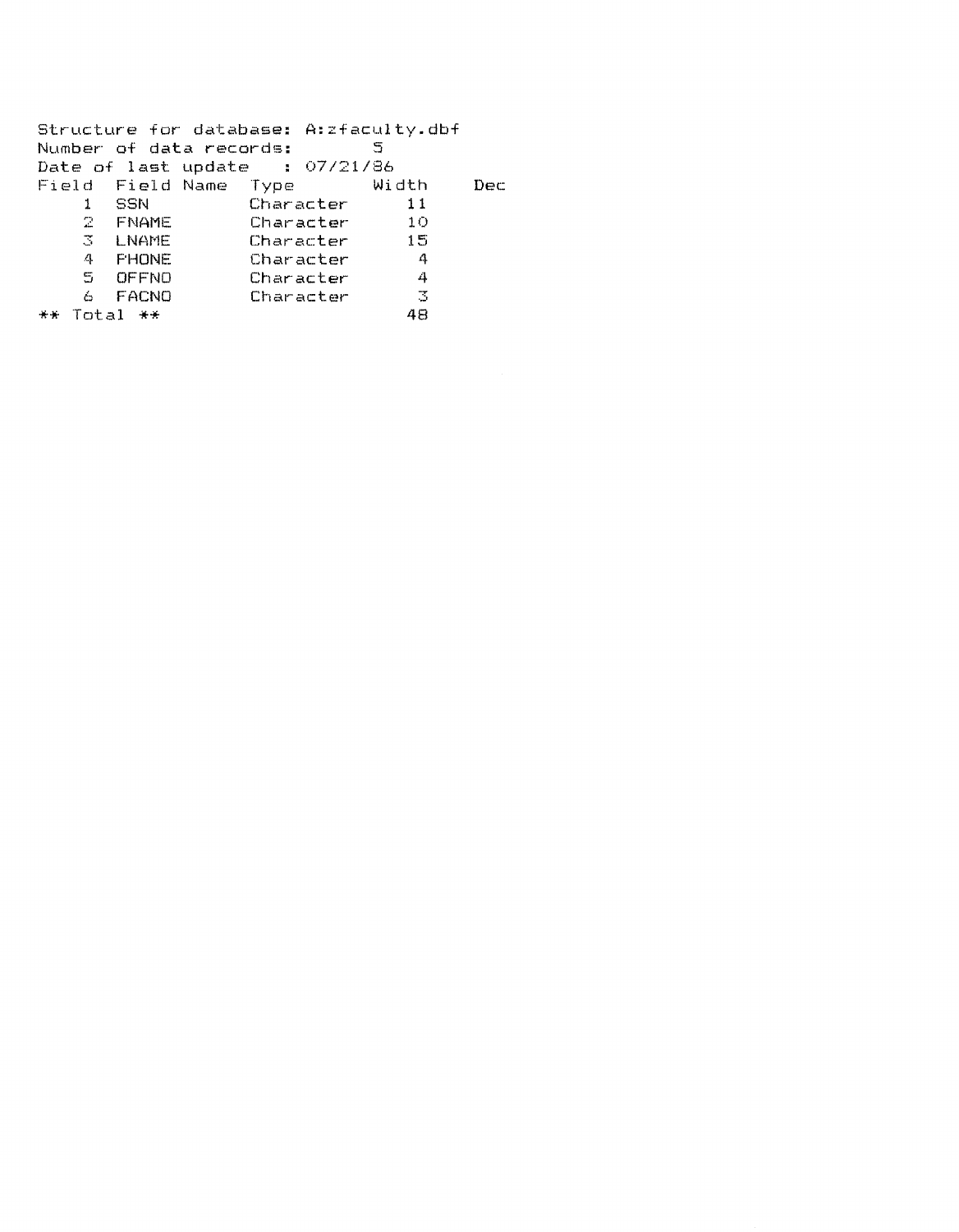|                | Structure for database: A:zreqis.dbf    |           |                |     |
|----------------|-----------------------------------------|-----------|----------------|-----|
|                | Number of data records:                 |           | О              |     |
|                | Date of last update $\qquad$ : 07/01/86 |           |                |     |
| Field          | Field Name                              | Type      | Width          | Dec |
| 1              | SSN                                     | Character | 11             |     |
|                | 2 FNAME                                 | Character | 10             |     |
| 3.             | LNAME                                   | Character | 15             |     |
| 4              | REFNO                                   | Character | 4              |     |
| $\Xi$ .        | DEPTNAME                                | Character | -5             |     |
| 6.             | DEPTNO                                  | Character | - 31           |     |
| $\overline{7}$ | CRSNO                                   | Character | - 3            |     |
| 8              | <b>SECNO</b>                            | Character | $\mathbb{R}^n$ |     |
| 9              | <b>CRHRS</b>                            | Character | 1              |     |
|                | 10 CRSNAME                              | Character | 12             |     |
|                | 11 FACNO                                | Character | -3             |     |
|                | 12 FACNAME                              | Character | 18             |     |
|                | 13 TYPE                                 | Character | $\mathbf{1}$   |     |
| 14             | <b>COMMENTS</b>                         | Character | -50            |     |
|                | Total<br>美学                             |           | 140            |     |
|                |                                         |           |                |     |

 $\sim 10^{-10}$ 

 $\mathcal{L}^{\text{max}}_{\text{max}}$  and  $\mathcal{L}^{\text{max}}_{\text{max}}$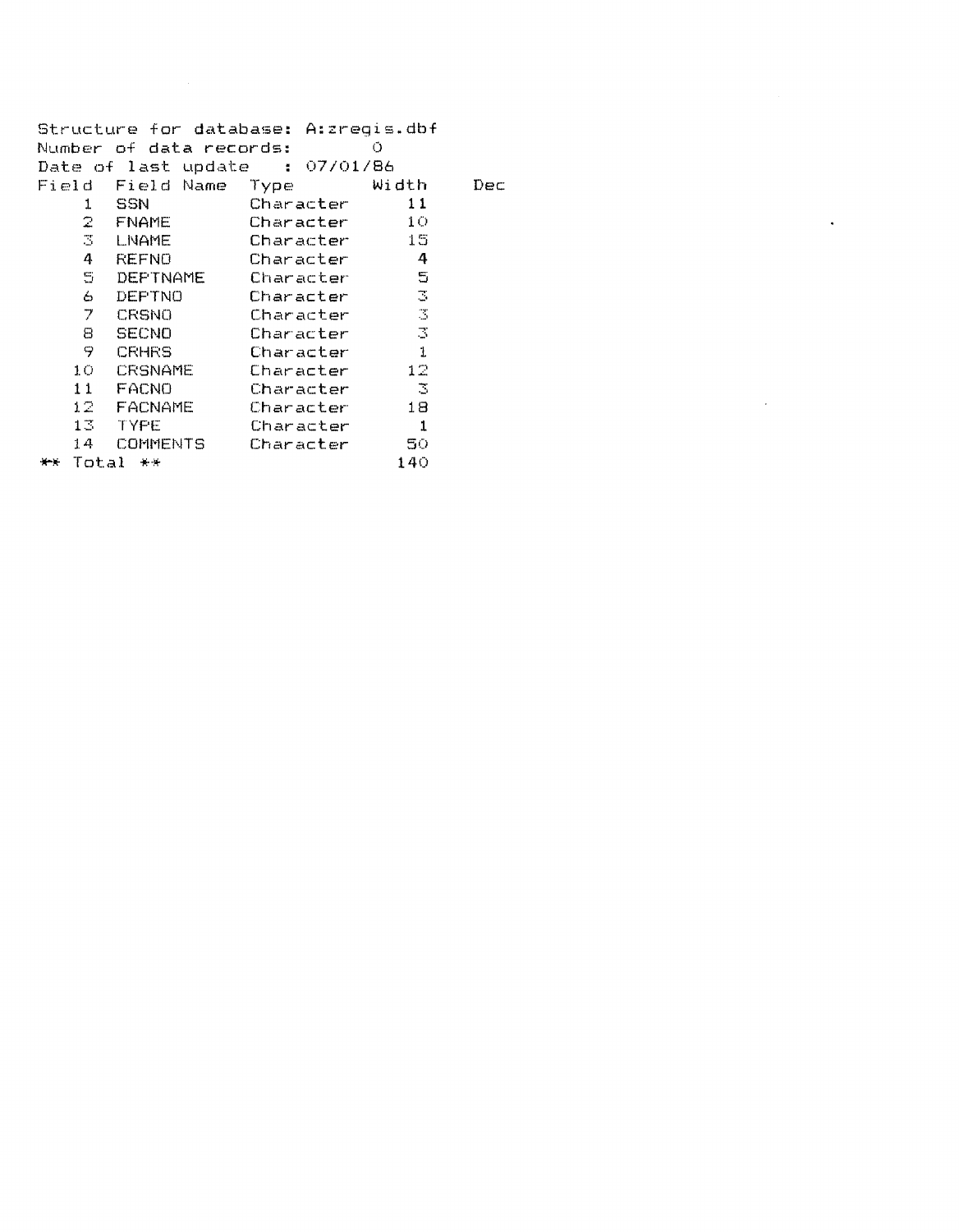PROGRAM PRINTOUTS

 $\mathcal{L}^{\text{max}}_{\text{max}}$  and  $\mathcal{L}^{\text{max}}_{\text{max}}$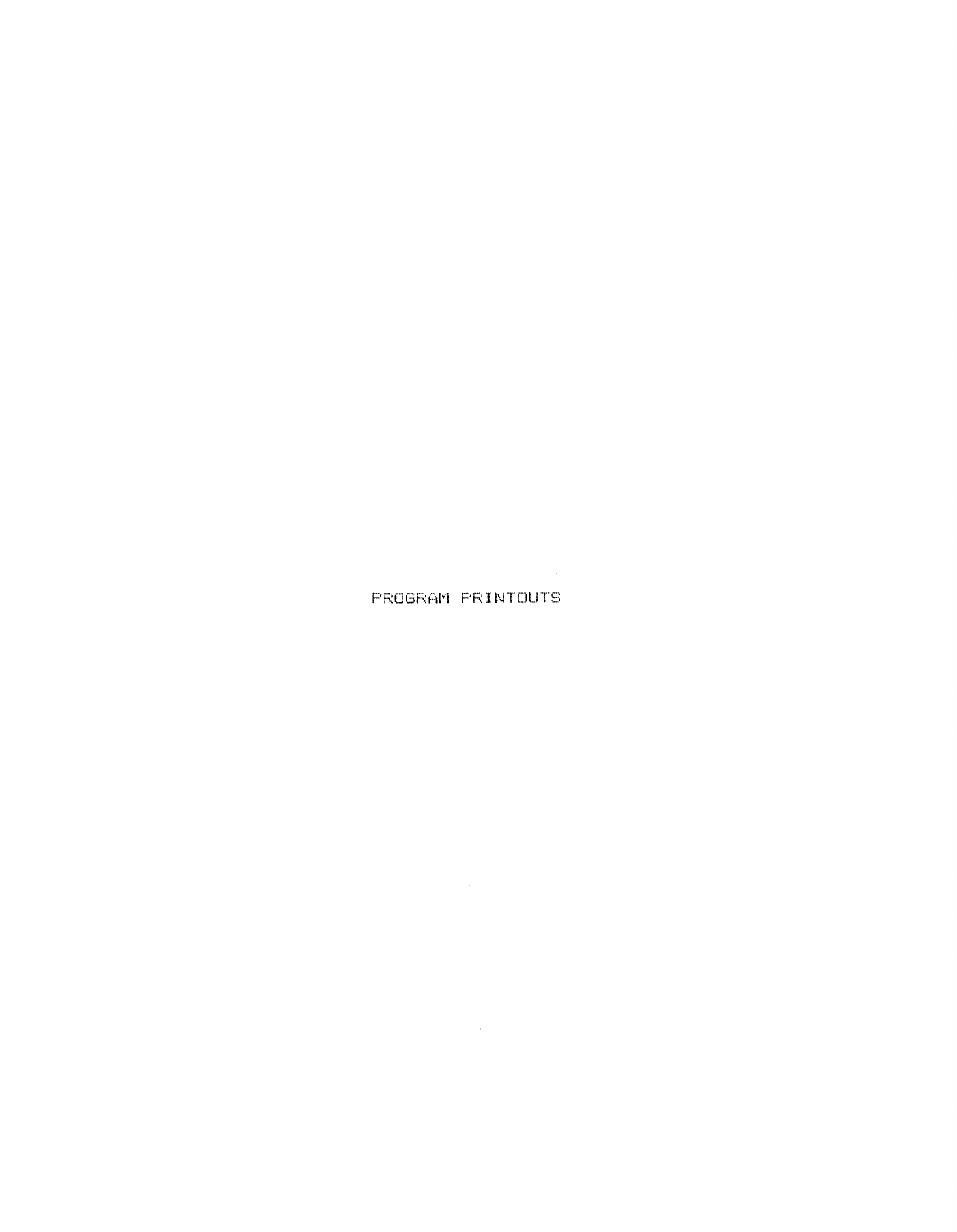=============================================================================== DOCUMENTATION OF DATABASE FILES, INDEX FILES, PROGRAM NAMES. AND FORMAT FILE NAMES USED IS THIS SYSTEM. ============================================================================== MAIN MENU - ZMMENU.PRG 1. STUDENT INFORMATION - ZSMENU.PRG Database: ZSTUDENT.DBF Index: ZS\_SSN (indexed on SSN) Programs Used: ZSADD.FMT ZSCHG.FMT ZSDEL.FMT 2. FACULTY INFORMATION - ZFMENU.PRG Database: ZFACULTY.DBF Index: ZF\_FACNO (indexed on FACNO) Programs Used: ZFADD.FMT ZFCHG.FMT ZFDEL.FMT 3. REGISTRATION INFORMATION - ZRMENU.PRG Database: &QTR (general) Index: &QTR (indexed on SSN+CRSNO) Report Form: TREPORT.FRM Programs Used: ZRADD.FMT ZRCHG.FMT ZRDEL.FMT ZRVIEW.PRG ZRPRINT.PRG 4. FACULTY CLASS LISTS - ZFRMENU.PRG Database: &QTR (general), TEMP1 Index: TNDX (indexed on FACNAME+CRSNO+LNAME+FNAME) Report Form: FREPORT.FRM 5. BACKUP DATABASES - ZBKUP.PRG 6. CREATE NEW DATABASE - ZCREATE.PRG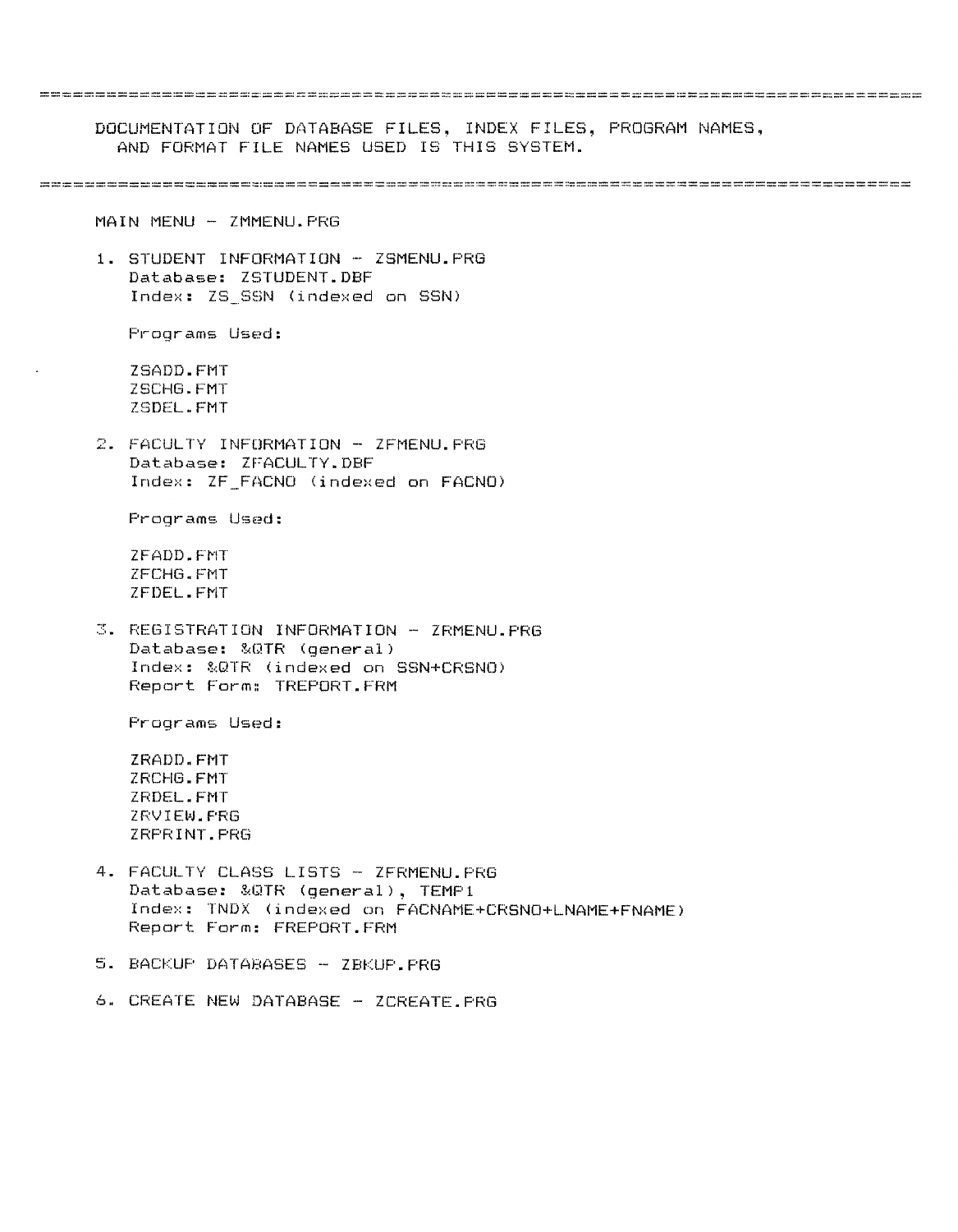\* Program .. : ZMMENU.PRG \* Author ... : K. RENEE HARRIS \* Notice...: Copyright (c) 1986, K. RENEE HARRIS, All Rights Reserved \* Not€:~s .... : \* Reserved.: selectnum \* SET TALK OFF SET BELL OFF SET STATUS ON SET ESCAPE OFF SET CONFIRM ON SET COLOR TO G,R/G,N,N DO WHILE .T.  $*$  ---Display menu options, centered on the screen.<br> $*$  draw menu border and print heading draw menu border and print heading CLEAR @ 1,25 SAY 'BALL STATE SCHOOL OF MUSIC' @ 2, 0 TO 14,79 DOUBLE @ 3,30 SAY [M A I N MEN U] @ 4,1 TO 4,78 DOUBLE  $*$  ---display detail lines @ 6,30 SAY [1. STUDENT INFORMATION] @ 7,30 SAY [2. FACULTY INFORMATION] @ 8,30 SAY [3. REGISTRATION INFORMATION] @ 9,30 SAY [4. FACULTY CLASS LISTS] @ 10,30 SAY [5. BACKUP DATABASES] @ 11,30 SAY [6. CREATE NEW DATABASE] @ 13,30 SAY '0. EXIT' STORE 0 TO selectnum @ 15,33 SAY " select "  $(9\ 15, 42\ 6ET\ 5electnum\ PICTURE\ 19" RANGE  $0,6$$ READ DO CASE  $CASE$  selectnum =  $0$ SET BELL, ON SET TALK ON CLEAR ALL **RETURN** CASE selectnum = 1 \* DO STUDENT INFORMATION DO ZSMENU. PRG CASE selectnum = 2 \* DO FACULTY INFORMATION DO ZFMENU.PRG CASE selectnum = 3 \* DO REGISTRATION INFORMATION DO ZRMENU. PRG  $CASE$  selectnum =  $4$ \* DO FACULTY LOAD REPORTS DO ZFRMENU. PRG CASE selectnum = 5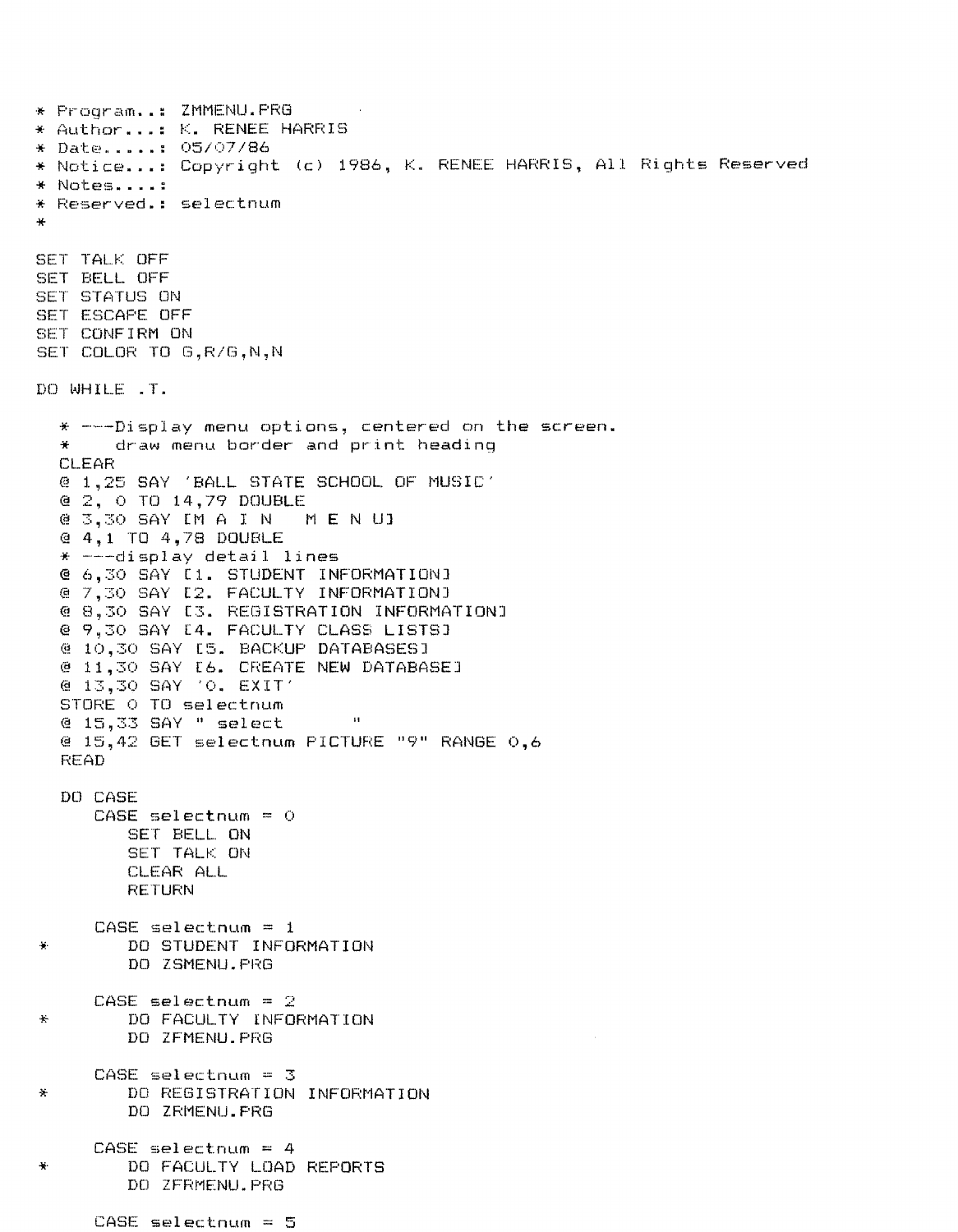- DO DATABASE BACKUP  $\frac{1}{2}$ DO ZBKUP.PRG
- CASE selectnum =  $6$ CREATE NEW DATABASE  $\frac{1}{\sqrt{2}}$ DO ZCREATE. PRG

 $\sim 10^6$ 

**ENDCASE** 

ENDDO T **RETURN** \* EOF: ZMMENU. PRG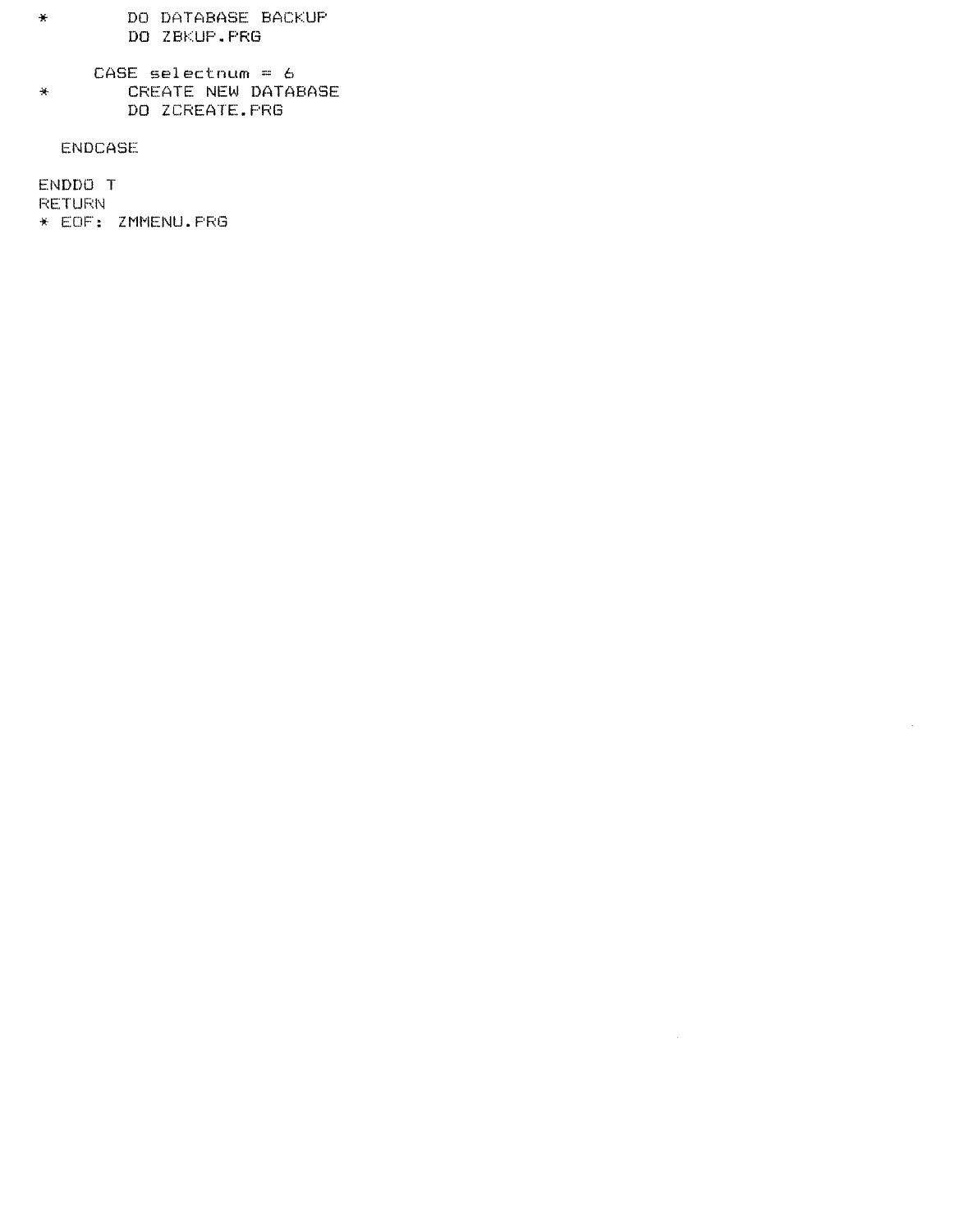\* Program .. : ZSMENU.PRG \* Author ... : K. RENEE HARRIS \* Notice...: Copyright (c) 1986, K. RENEE HARRIS, All Rights Reserved \* Notes .... : \* Reserved.: selectnum \* SET TALK OFF SET BELL OFF SET STATUS ON SET ESCAPE OFF SET CONFIRM ON USE ZSTUDENT INDEX ZS\_SSN DO WHILE .T.  $*$  ---Display menu options, centered on the screen.<br> $*$  draw menu border and print heading draw menu border and print heading **CLEAR** @ 1,25 SAY 'BALL STATE SCHOOL OF MUSIC' @ 2, 0 TO 14,79 DOUBLE @ 3,22 SAY [S T U DEN TIN FOR MAT ION] @ 4,1 TO 4,78 DOUBLE  $*$  ---display detail lines @ 7,30 SAY [1. ADD INFORMATION] @ 8,30 SAY [2. CHANGE INFORMATION] @ 9,30 SAY [3. REMOVE INFORMATION] @ 10,30 SAY [4. REVIEW INFORMATION] @ 12, 30 SAY '0. EXIT' STORE 0 TO selectnum @ 14,33 SAY " select " @ 14,42 GET selectnum PICTURE "9" RANGE 0,4 READ DO CASE  $CASE$  selectnum = 0 SET BELL ON SET TALK ON CLEAFi: ALL **RETURN**  $CASE$  selectnum =  $1$ \* DO ADD INFORMATION  $MAGAIN = 'Y'$ DO WHILE MAGAIN =  $'Y'$  $MSSN =$ CLEAR @10,10 SAY 'PLEASE ENTER STUDENT SOCIAL SECURITY NUMBER' @10,54 GET MSSN PICTURE '999-99-9999' READ STORE SUBSTR(MSSN,I,3)+SUBSTR(MSSN,5,2)+SUBSTR(MSSN,8,4) TO TSSN IF TSSN  $=$  '  $MAGAIN = 'N'$ LOOP ENDIF SEEK MSSN  $IF$ . NOT.  $EOF()$ **COLEAR**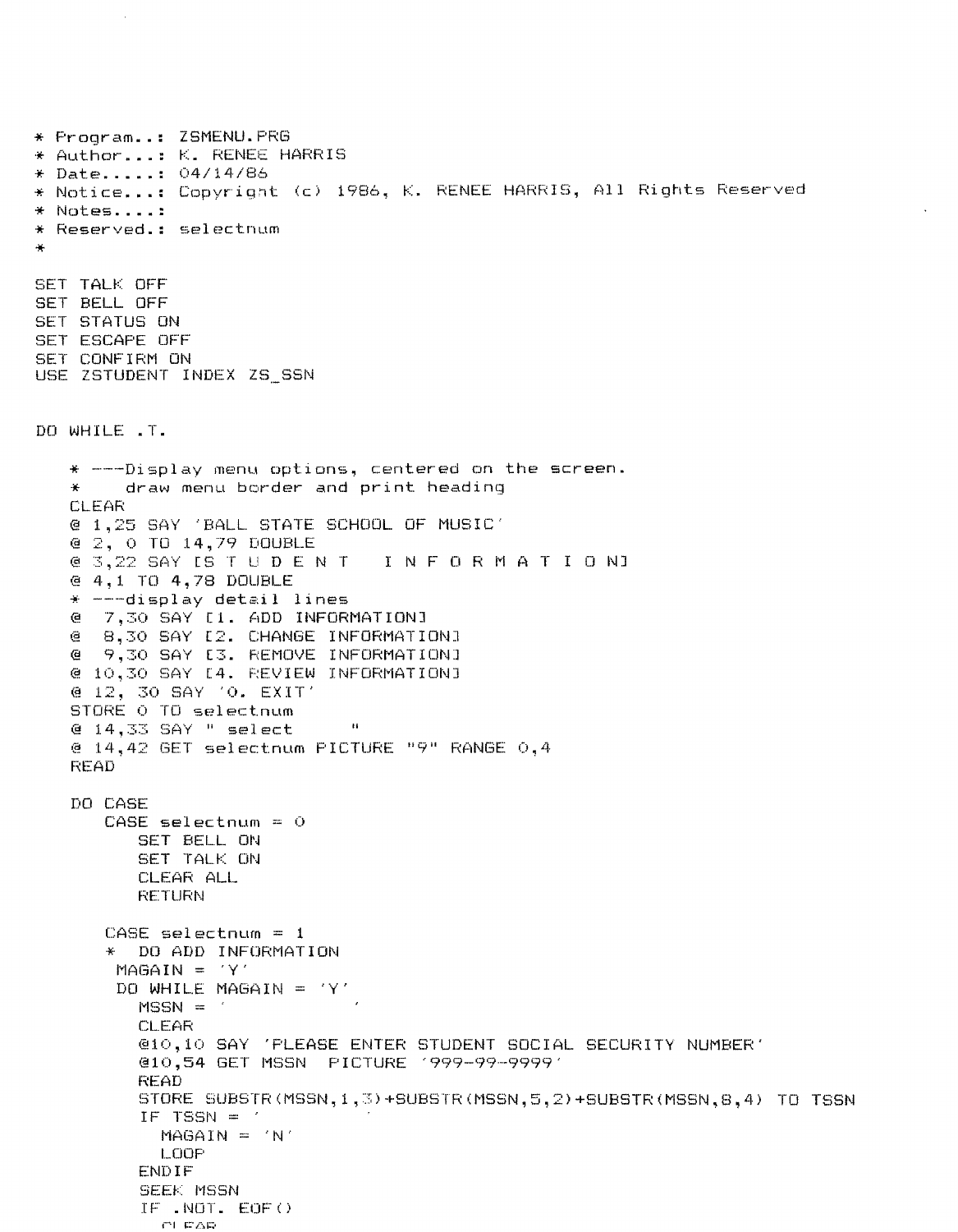```
@10,10 SAY 'STUDENT SOCIAL SECURITY NUMBER ALREADY EXISTS'
           WATT
         EL SE
           SET FORMAT TO ZSADD. FMT
           APPEND
           REPLACE SSN WITH MSSN
           CLOSE FORMAT
           SET CONFIRM OFF
           STORE ' TO wait_subst
           @ 23.0 SAY 'Press any key to continue...' GET wait_subst
           READ
           SET CONFIRM ON
         ENDIF
       ENDDO
      CASE selectnum = 2* DO CHANGE INFORMATION
         MSSN =CLEAR
         @ 10,5 SAY 'FLEASE ENTER SOCIAL SECURITY NUMBER' GET MSSN PICTURE '999-
99-99991
         READ
         STORE SUBSTR (MSSN, 1, 3) + SUBSTR (MSSN, 5, 2) + SUBSTR (MSSN, 8, 4) TO TSSN
         IF TSSN <> *
           SEEK MSSN
           IF. NOT. EOF()SET FORMAT TO ZSCHG.FMT
             EDIT
             CLOSE FORMAT
           ELSE
             CLEAR
             @ 10,5 SAY 'SOCIAL SECURITY NUMBER NOT FOUND'
           ENDIF
         ENDIF
         SET CONFIRM OFF
         STORE ' ' TO wait_subst
         @ 23,0 SAY 'Fress any key to continue...' GET wait subst
         READ
         SET CONFIRM ON
      CASE selectnum = 3* DO REMOVE INFORMATION
         STORE ' ' TO MANS
         MSSN =SET TALK ON
         CLEAR
         @ 10,5 SAY ' PLEASE ENTER SOCIAL SECURITY NUMBER' GET MSSN PICTURE '999
-99-9999
         READ
         STORE SUBSTR(MSSN, 1, 3) +SUBSTR(MSSN, 5, 2) +SUBSTR(MSSN, 8, 4) TO TSSN
         IF TSSN \langle \rangle '
           SEEK MSSN
           IF .NOT. EOF()
             SET FORMAT TO ZSDEL.FMT
             READ
             IF MANS = 'Y'DELETE
                CLEAR
                @10,5 SAY 'RECORD HAS BEEN DELETED'
             ELSE
                CLEAR
                @10,5 SAY 'RECORD NOT DELETED'
             ENDIF
           ELSE
             CLEAR
             ALO 5 SAY 'SOCIAL SECURITY NUMBER NOT EQUADY
```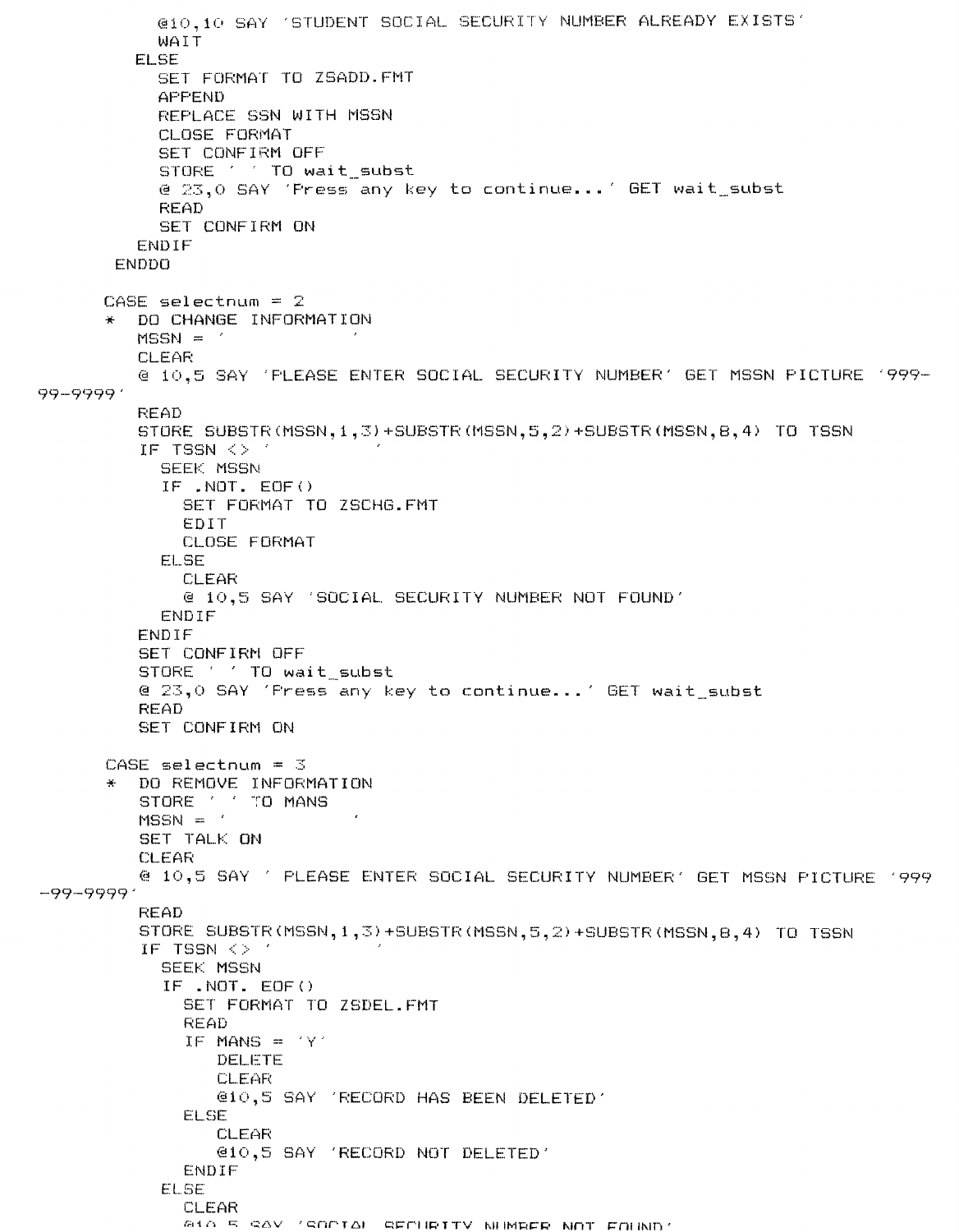. The contract of the spectrum contract of the contract  $\sigma$  $\{x_{i},x_{i},y_{i},z_{i}\}$  , where  $\{x_{i},x_{i},y_{i}\}$  ,  $\{x_{i},x_{i},y_{i}\}$  ,  $\{x_{i},y_{i}\}$ ENDIF ENDIF CLOSE FORMAT SET TALK OFF SET CONFIRM OFF STORE . . TO wait\_subst @ 23,0 SAY 'Press any key to continue...' GET wait\_subst READ SET CONFIRM ON CASE selectnum = 4 \* DO REVIEW INFORMATION GO TOP BROWSE SET CONFIRM OFF STORE . . TO wait\_subst @ 23,0 SAY 'Press any key to continue...' GET wait\_subst READ SET CONFIRM ON ENDCASE PACK

ENDDO T RETURN \* EOF: ZSMENU.PRG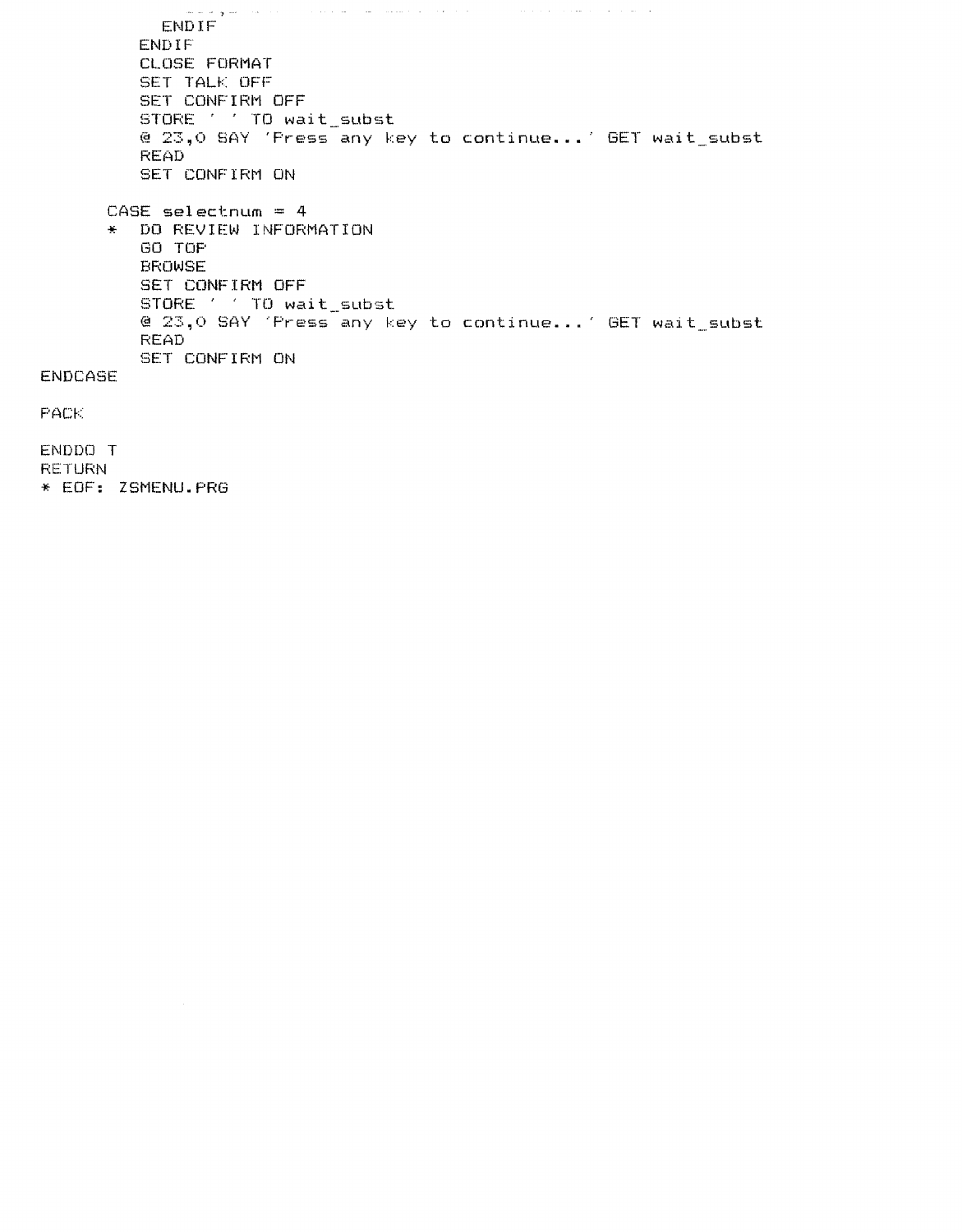\* Program: ZSADD.FMT

| G. | З.         | 10.   |            | SAY "FIRST NAME :"                                               |
|----|------------|-------|------------|------------------------------------------------------------------|
| e  | 3,         | -22.  | <b>GET</b> | FNAME PICTURE ' !!!!!!!!!!!                                      |
| ఆ  | 3.         | -36   | SAY        | "LAST NAME :"                                                    |
| e  | З,         | - 47  | GET        | <b>PICTURE '!!!!!!!!!!!!!!!!</b><br>LNAME.                       |
| e  | 6.         | -10   | SAY        | "SOCIAL SECURITY NO. :"                                          |
| ē  |            | 6,32  | -SAY       | MSSN                                                             |
| ē  | 9.         | -10   | SAY        | "ADDRESS:"                                                       |
| ē  | 9.         | -19   | <b>GET</b> |                                                                  |
| (e |            | 9, 43 | <b>SAY</b> | "CITY:"                                                          |
| e  | 9.         | 49.   | GE T       | CITY PICTURE '!!!!!!!!!!!!!!!                                    |
| e  | 9.         | -68   | SAY        | "STATE:"                                                         |
| €  | 9.         | -75   | 6ET.       | STATE PICTURE '!!'                                               |
|    | $C = 12$ , | -10.  | -SAY       | PZIP:"                                                           |
|    | $e$ 12,    | -15.  | GET        | ZIP PICTURE '99999'                                              |
|    | $C = 12$ , | -25   | SAY        | "PHONE:"                                                         |
|    | $e_{12}$   | -32   | GET        | PHONE PICTURE 1999/999-99991                                     |
|    | @15,       | 10.   | SAY        | "DEGREE:"                                                        |
|    | @ 15,      | 18    | <b>GET</b> | - PICTURE "!!!!!!!!!!!!!!!!!!!!<br>DEGREE                        |
|    | @18.       | -10-  |            | SAY "PRESS CIRL-END AFTER ENTERING ALL OF STUDENT'S INFORMATION" |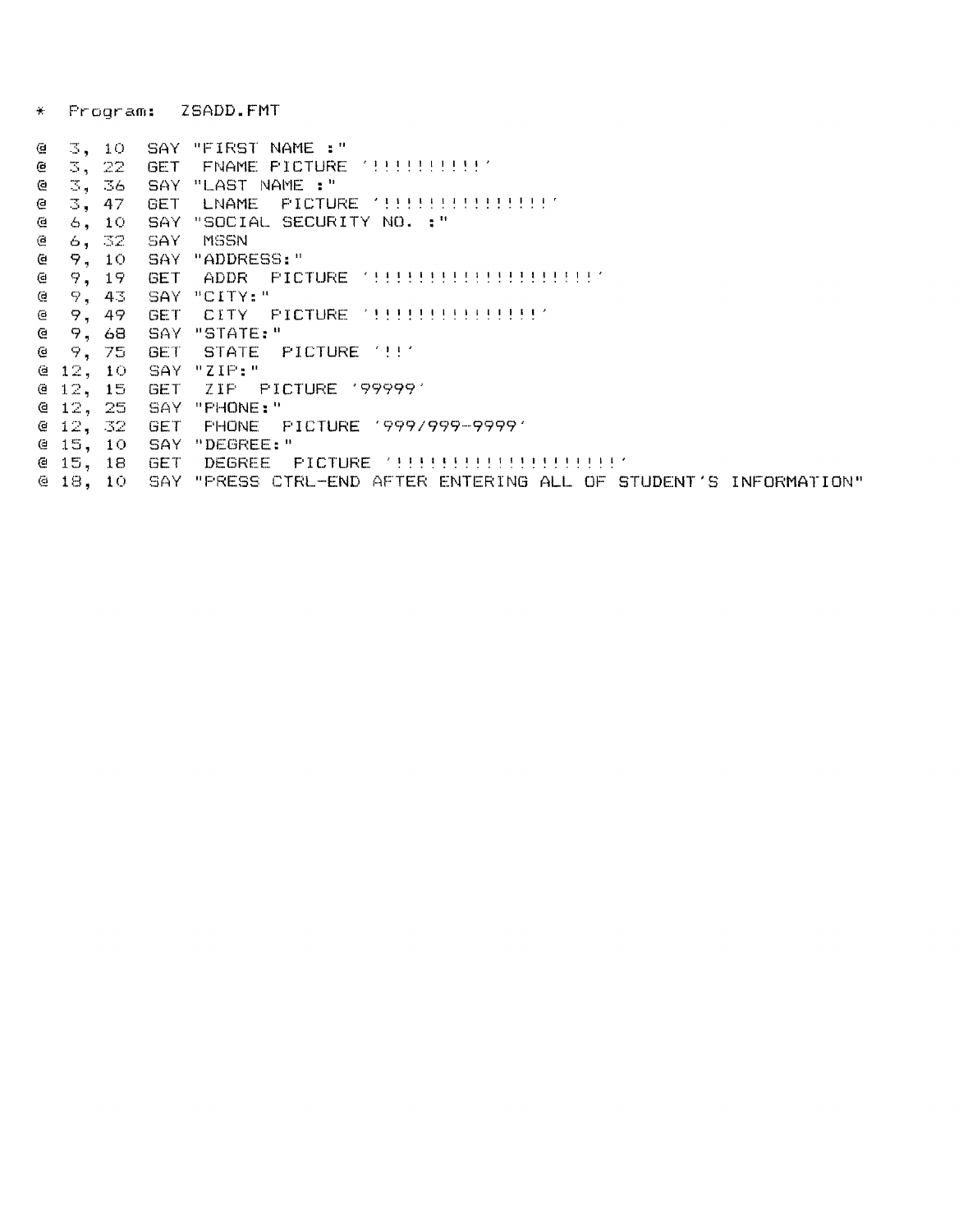\* Program: ZSCHG.FMT

 $\sim 10^{-11}$ 

 $\mathcal{L}^{\text{max}}_{\text{max}}$  and  $\mathcal{L}^{\text{max}}_{\text{max}}$ 

| e                           | 3, 10      |            | SAY "FIRST NAME:"                                        |
|-----------------------------|------------|------------|----------------------------------------------------------|
| ē                           | 3, 22      | -GE T      | FNAME PICTURE (!!!!!!!!!!!                               |
| $\mathbb{G}% _{\mathbb{Z}}$ | 3, 36      |            | " SAY "LAST NAME:                                        |
| ïФ                          | 3, 47      | <b>GET</b> | LNAME PICTURE '!!!!!!!!!!!!!!!                           |
| G.                          | 6.10       | -SAY       | "SOCIAL SECURITY NO.:"                                   |
| ₫                           | 6, 31      | <b>GET</b> | SSN PICTURE '999-99-9999'                                |
| ఆ                           | 9, 10      | -SAY I     | "ADDRESS:"                                               |
| e                           | 9, 19      | GET.       | ADDR PICTURE '!!!!!!!!!!!!!!!!                           |
| ∉                           | 9,43       | 'SAY       | "CITY:"                                                  |
| e                           | 9, 49      | GET.       | CITY PICTURE '!!!!!!!!!!!!!!!!                           |
| @.                          | 9, 68      | SAY        | "STATE:"                                                 |
| G.                          | 9, 75      | <b>GET</b> | STATE PICTURE '!!'                                       |
|                             | @12,10     | - SAY      | "ZIP:"                                                   |
|                             | $e$ 12, 15 | <b>GET</b> | ZIP PICTURE 1999991                                      |
|                             | $Q$ 12, 24 | -SAY       | "PHONE:"                                                 |
|                             | @12,31     | -GET       | - PHONE - PICTURE 1999/999-99991                         |
|                             | @15,10     | - SAY      | "DEGREE:"                                                |
|                             | @15, 18    | 6ET.       |                                                          |
|                             | @18,10     |            | SAY "PRESS CTRL-END TO SAVE AND EXIT; PRESS ESC TO EXIT" |

 $\sim$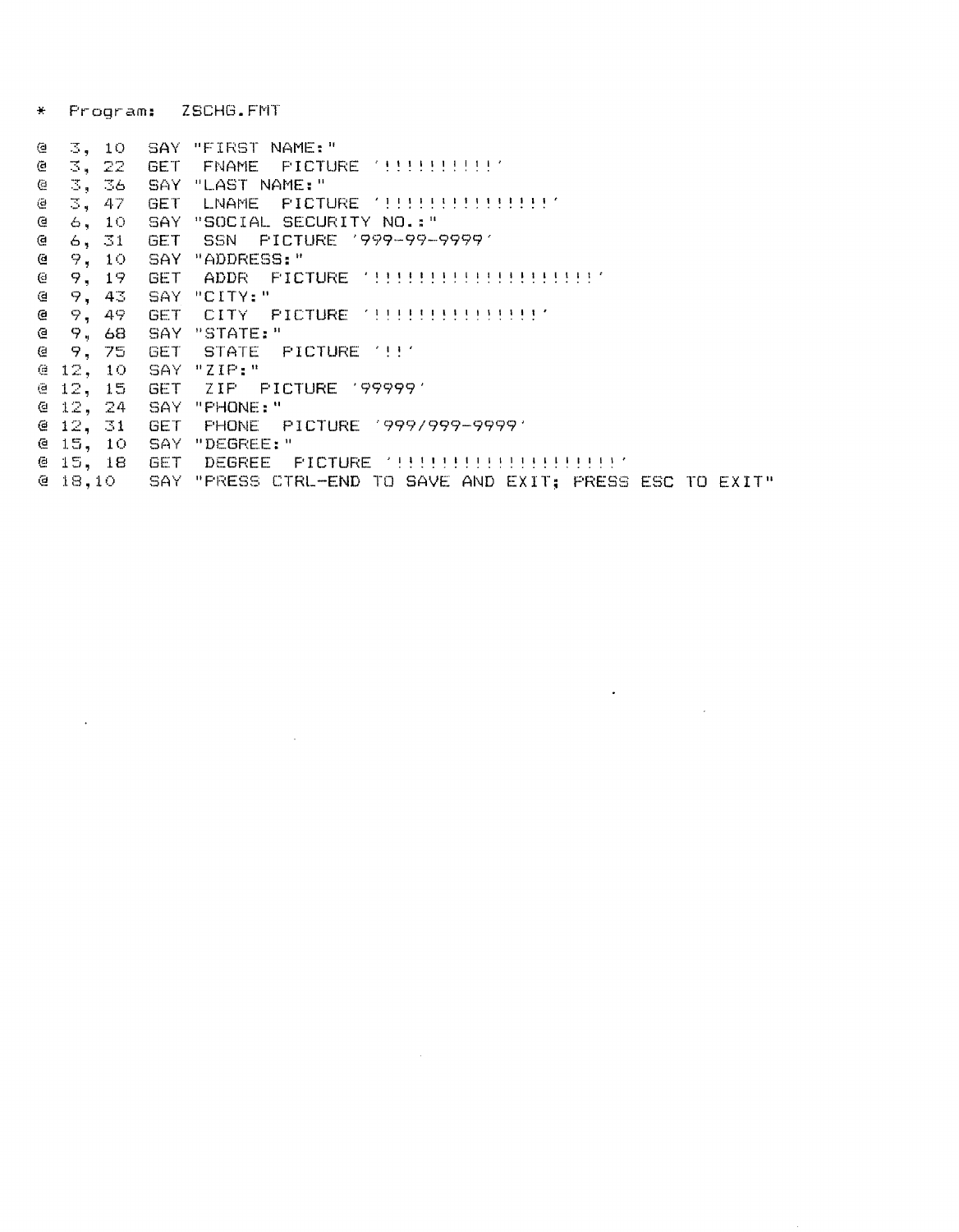\* Program: ZSDEL.FMT

@ 3,10 SAY "FIRST NAME:" @ 3,22 SAY ZSTUDENT->FNAME @ 3,36 SAY "LAST NAME:" @ 3.47 SAY ZSTUDENT->LNAME @ 6,10 SAY "SOCIAL SECURITY NO.:" @ 6,32 SAY ZSTUDENT->SSN @ 9,10 SAY "ADDRESS:" @ 9,19 SAY ZSTUDENT->ADDR @ 9.43 SAY "CITY:" @ 9,49 SAY ZSTUDENT->CITY @ 9,68 SAY "STATE:" @ 9.75 SAY ZSTUDENT->STATE @ 12,10 SAY "ZIP:" @ 12,15 SAY ZSTUDENT->ZIP @ 12,25 SAY "FHONE:" @ 12,32 SAY ZSTUDENT->PHONE @ 15,10 SAY "DEGREE:" @ 15,18 SAY ZSTUDENT->DEGREE

@ 18,10 SAY "IS THIS THE RECORD YOU WISH TO DELETE? (Y/N)" GET MANS PICTURE '!'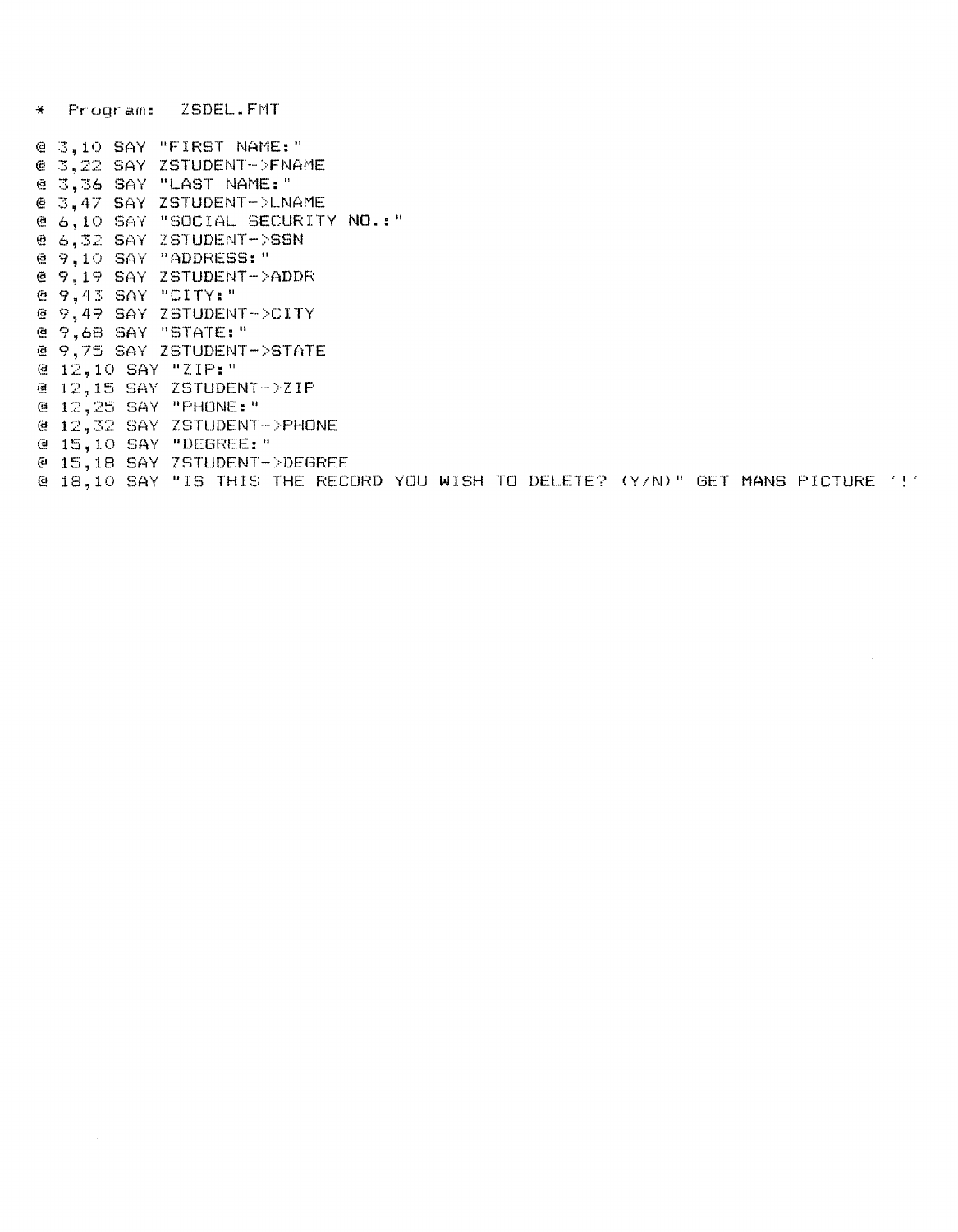\* Program .. : ZFMENU.PRG \* Author ... : K. RENEE HARRIS \* Date ..... : 04/14/86 \* Notice ... : Copyright (c) 1986, K. RENEE HARRIS, All Rights Reserved \* Notes .... : \* Reserved.: selectnum \* SET TALK OFF SET BELL OFF SET STATUS ON SET ESCAPE OFF SET CONFIRM ON USE ZFACULTY INDEX ZF FACNO DO WHILE .T. \* ---Display menu options, centered on the screen. draw menu border and print heading **CLEAR** @ 1,25 SAY 'BALL STATE SCHOOL OF MUSIC' @ 2, 0 TO 14,79 DOUBLE @ 3,22 SAY [F A C U L T Y I N FOR MAT ION] @ 4,1 TO 4,78 DOUBLE  $*$  ---display detail lines @ 7,30 SAY [1. ADD INFORMATION] @ 8,30 SAY [2. CHANGE INFORMATION] @ 9,30 SAY [3. REMOVE INFORMATION] @ 10,30 SAY [4. REVIEW INFORMATION] @ 12, 30 SAY '0. EXIT' STORE 0 TO selectnum @ 14,33 SAY " select " @ 14,42 GET selectnum PICTURE "9" RANGE 0,4 READ DO CASE  $CASE$  selectnum =  $O$ SET BELL ON SET TALK ON CLEAR ALL **RETURN**  $CASE$  selectnum = 1 \* DO ADD INFORMATION  $MAGAIN = 'Y'$ DO WHILE MAGAIN =  $'Y'$  $MFACNO = '$ CLEAR @10,10 SAY 'PLEASE ENTER FACULTY CODE NUMBER' @10,43 GET MFACNO PICTURE '999' READ IF MFACNO  $=$  '  $\sim$   $\epsilon$  $MAGAIN = 'N'$ LOOP ENDIF SEEK MFACNO IF. NOT. EOF ( ) **CLEAR**  $610$  19 SAV (FAPHETY NUMBER ALBEADY EXTETC: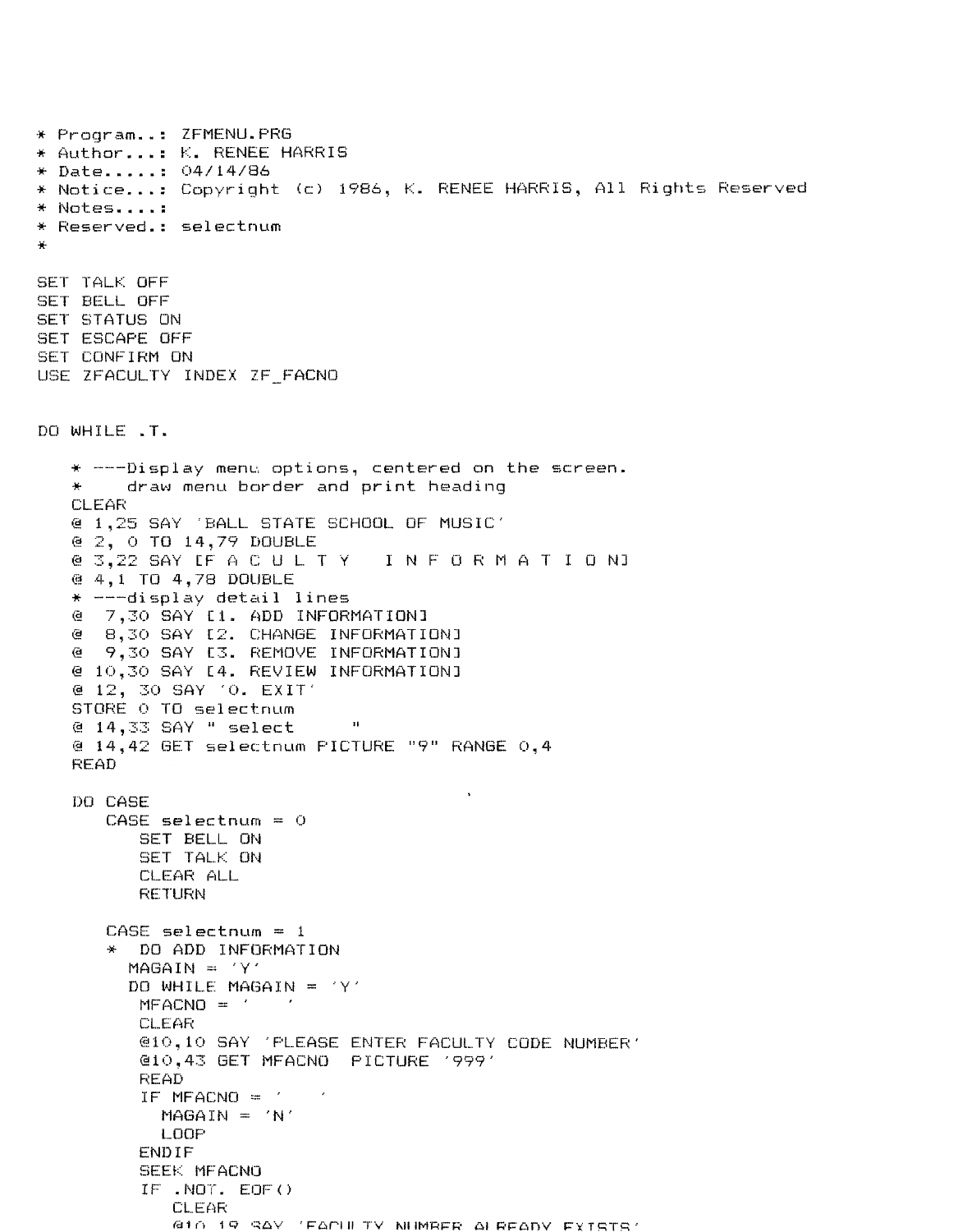```
WAIT
   ELSE 
     SET FORMAT TO ZFADD.FMT 
     APPEND 
     REPLACE FACNO WITH MFACNO 
     CLOSE FORMAT 
     SET CONFIRM OFF 
     STORE ' ' TO wait subst
     @ 23,0 SAY 'Press any key to continue ... ' GET wait_subst 
     READ
     SET CONFIRM ON 
   ENDIF 
  ENDDO 
CASE selectnum = 2 
* DO CHANGE INFORMATION 
   STORE ' TO MFACNO
   CLEAR 
   @ 10,5 SAY 'PLEASE ENTER FACULTY CODE NUMBER' GET MFACNO PICTURE '999' 
   READ 
   IF MFACNO <> ' 
     SEEK MFACNO 
     IF .NOT. EOF() 
       SET FORMAT TO ZFCHG.FMT 
       EDIT 
       CLOSE FORMAT 
     ELSE 
       CLEAR 
       @ 10,5 SAY 'FACULTY CODE NUMBER NOT FOUND' 
     ENDIF 
   ENDIF 
   SET CONFIRM OFF 
   STORE ' ' TO wait_subst
   @ 23,0 SAY 'Press any key to continue ... ' GET wait_subst 
   READ 
   SET CONFIRM ON 
CASE selectnum = 3 
* DO REMOVE INFORMATION 
   STORE 'N' TO MANS 
   STORE ' TO MFACNO
   SET TALK ON
   CLEAR 
   @ 10,5 SAY' PLEASE E:NTER FACULTY CODE NUMBER' GET MFACNO PICTURE '999' 
   READ 
   IF MFACNO <> 
     SEEK MFACNO 
     IF .NOT. EOF() 
       SET FORMAT TO ZFDEL.FMT 
       READ 
       IF MANS = 'Y' 
          DELETE 
           CLEAR 
          @10,5 SAY 'RECORD HAS BEEN DELETED' 
       ELSE 
          CLEAR 
          @10,5 SAY 'RECORD NOT DELETED' 
       ENDIF 
     ELSE 
       CLEAR 
       @10,5 SAY 'FACULTY CODE NUMBER NOT FOUND' 
     ENDIF 
   ENDIF OLOGE EORMAT
```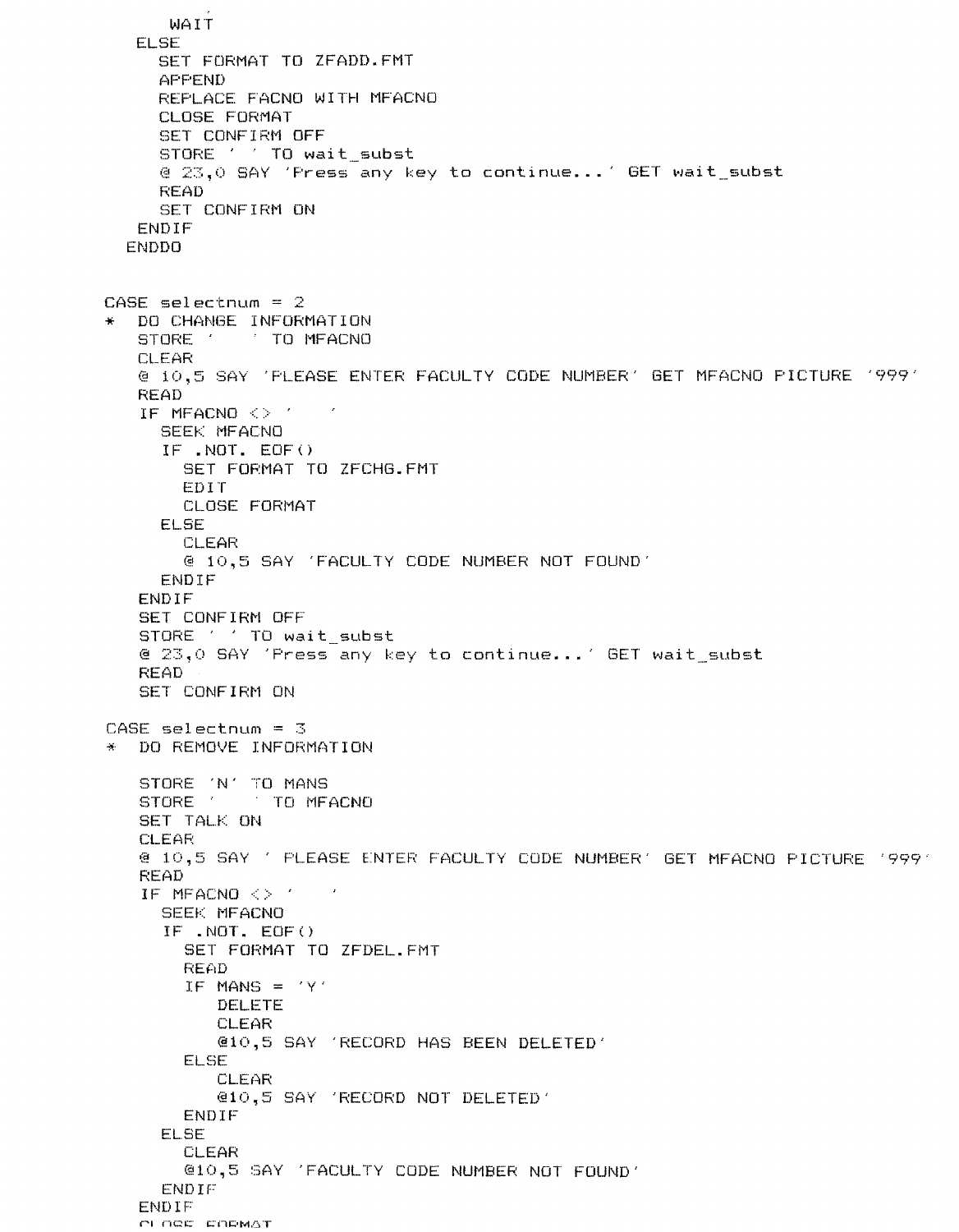SET TALK OFF SET CONFIRM OFF  $STORE \t1 T0 wait\_subst$ @ 23,0 SAY 'Press any key to continue ... ' GET wait\_subst READ SET CONFIRM ON CASE selectnum = 4 \* DO REVIEW INFORMATION GO TOP ENDCASE PACK ENDDO T **RETURN** BROWSE SET CONFIRM OFF STORE ' ' TO wait\_subst @ 23,0 SAY 'Press any key to continue ... ' GET wait\_subst READ SET CONFIRM ON \* EOF: ZFMENU.PRG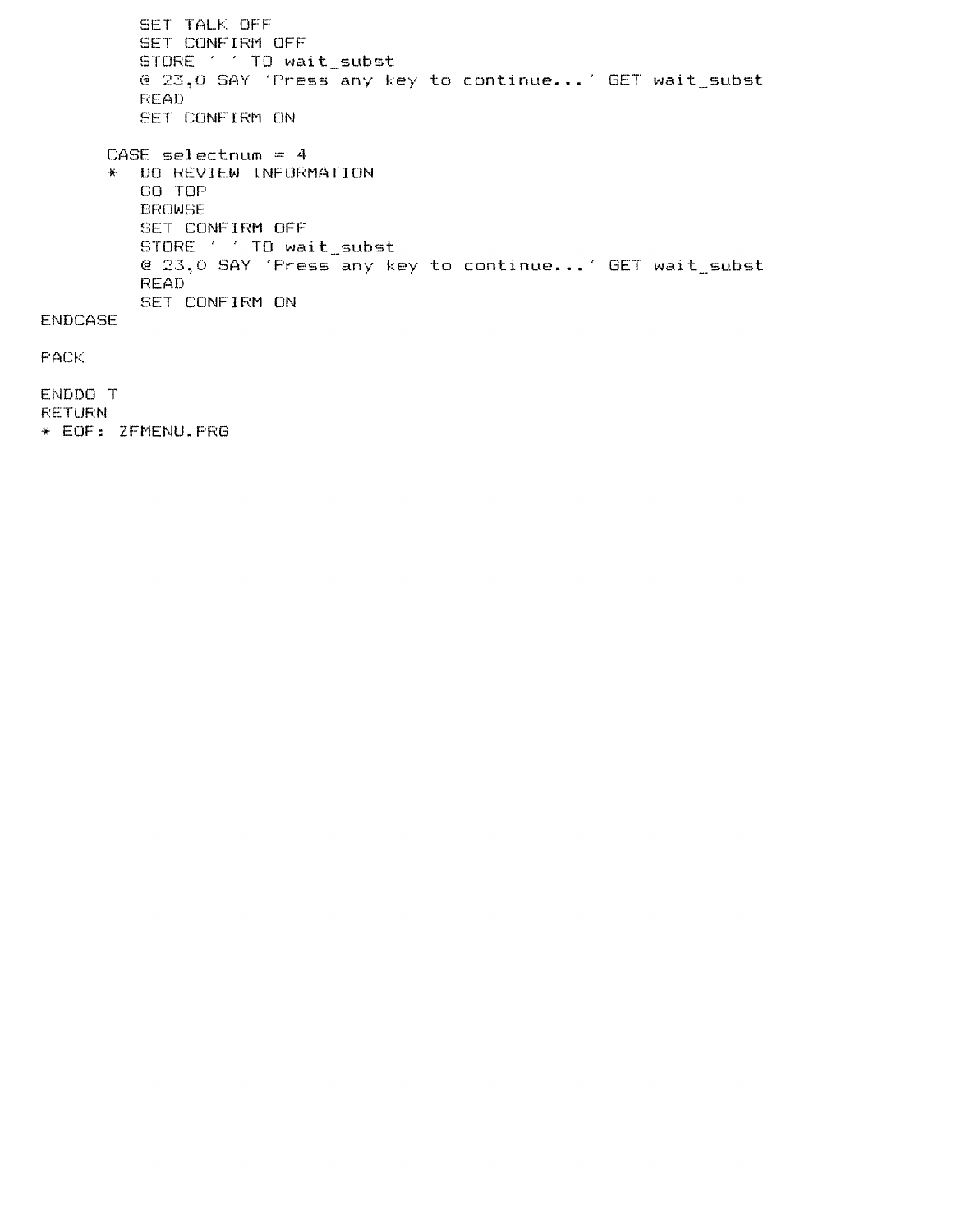\* Program: ZFADD.FMT

@ 3.10 SAY "FIRST NAME:"  $\theta$  3,36 SAY "LAST NAME:" @ 6,10 SAY "SOCIAL SECURITY NO.:" @ 6,32 GET SSN PICTURE '999-99-9999' @ 9.10 SAY "FACULTY CODE NUMBER:" @ 9,32 SAY MFACNO @ 12,10 SAY "OFFICE NUMBER:" @ 12,26 GET OFFNO PICTURE "!!!!" @ 12,35 SAY "PHONE NUMBER:" @ 12,50 GET PHONE PICTURE '9999' @ 15,10 SAY "PRESS CTRL-END AFTER ENTERING FACULTY INFORMATION"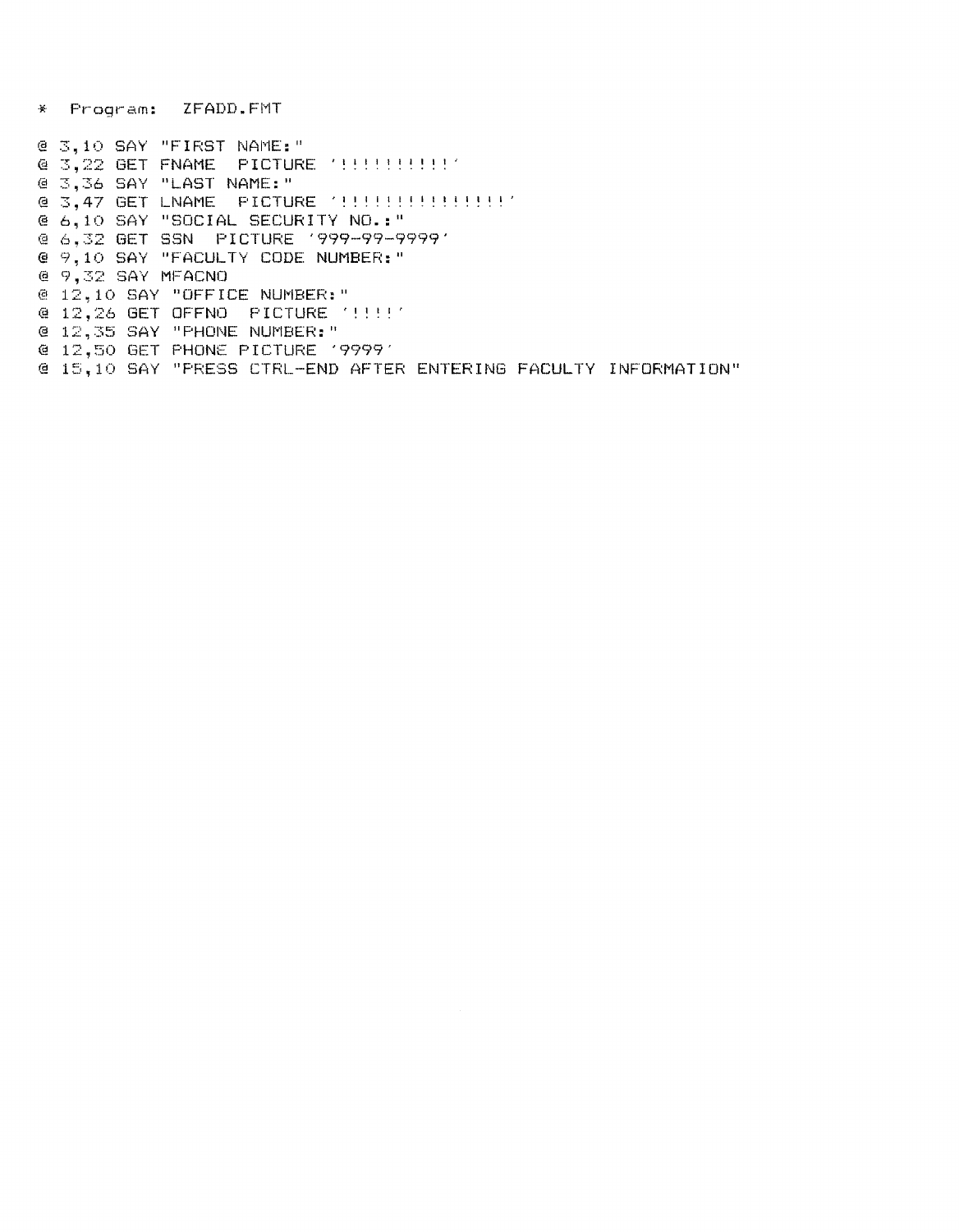\* Program: ZFCHG.FMT

@ 3,10 SAY "FIRST NAME:" @ 3,22 GET FNAME PICTURE '!!!!!!!!!!' @ 3,36 SAY "LAST NAME:" @ 6.10 SAY "SOCIAL SECURITY NO.:" @ 6,32 GET SSN PICTURE '999-99-9999' @ 9,10 SAY "FACULTY CODE NUMBER:" @ 9,32 GET FACNO PICTURE '999' @ 12,10 SAY "OFFICE NUMBER:" @ 12,26 GET OFFNO PICTURE '!!!!' @ 12,35 SAY "PHONE NUMBER:" @ 12,50 GET PHONE PICTURE '9999' @ 14,10 SAY "PRESS CTRL-END TO SAVE AND EXIT: PRESS ESC TO EXIT"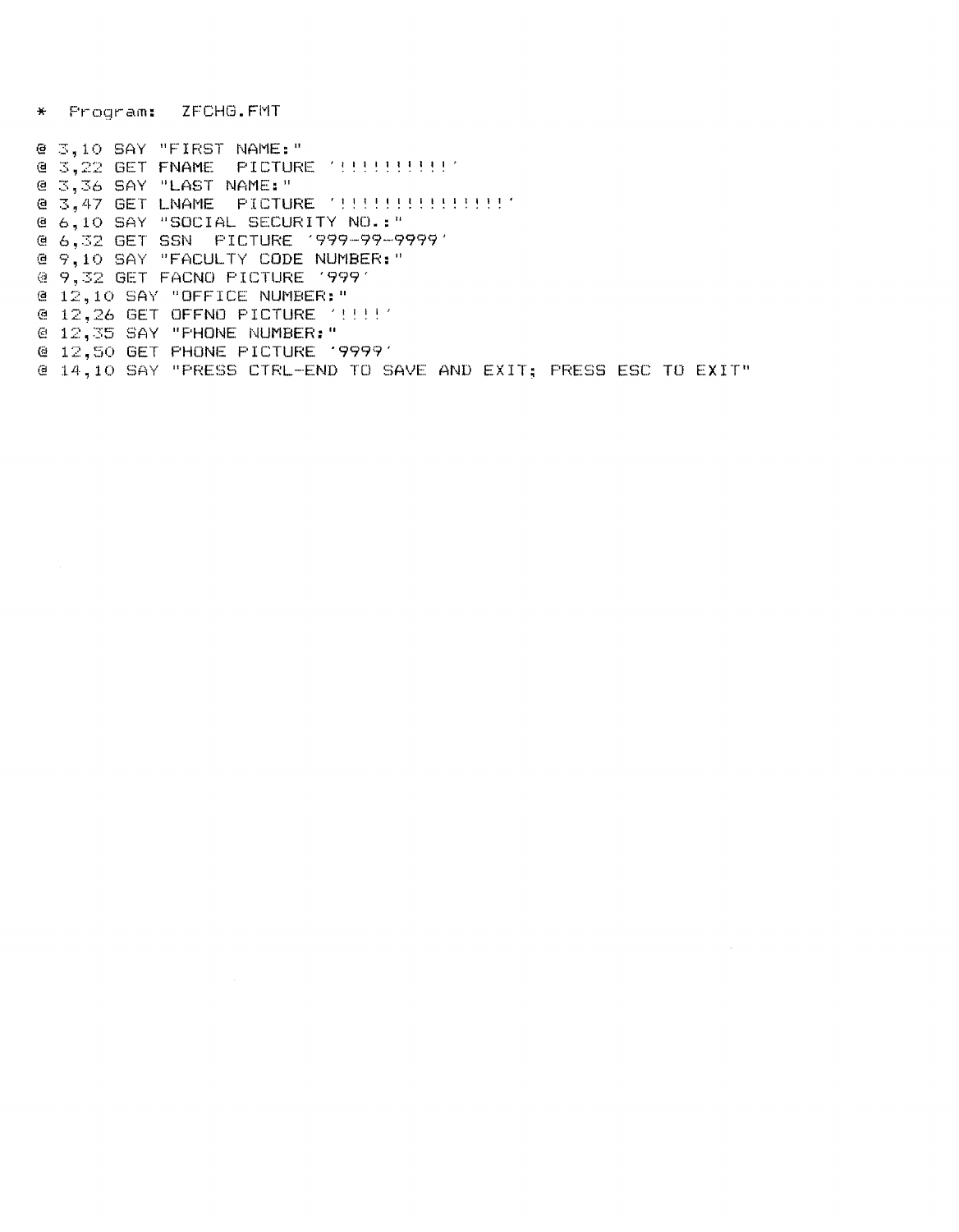\* Program: ZFDEL.FMT

@ 3,10 SAY "FIRST NAME:" @ 3.22 SAY ZFACULTY->FNAME @ 3,36 SAY "LAST NAME:" @ 3.47 SAY ZFACULTY->LNAME @ 6,10 SAY "SOCIAL SECURITY NO.:" @ 6,32 SAY ZFACULTY->SSN @ 9,10 SAY "FACULTY CODE NUMBER:" @ 9,32 SAY ZFACULTY->FACNO @ 12,10 SAY "OFFICE NUMBER:"  $(4.12, 26.$  SAY ZFACULTY->OFFNO @ 12,35 SAY "FHONE NUMBER:" @ 12,50 SAY ZFACULTY->PHONE @ 15,10 SAY 'IS THIS THE RECORD YOU WISH TO DELETE?'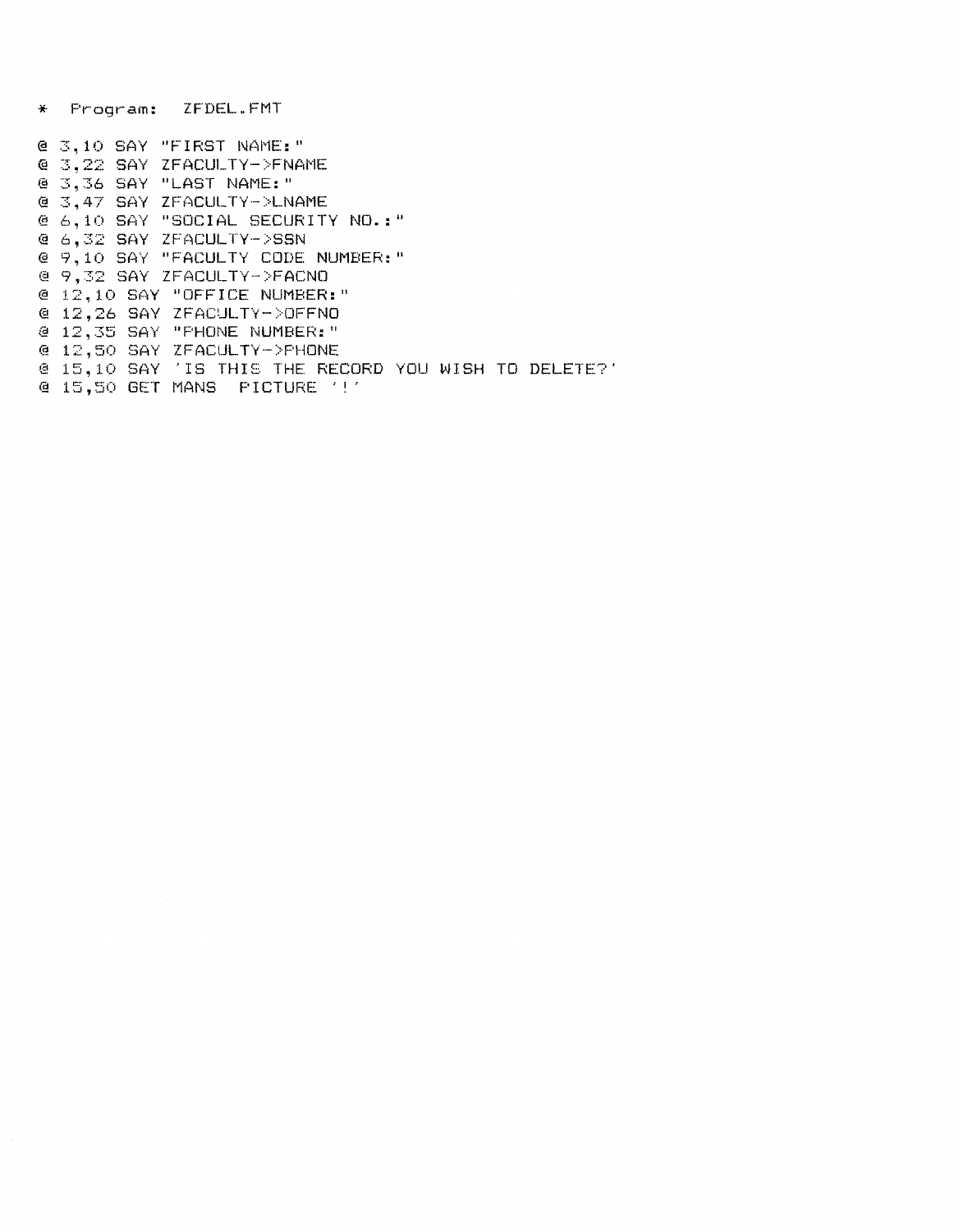\* Program .. : ZRMENU.PRG \* Author ... : K. RENEE HARRIS \* Date ..... : 05/07/86 \* Notice ... : Copyright (c) 1986, K. RENEE HARRIS, All Rights Reserved \* Notes .... : \* Reserved.: selectnum \* SET TALK OFF SET BELL OFF SET DELETED ON SET STATUS ON SET CONFIRM ON ~3TORE '  $\pm$  TO QTR CLEAR @ 10,10 SAY 'WHICH QUARTER DO YOU WISH TO WORK WITH?' GET OTR PICTURE 'XXX99' READ  $\mathcal{L} \in \mathcal{L}$ IF OTR  $=$ **RETURN** ENDIF STORE OTR+'.DBF' TO MOTR IF .NOT. FILE(MOTR) CLEAR @ 10,10 SAY 'DATA8ASE FILE DOES NOT EXIST' \.>JAIT RETURN ENDIF USE &OTR INDEX &OTR DO WHILE .T.  $*$  ---Display menu options, centered on the screen. \* draw menu border and print heading CLEAR @ 1,25 SAY 'BALL STATE SCHOOL OF MUSIC' @ 2, 0 TO 14,79 DOUBLE @ 2,0 TO 14,79 DODBLE<br>@ 3,16 SAY ERE GISTRATION INFORMATION<mark>I</mark> @ 4,1 TO 4,78 DOUBLE  $*$  ---display detail lines @ 7,10 SAY [1. ADD NEW INFORMATION] @ 8,10 SAY [2. CHANGE INFORMATION] @ 9,10 SAY [3. REMOVE INFORMATION] @ 10,10 SAY [4. REVIEW INFORMATION] @ 7,40 SAY [5. VIEW INFORMATION] @ 8,40 SAY [6. PRINT INFORMATION] @ 9,40 SAY [7. ADD CLASS] @ 10,40 SAY [8. DROP CLASS] @ 13, 30 SAY '0. EXIT' STORE 0 TO selectnum  $@15,33$  SAY " select  $"$  $(4.15, 42)$  GET selectnum PICTURE "9" RANGE  $(0.8)$ READ DO CASE  $CASE$  selectrum =  $O$ CET DELL AN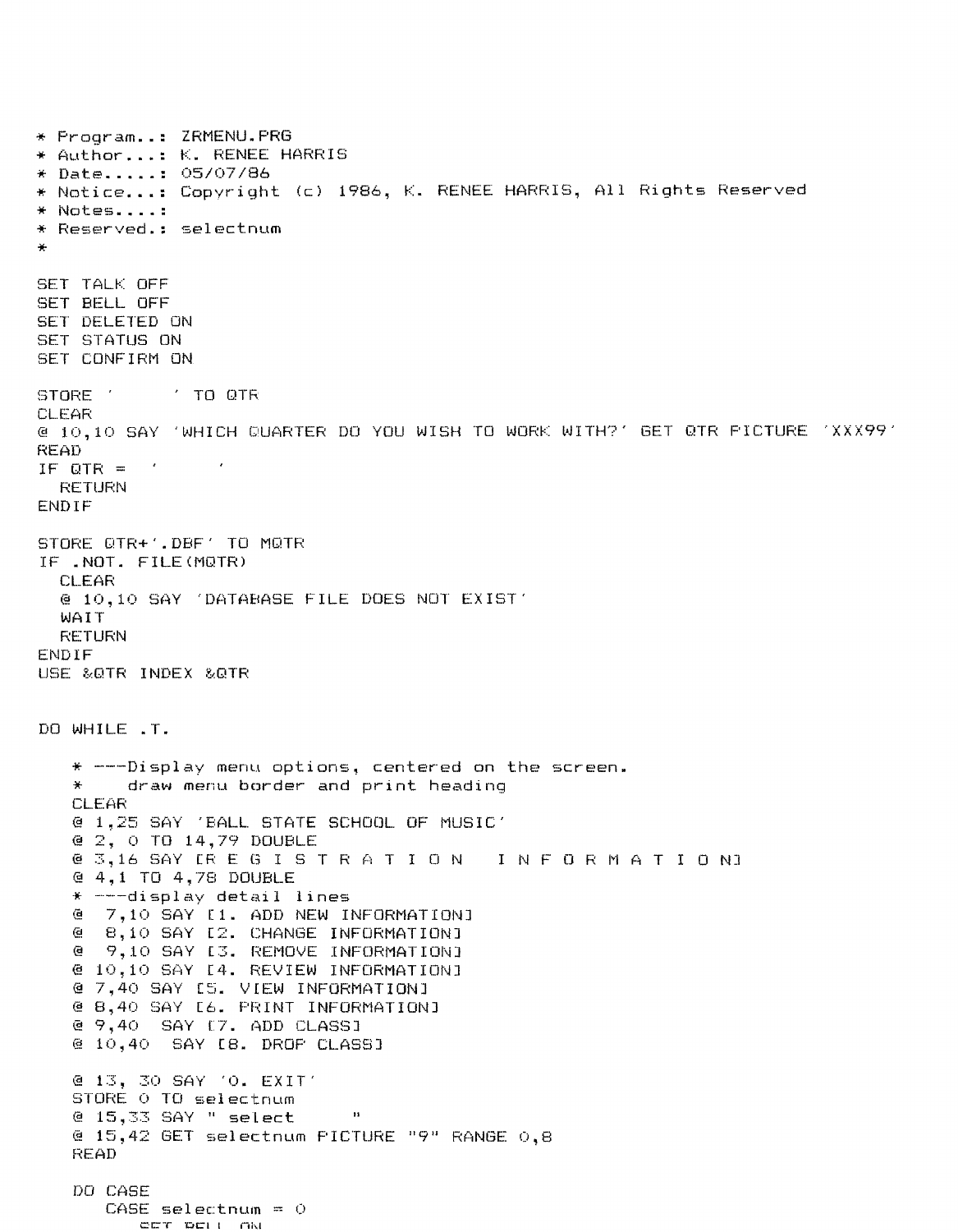```
SET TALK ON
        CLEAR ALL
        RETURN
     CASE selectnum = 1* DO ADD INFORMATION
      MAGAIN = 'Y'DO WHILE MAGAIN = 'Y'CLEAR
        MSSN =MCRSNO =@ 10,10 SAY 'PLEASE ENTER STUDENT SOCIAL SECURITY NUMBER'
        @ 10,54 GET MSSN PICTURE '999-99-9999'
        @ 12,10 SAY 'PLEASE ENTER COURSE NUMBER'
        @ 12,37 GET MCRSNO PICTURE '999'
        READ
        STORE SUBSTR(MSSN, 1, 3) +SUBSTR(MSSN, 5, 2) +SUBSTR(MSSN, 8, 4) TO TSSN
         IF TSSN = \angle . OR. MCRSNO = \angleMAGAIN = 'N'LOOP
        ENDIF
        SET FORMAT TO ZRADD.FMT
         APPEND
        REPLACE SSN WITH MSSN
         REPLACE CRSNO WITH MCRSNO
        REPLACE TYPE WITH 'N'
         CLOSE FORMAT
         SET CONFIRM OFF
         STORE ' ' TO wait subst
         @ 23,0 SAY 'Press any key to continue...' GET wait_substr
         READ
         SET CONFIRM ON
      ENDDO
      CASE selectnum = 2* DO CHANGE INFORMATION
         STORE 1
                          TO MSSN
         STORE ' ' TO MCRSNO
         CLEAR
         @ 10.5 SAY 'PLEASE ENTER SOCIAL SECURITY NUMBER' GET MSSN PICTURE '999-
99-9999'
         @ 12,5 SAY 'PLEASE ENTER COURSE NUMBER' GET MCRSNO PICTURE '999'
         READ
         STORE SUBSTR (MSSN, 1, 3) +SUBSTR (MSSN, 5, 2) +SUBSTR (MSSN, 8, 4) TO TSSN
         IF TSSN <> ' . AND. MCRSNO <> '
           SEEK MSSN+MCRSNO
           IF .NOT. EOF()
             SET FORMAT TO ZRCHG.FMT
             EDIT
             CLOSE FORMAT
           ELSE
             CLEAR
             @ 10,5 SAY 'SOCIAL SECURITY AND/OR COURSE NUMBER NOT FOUND'
           ENDIF
         ENDIF
         SET CONFIRM OFF
         STORE ' ' TO wait_subst
         @ 23,0 SAY 'Fress any key to continue...' GET wait_subst
         READ
         SET CONFIRM ON
         SET COLOR TO G.R/G.N.N
         CLEAR
      CASE selectnum = 3C. BO DEMOUE TNEODMATION
```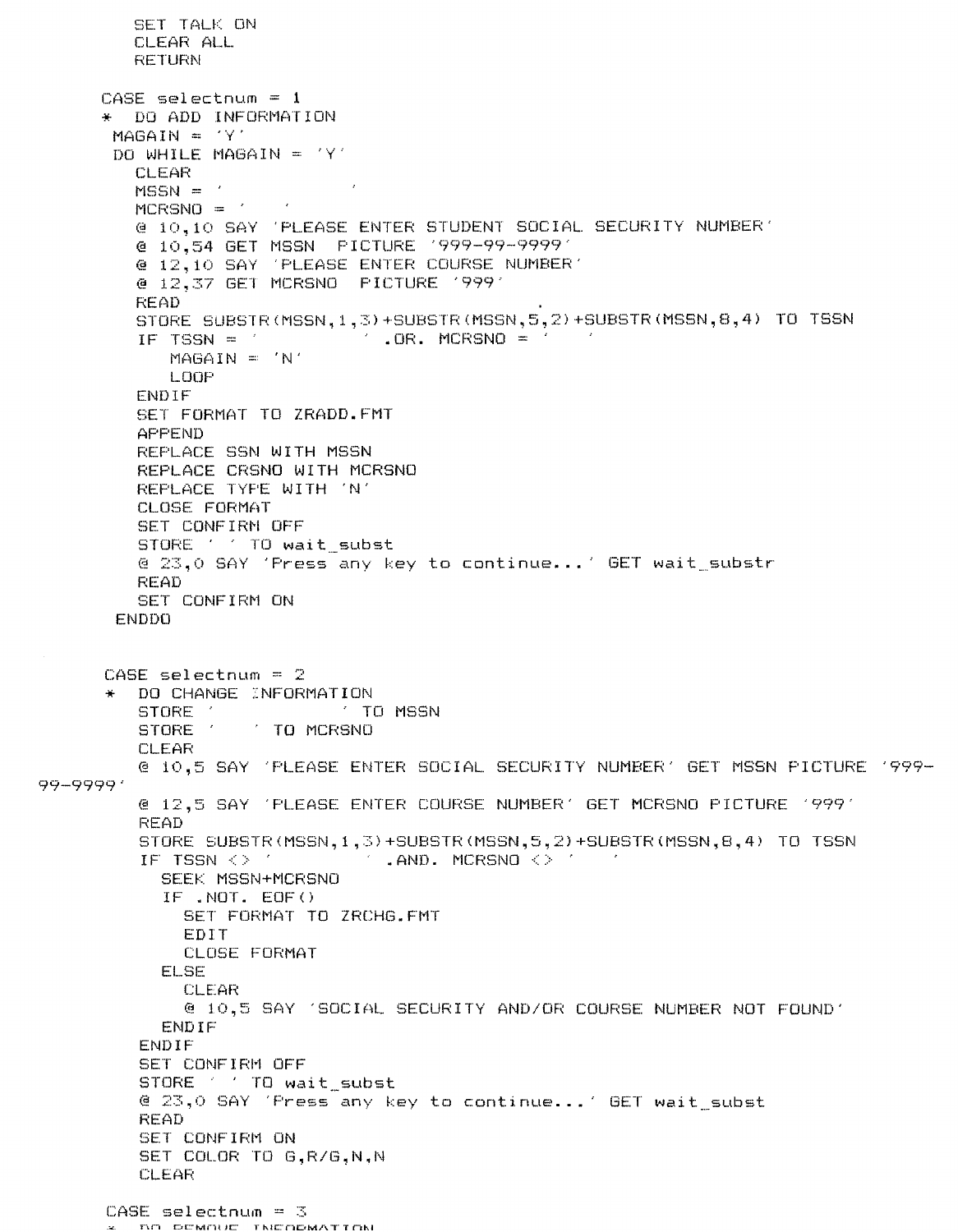```
MAGAIN = 'Y'DO WHILE MAGAIN = 'Y'9-99-9999' 
          STORE ' ' TO MANS
          STORE ' TO MSSN<br>STORE ' ' TO MCRSNO
                      ' TO MCRSNO
          CLEAR 
          @ 10,5 SAY PLEASE ENTER SOCIAL SECURITY NUMBER' GET MSSN PICTURE '99 
          @ 12,5 SAY PLEASE ENTER COURSE NUMBER' GET MCRSNO PICTURE '999' 
          READ 
          STORE SUBSTR(MSSN,1,3)+SUBSTR(MSSN,5,2)+SUBSTR(MSSN,B,4) TO TSSN 
           IF TSSN \Diamond ' \Box . AND. MCRSNO \Diamond '
           SEEK MSSN+MCRSNO 
           STORE 'Y' TO FLAG 
           DO WHILE FLAG = 'Y' 
             IF .NOT. EOF() 
              SET FORMAT TO ZRDEL.FMT 
              READ 
              IF MANS = 'Y'DELETE 
                CLEAR 
                @10,5 SAY 'RECORD HAS BEEN DELETED' 
                FLAG = 'N'LOOP 
              ELSE 
               IF MANS = 'N' 
                CLEAR 
                @10,5 SAY 'RECORD NOT DELETED' 
                FLAG = 'N'LOOP 
               ELSE 
                SKIP 
                LOOP 
               ENDIF 
              ENDIF 
             ELSE 
              CLEAR 
              @10,5 SAY 'SOCIAL SECURITY AND/OR COURSE NUMBER NOT FOUND' 
              FLAG = 'N'LOOP 
             ENDIF 
           ENDDO 
            CLOSE FORMAT 
            SET TALK OFF
           SET CONFIRM OFF 
           PACK 
           STORE ' ' TO wait_subst
           @ 23,0 SAY 'Press any key to continue ... ' GET wait_subst 
           READ 
           SET CONFIRM ON 
          ELSE 
           MAGAIN = 'N' 
           LOOP 
          ENDIF 
         ENDDO 
      CASE selectnum = 4 
      * DO REVIEW INFORMATION 
         GO TOP 
         BROWSE 
         SET CONFIRM OFF 
         STORE . . TO wait_subst
         @ 23,0 SAY 'Press any key to continue ... ' GET wait_subst 
         READ 
         SET CONFIRM ON
```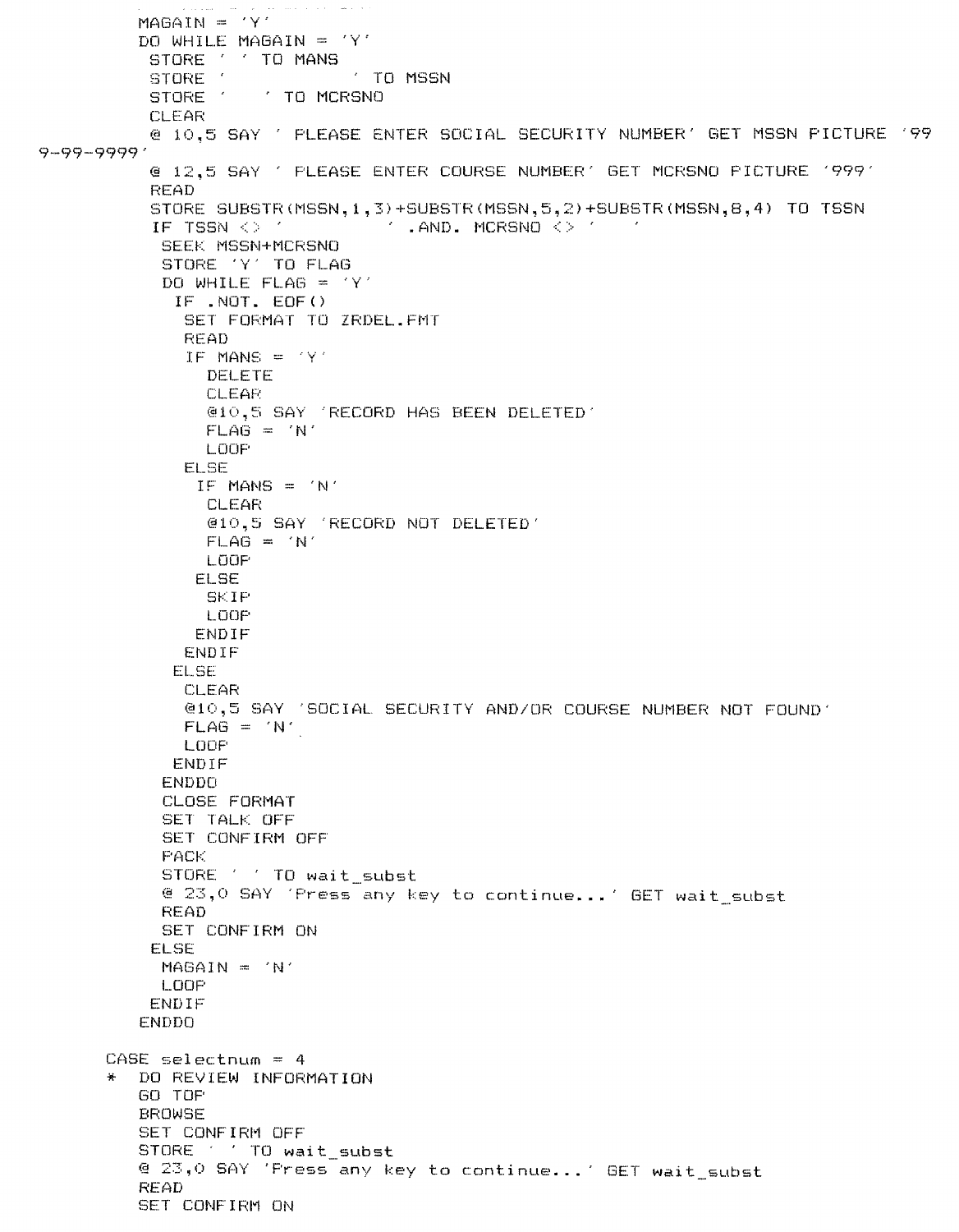```
CASE selectnum = 5* DO VIEW INFORMATION
        MAGAIN = 'Y'DO WHILE MAGAIN = 'Y'
          MSSN =CLEAR
          @ 10,10 SAY 'PLEASE ENTER STUDENT SOCIAL SECURITY NUMBER' GET MSSN PIC
TURE '999-99-9999'
          READ
          STORE SUBSTR (MSSN, 1, 3) +SUBSTR (MSSN, 5, 2) +SUBSTR (MSSN, 8, 4) TO TSSN
          IF TSSN = 'MASAIN = 'N'LOOP
          ENDIF
          DO ZRVIEW.PRG
          USE &OTR INDEX &OTR
        ENDDO
      CASE selectnum = 6DO PRINT COURSE INFORMATION
         MAGAIN = 'Y'DO WHILE MAGAIN = 'Y'
           MSSN =CLEAR
           @ 10.10 SAY 'PLEASE ENTER STUDENT SOCIAL SECURITY NUMBER' GET MSSN PI
CTURE '999-99-9999'
           READ
           STORE SUBSTR (MSSN, 1, 3) +SUBSTR (MSSN, 5, 2) +SUBSTR (MSSN, 8, 4) TO TSSN
           IF TSSN = \primeMAGAIN = 'N'LOOP
           ENDIF
           DO ZRPRINT.PRG
           USE &QTR INDEX &QTR
         ENDDO
       CASE selectnum = 7ADD A CLASS
          MAGAIN = 'Y'DO WHILE MAGAIN = 'Y'
            CLEAR
            MSSN =MCRSNO = '\sim@ 10,10 SAY 'PLEASE ENTER STUDENT SOCIAL SECURITY NUMBER'
            @ 12,10 SAY 'PLEASE ENTER COURSE NUMBER'
            @ 12,37 GET MCRSNO PICTURE '999'
            READ
            STORE SUBSTR (MSSN, 1, 3) +SUBSTR (MSSN, 5, 2) +SUBSTR (MSSN, 8, 4) TO TSSN
                                \angle . OR. MCRSNO = \angleIF TSSN = \gammaMAGAIN = 'N'LOOP
            ENDIF
            SET FORMAT TO ZRADD.FMT
            APPEND
            REPLACE SSN WITH MSSN
            REPLACE CRSNO WITH MCRSNO
            REPLACE TYPE WITH 'A'
            CLOSE FORMAT
            SET CONFIRM OFF
            STORE ' ' TO wait_substr
            @ 23,0 SAY 'Press any key to continue...' GET wait_substr
            READ
            SET CONFIRM ON
          ENDDO
```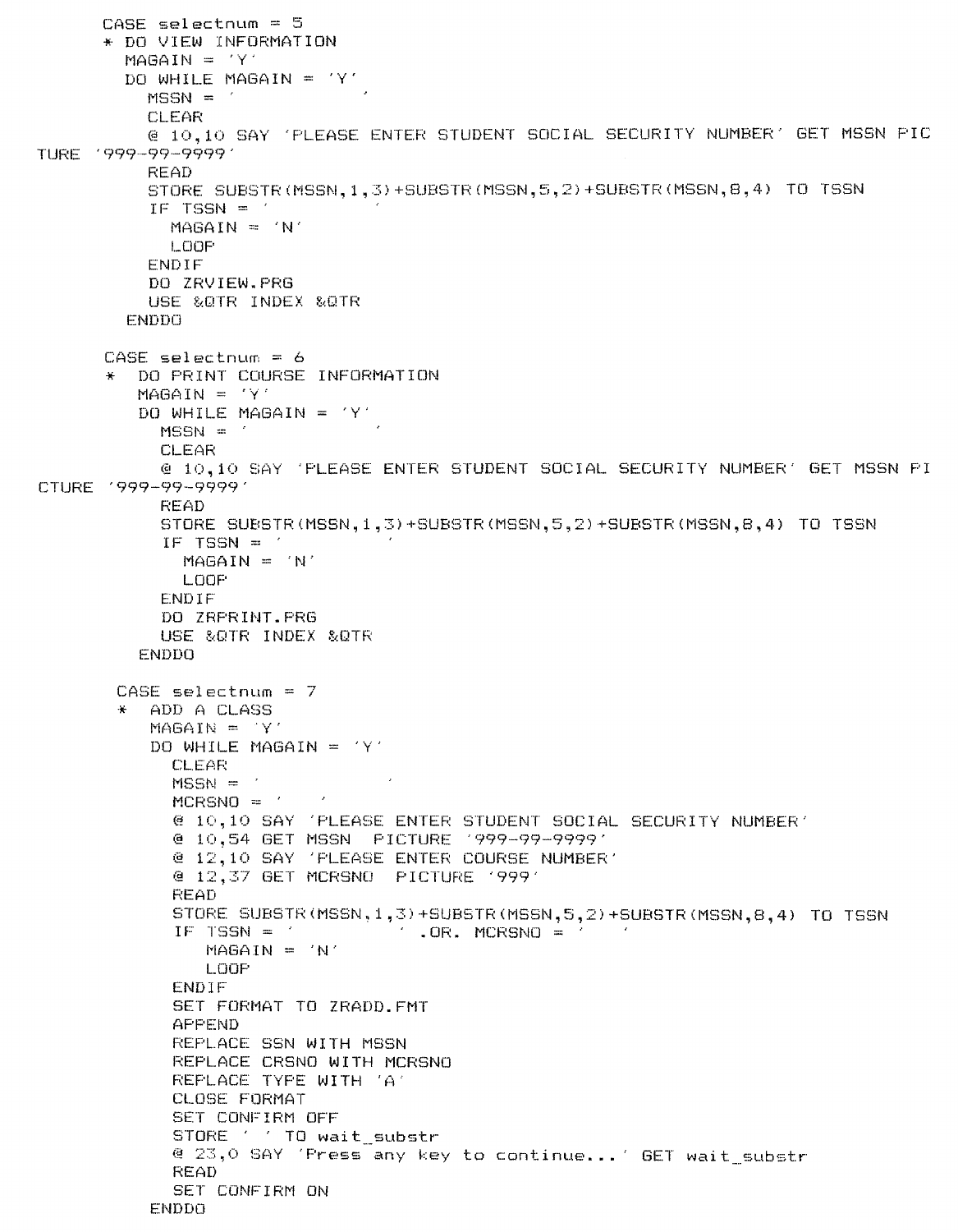```
CASE selectnum = BDROP A CLASS
         \frac{1}{2}MAGAIN = 'Y'DO WHILE MAGAIN = 'Y'
             CLEAR
             MANS = '\simMSSN =MCRSNO =\mathcal{F}@ 10,10 SAY 'PLEASE ENTER STUDENT SOCIAL SECURITY NUMBER'
              @ 12.10 SAY 'PLEASE ENTER COURSE NUMBER'
              @ 12,37 GET MCRSNO PICTURE '999'
              READ
              STORE SUBSTR(MSSN, 1, 3) +SUBSTR(MSSN, 5, 2) +SUBSTR(MSSN, 8, 4) TO TSSN
              IF TSSN = \angle .0R. MCRSNO = \angle .4
               MAGAIN = 'N'LOOP
              ENDIF
              SEEK MSSN+MCRSNO
              FLAG = 'Y'DO WHILE FLAG = 'Y'IF EOF()CLEAR
                @ 10,10 SAY 'COURSE FOR STUDENT NOT FOUND'
                FLAG = 'N'LOOF
              ELSE
                SET FORMAT TO ZRDEL.FMT
                READ
                IF MANS = 'Y'REPLACE TYPE WITH 'D'
                 CLEAR
                 @ 10,5 SAY 'COURSE HAS BEEN DROPPED'
                  FLAG = 'N'LOOP
                ELSE
                  IF MANS = 'N'CLEAR
                    @ 10,5 SAY 'COURSE NOT DROPPED'
                   FLAG = 'N'LOOP
                 ELSE
                   SKIP
                   LOOP
                 ENDIF
                ENDIF
             ENDIF
             ENDDO
             CLOSE FORMAT
             SET CONFIRM OFF
             STORE ' ' TO wait_subst
             @ 23,0 SAY 'Press any key to continue...' GET wait_subst
             READ
             SET CONFIRM ON
            ENDDO
ENDCASE
ENDDO T
RETURN
* EOF: ZRMENU. PRG
```
**FACK**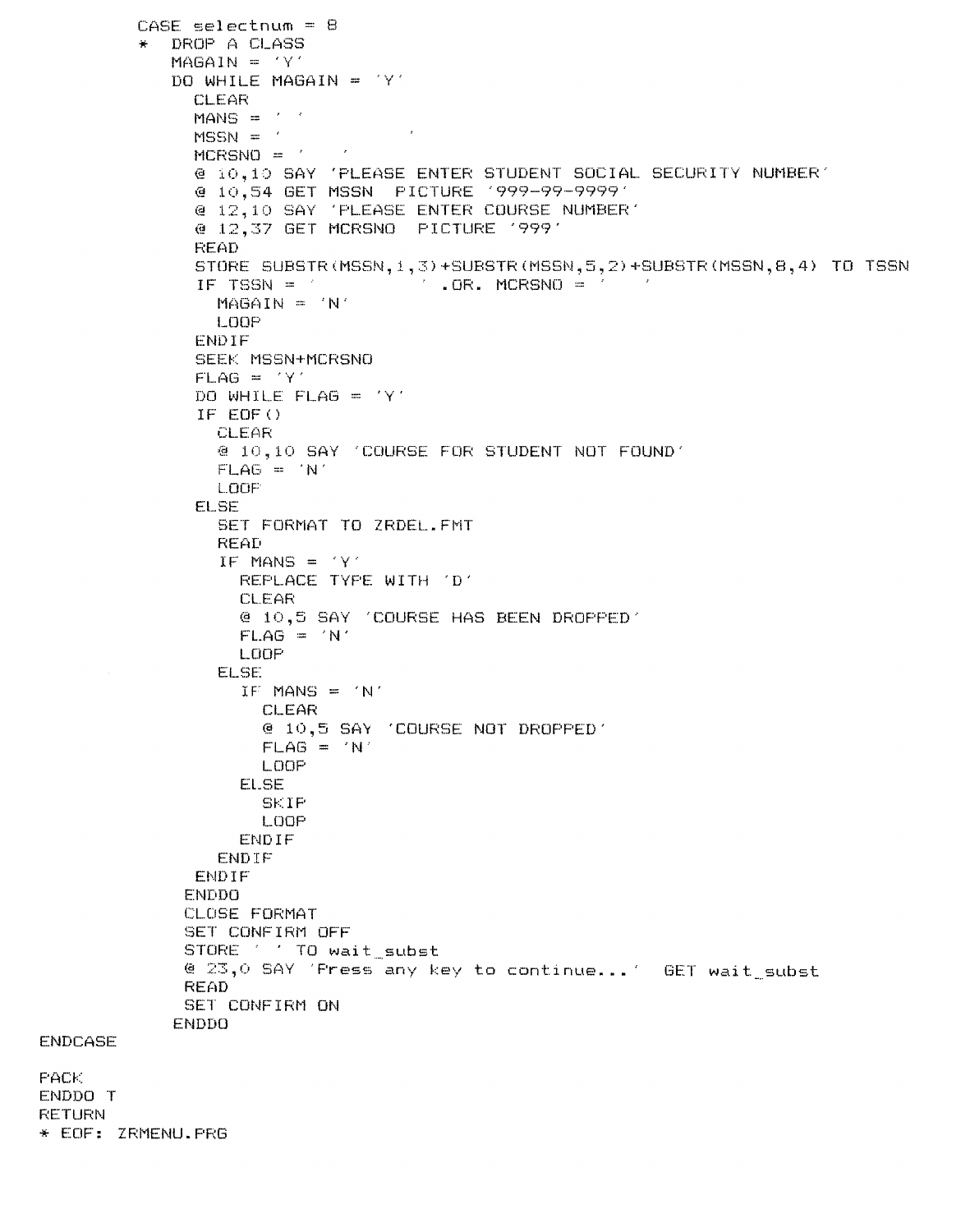\* Program... ZRVIEW.PRG \* Author...: K. RENEE HARRIS  $\star$  Date......  $-06/10/86$ Copyright (c) 1986, K. RENEE HARRIS, All Rights Reserved \* Notice...: \* Notes..... \* Reserved.: selectnum SET SAFETY OFF **SET TALK OFF** SET BELL OFF **SET STATUS ON** SET ESCAPE OFF SET CONFIRM ON **CLEAR** @ 2,0 TO 14,79 DOUBLE @ 3,24 SAY [V I E W INFORMATION3  $4,1$  TO  $4,78$  DOUBLE @ 7,30 SAY [1. VIEW ALL CLASSES] @ 8.30 SAY [2. VIEW NEW CLASSES] @ 9,30 SAY [3. VIEW ADD CLASSES] @ 10.30 SAY E4. VIEW DROP CLASSESI @ 12,30 SAY '0. EXIT' STORE O TO selectnum @ 14,33 SAY " select  $\mathbf{H}$ @ 14,42 GET selectnum PICTURE "9" RANGE 0,4 READ DO CASE  $CASE$  selectnum =  $0$ **RETURN**  $CASE$  selectnum =  $1$ \* VIEW ALL CLASSES **CLEAR** COFY TO TEMP FOR MSSN = SSN USE TEMP IF RECCOUNT () =  $\circ$ **CLEAR** @ 10,10 SAY 'NO CLASSES TO VIEW FOR STUDENT' WAIT ELSE DISPLAY ALL FIELDS REFNO, DEPTNAME, DEPTNO, CRSNO, SECNO, CRHRS, CRSNAME, FACNO, COMMENTS WAIT ENDIF  $CASE = selectnum = 2$ \* VIEW NEW CLASSES **CLEAR** COPY TO TEMP FOR MSSN=SSN .AND. TYPE = 'N' USE TEMP IF RECCOUNT() =  $O$ **CLEAR** @ 10,10 SAY 'NO CLASSES TO VIEW FOR STUDENT' **WAIT ELSE** DISPLAY ALL FIELDS REFNO, DEFTNAME, DEFTNO, CRSNO, SECNO, CRHRS, CRSNAME, FACNO, **COMMENTS**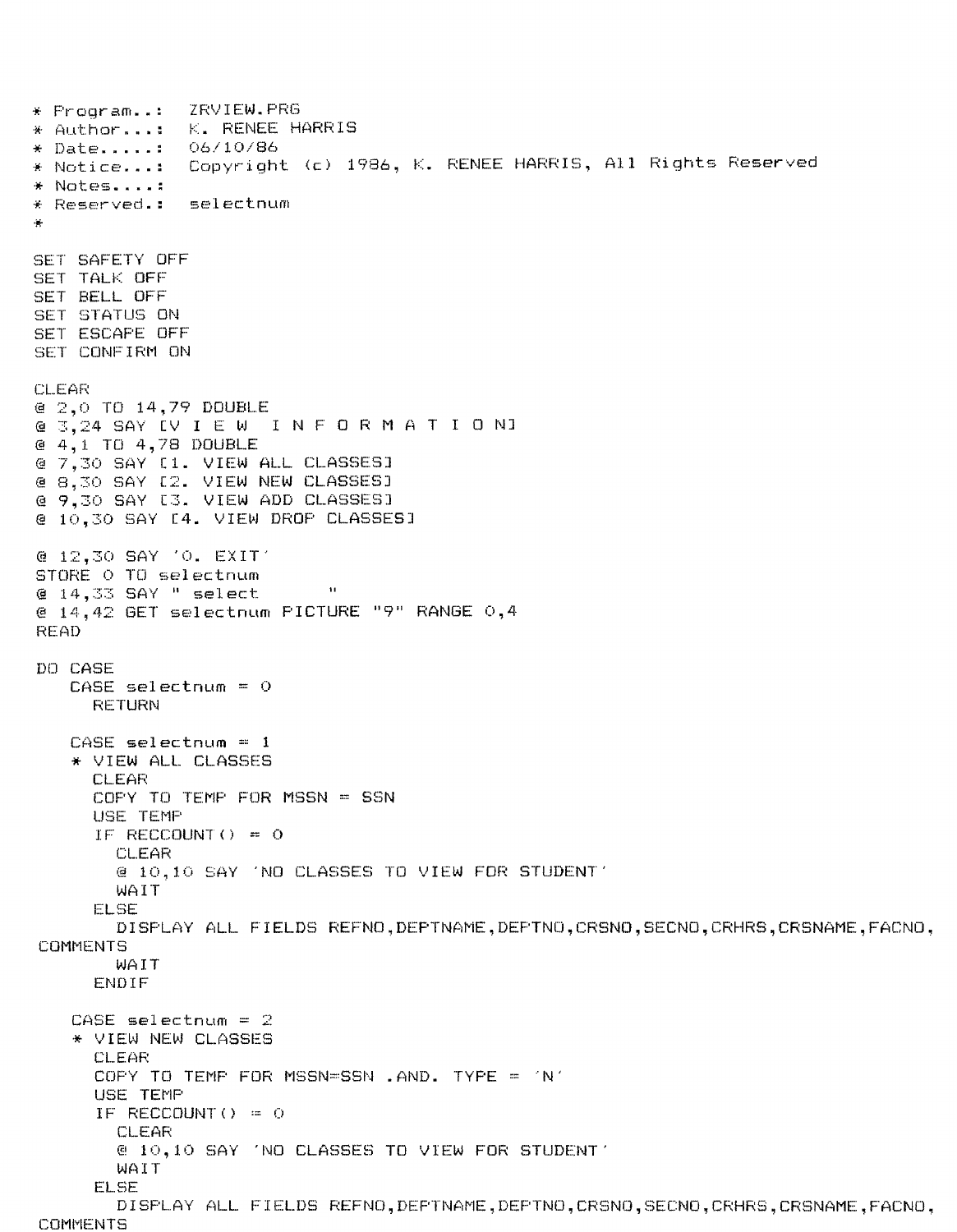```
WAIT 
     ENDIF 
  CASE selectnum = 3* VIEW ADD CLASSES 
     CLEAR 
     COPY TO TEMP FOR MSSN=SSN .AND. TYPE = 'A'USE TEMP 
     IF RECCOUNT() = \circCLEAR 
       @ 10,10 SAY 'NO CLASSES TO VIEW FOR STUDENT' 
       WAIT 
     ELSE 
       DISPLAY ALL FIELDS REFNO,DEPTNAME,DEPTNO,CRSNO,SECNO,CRHRS,CRSNAME,FACNO, 
COMMENTS
       WAIT 
     ENDIF 
   CASE selectnum = 4 
   * VIEW DROP CLASSES 
     CLEAR 
     COPY TO TEMP FOR MSSN=SSN .AND. TYPE = 'D' 
     USE TEMP 
     IF RECCOUNT() = \circCLEAR 
       @ 10,10 SAY 'NO CLASSES TO VIEW FOR STUDENT' 
       WAIT 
     ELSE 
       DISPLAY ALL FIELDS REFNO,DEPTNAME,DEPTNO,CRSNO,SECNO,CRHRS,CRSNAME,FACNO, 
COMMENTS
       WAIT 
     ENDIF 
ENDCASE 
ZAP 
USE 
RETURN
```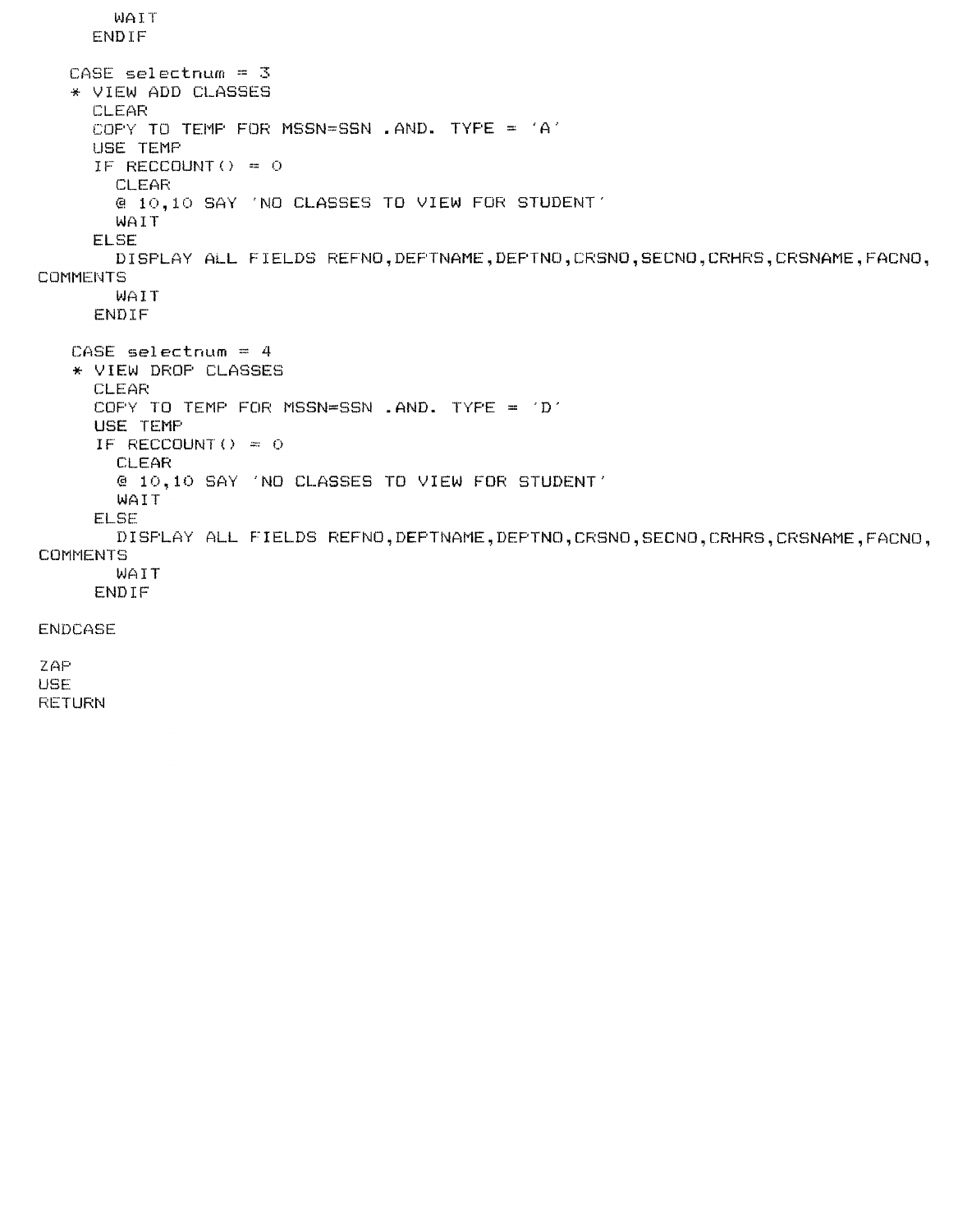ZRPRINT.PRG \* Program..: \* Author...: K. RENEE HARRIS \* Date.....: 05/29/86 Copyright (c) 1986, K. RENEE HARRIS, All Rights Reserved \* Notice...: \* Notes....: \* Reserved.: selectnum SET SAFETY OFF **SET TALK OFF** SET BELL OFF SET STATUS ON SET ESCAPE OFF SET CONFIRM ON **CLEAR** @ 2,0 TO 14,79 DOUBLE @ 3.8 SAY LP R I N T REGISTRATION INFORMATION] @ 4,1 TO 4,78 DOUBLE @ 7.30 SAY E1. PRINT ALL CLASSES] @ 8,30 SAY C2. PRINT NEW CLASSES1 @ 9.30 SAY E3. PRINT ADD CLASSES1 @ 10,30 SAY [4. PRINT DROP CLASSES] @ 12,30 SAY 'O. EXIT' STORE O TO selectnum  $@14,33$  SAY " select  $\mathbf{B}$ @ 14,42 GET selectnum PICTURE "9" RANGE 0,4 **READ** DO CASE  $CASE$  selectnum = 0 RETURN  $CASE$  selectnum = 1 \* PRINT ALL CLASSES **CLEAR** SET PRINT ON **?CHR(15)** COPY TO TEMP FOR MSSN = SSN USE TEMP IF RECCOUNT () =  $\circ$ **CLEAR** @ 10,10 SAY 'NO CLASSES TO PRINT FOR STUDENT' SET PRINT OFF SET DEVICE TO SCREEN WAIT ELSE  $GO_1$  $MFNAME = FNAME$  $MLMAME = LMAME$ SET DEVICE TO PRINT @ 3,3 SAY MFNAME @ 3,14 SAY MLNAME @ 4,3 SAY MSSN  $\oplus$  5,1 SAY DATE()  $\pm$ @ 5,3 SAY QTR @ 8,1 SAY ' '  $\Delta t$ SET DEVICE TO SCREEN SET PRINT ON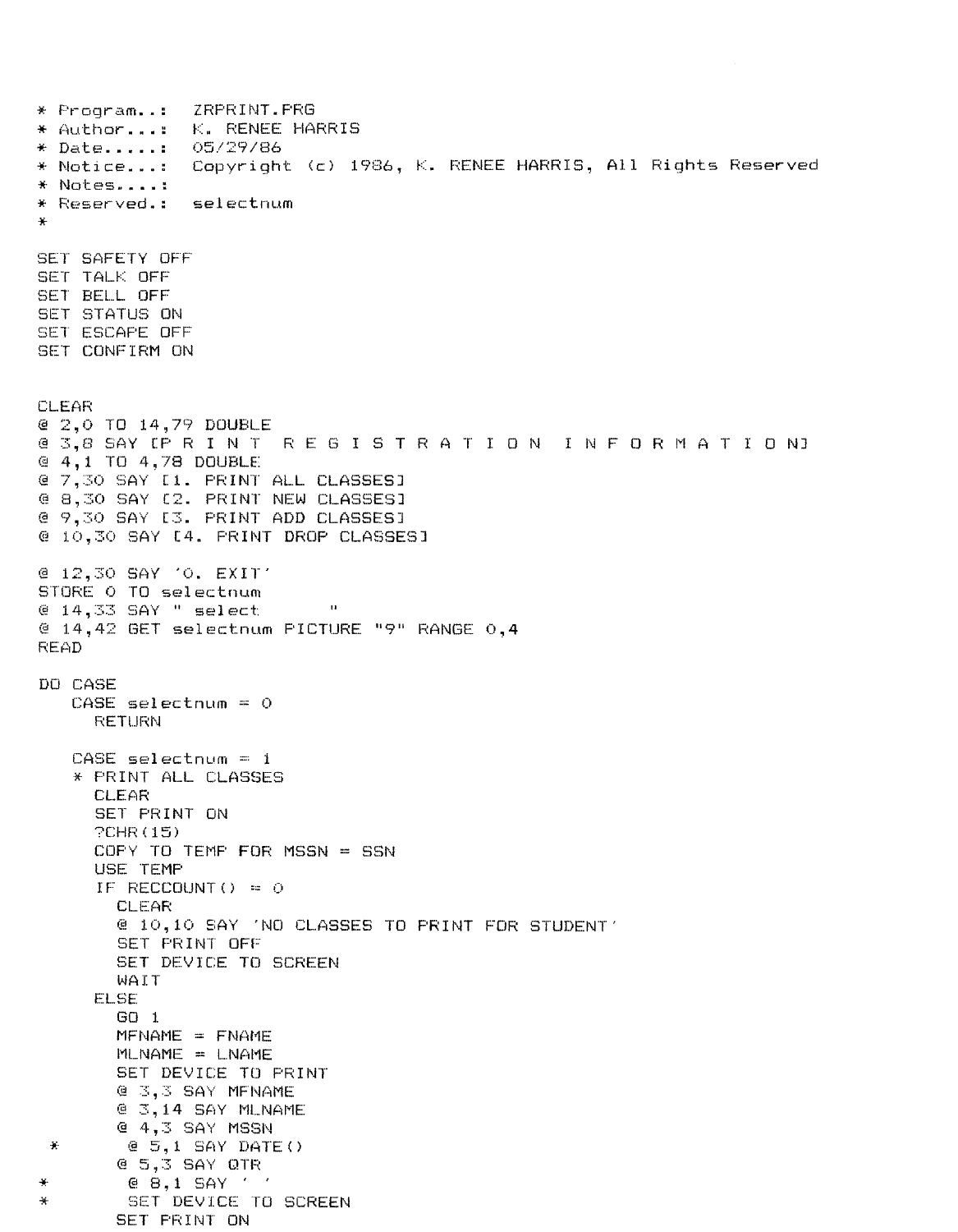\*DISPLAY ALL FIELDS REFNO, DEPTNAME, DEPTNO, CRSNO, SECNO, CRHRS, CRSNAME, FACNAME, COMM **ENTS** ENDIF  $?CHR(18)$ **??CHR(13)** SET PRINT OFF SET DEVICE TO SCREEN CASE selectnum =  $2$ \* PRINT NEW CLASSES **CLEAR** SET PRINT ON **PCHR(15)** COPY TO TEMP FOR MSSN = SSN .AND. TYPE = 'N' USE TEMP IF RECCOUNT () =  $\circ$ **CLEAR** @10,10 SAY 'NO CLASSES TO PRINT FOR STUDENT' **WAIT** ELSE  $GO<sub>1</sub>$  $MFMAME = FMAME$  $MLNAME = LMAME$ SET DEVICE TO PRINT @ 3.3 SAY MFNAME @ 3,14 SAY MLNAME @ 4,3 SAY MSSN  $C = 5,5$  SAY DATE() @ 5,3 SAY QTR  $e$   $B,5$   $SAY$ **Contract** SET DEVICE TO SCREEN 曇 SET PRINT ON REPORT FORM TREPORT NOEJECT TO PRINT \*DISPLAY ALL FIELDS REFNO, DEPTNAME, DEPTNO, CRSNO, SECNO, CRHRS, CRSNAME, FACNAME, COMM **ENTS** ENDIF 220HR (13)  $PCHR(18)$ SET PRINT OFF SET DEVICE TO SCREEN  $CASE$  selectnum =  $3$ \* PRINT ADD CLASSES **CLEAR** SET PRINT ON **?CHR(15)** COPY TO TEMP FOR MSSN = SSN , AND, TYPE =  $'A'$ USE TEMP IF RECCOUNT() =  $0$ @ 10.10 SAY 'NO CLASSES TO FRINT FOR STUDENT' WAIT **ELSE**  $GO<sub>1</sub>$  $MFNAME = FNAME$ MLNAME = LNAME SET DEVICE TO PRINT @ 3,3 SAY MFNAME @ 3,14 SAY MLNAME @ 4,3 SAY MSSN  $@$  5,5 SAY DATE()  $Q$  5,3 SAY QTR  $@ 8,5$  SAY  $'$   $'$ SET DEVICE TO SCREEN  $\frac{1}{2}$ SET PRINT ON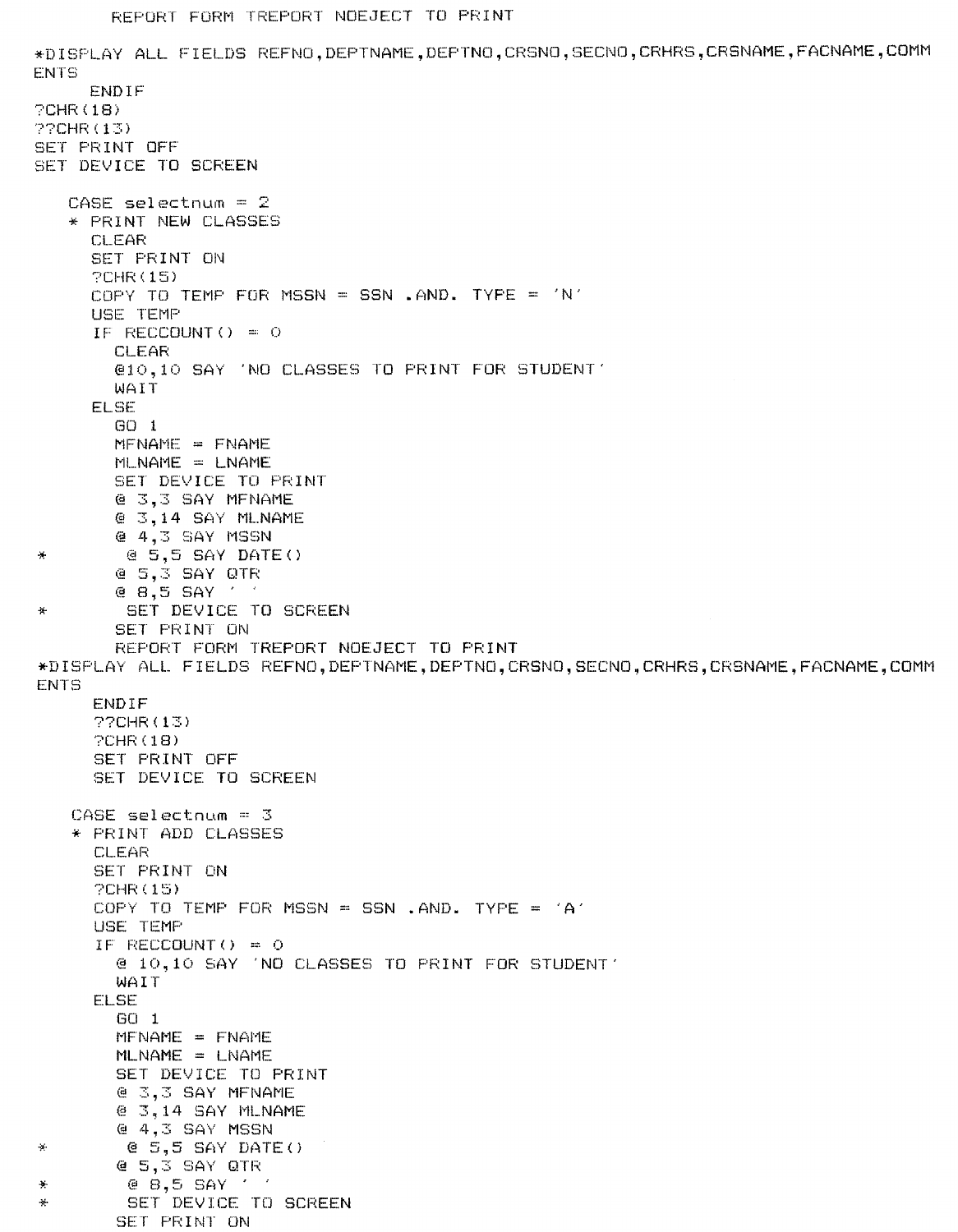```
REPORT FORM TREPORT NOEJECT TO PRINT
*DISPLAY ALL FIELDS REFNO, DEPTNAME, DEPTNO, CRSNO, SECNO, CRHRS, CRSNAME, FACNAME, COMM
ENTS
     ENDIF
     PCHR(18)22CHR (13)
     SET PRINT OFF
     SET DEVICE TO SCREEN
   CASE selectnum = 4
   * PRINT DROP CLASSES
     CLEAR
     SET PRINT ON
     PCHR(15)
     COPY TO TEMP FOR MSSN = SSN .AND. TYPE = 'D'
     USE TEMP
      IF RECCOUNT() = 0@ 10,10 SAY 'NO CLASSES TO PRINT FOR STUDENT'
        WAIT
     ELSE
        GO<sub>1</sub>MFNAME = FNAMEMLNAME = LNAME
        SET DEVICE TO PRINT
        @ 3,3 SAY MFNAME
        @ 3,14 SAY MLNAME
        @ 4.3 SAY MSSN
        @ 5,5 SAY DATE()
\frac{1}{\sqrt{2}}@ 5,3 SAY QTR
         @ 8,5 SAY ' '
\frac{1}{2}SET DEVICE TO SCREEN
\frac{1}{N}SET PRINT ON
        REPORT FORM TREPORT NOEJECT TO PRINT
*DISPLAY ALL FIELDS REFNO, DEPTNAME, DEPTNO, CRSNO, SECNO, CRHRS, CRSNAME, FACNAME, COMM
ENTS
      ENDIF
      ?CHR(18)
      ??CHR(13)
      SET PRINT OFF
      SET DEVICE TO SCREEN
ENDCASE
ZAP
USE
RETURN
```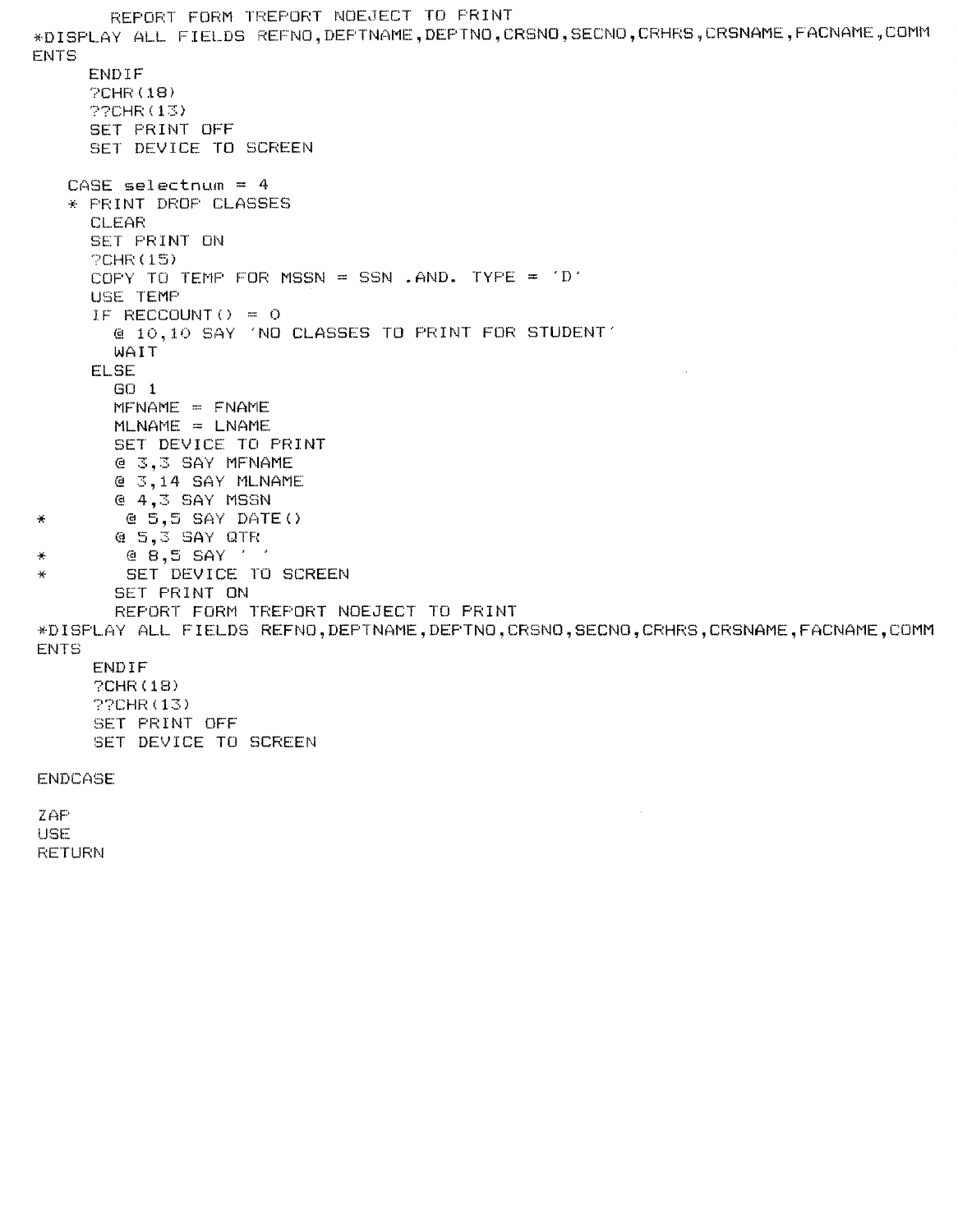ZRADD. FMT  $\star$  Prooram:

@ 3,10 SAY "FIRST NAME:" @ 3.36 SAY "LAST NAME:" @ 5,10 SAY "SOCIAL SECURITY NO. : " @ 5,32 SAY MSSN @ 7.10 SAY "REFERENCE NO. : " @ 7,26 GET REFNO PICTURE '9999' @ 7.35 SAY "DEPARTMENT NAME:" @ 9,10 SAY "DEPARTMENT NUMBER:" @ 9,29 GET DEPTNO PICTURE '999' @ 9,36 SAY "COURSE NUMBER:" @ 9,51 SAY MCRSNO @ 11,10 SAY "SECTION NUMBER:" @ 11,26 GET SECNO PICTURE '999' @ 11,33 SAY "CREDIT HOURS:" @ 11,47 GET CRHRS FICTURE '9' @ 13,10 SAY "COURSE NAME:" @ 13,39 SAY "FACULTY NUMBER:" @ 13,55 GET FACNO PICTURE '999' @ 15,10 SAY "FACULTY INITIAL AND LAST NAME:" @ 17,10 SAY "COMMENTS: " 

@ 19.10 SAY "PRESS Ctrl-End WHEN FINISHED ENTERING INFORMATION"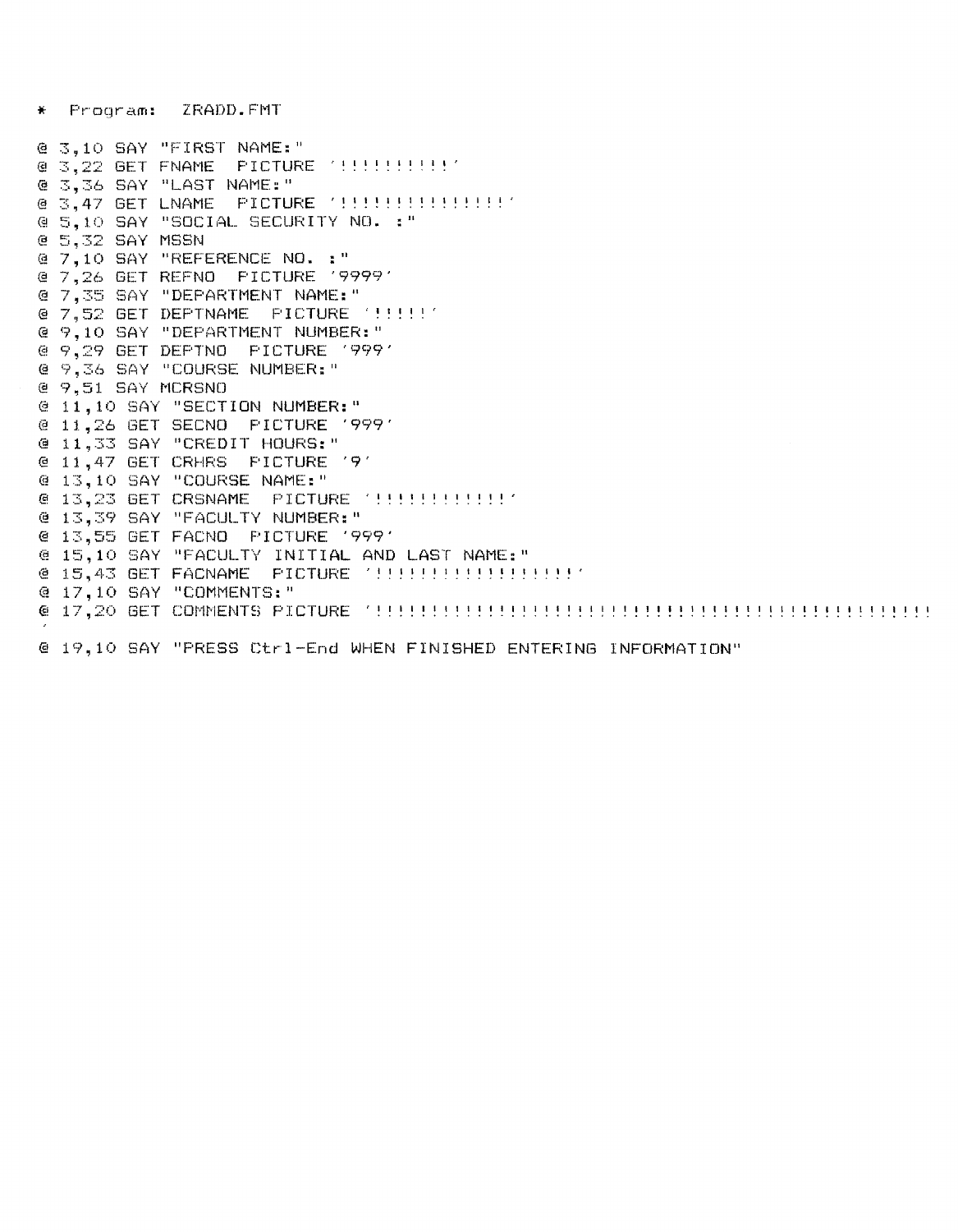ZRCHG.FMT **Program:** 

@ 3.10 SAY "FIRST NAME:" @ 3.36 SAY "LAST NAME:" @ 3.47 GET LNAME PICTURE '!!!!!!!!!!!!!!!!! @ 5.10 SAY "SOCIAL SECURITY NO. :" @ 5,32 GET SSN PICTURE '999-99-9999' @ 5,45 SAY "TYPE OF COURSE:" @ 5,61 GET TYPE PICTURE '!' @ 7,10 SAY "REFERENCE NO. :" @ 7,26 GET REFNO PICTURE '9999' @ 7.35 SAY "DEPARTMENT NAME:" @ 9,10 SAY "DEPARTMENT NUMBER:" @ 9,29 GET DEPTNO PICTURE 19991 @ 9,36 SAY "COURSE NUMBER:" @ 9,51 GET CRSNO PICTURE '999' @ 11,10 SAY "SECTION NUMBER:" @ 11,26 GET SECNO PICTURE '999' @ 11,33 SAY "CREDIT HOURS:" @ 11,47 GET CRHRS PICTURE '9' @ 13,10 SAY "COURSE NAME:" @ 13,39 SAY "FACULTY NUMBER:" @ 13,55 GET FACNO PICTURE '999' @ 15.10 SAY "FACULTY INITIAL AND LAST NAME:" @ 17,10 SAY "COMMENTS: " @ 19,10 SAY "PRESS CTRL-END TO SAVE AND EXIT; PRESS ESC TO EXIT"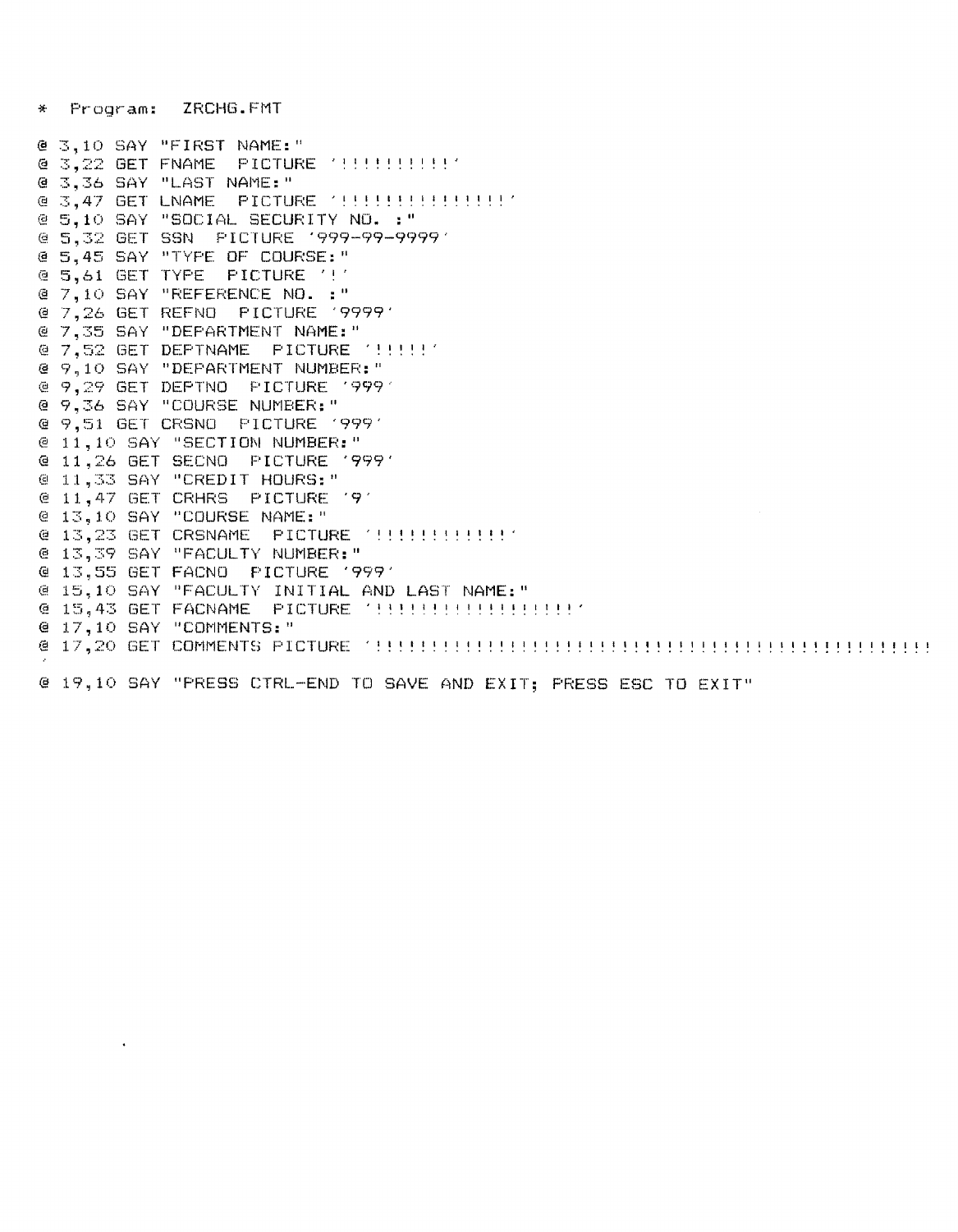@ 3,10 SAY "FIRST NAME:" @ 3,22 SAY FNAME @ 3.36 SAY "LAST NAME:" @ 3,47 SAY LNAME @ 5,10 SAY "SOCIAL SECURITY NO. :" @ 5,32 SAY SSN @ 5,45 SAY "TYPE OF COURSE:" @ 5,61 SAY TYPE @ 7,10 SAY "REFERENCE NO. :" @ 7.26 SAY REFNO @ 7,35 SAY "DEPARTMENT NAME:" @ 7,52 SAY DEPTNAME @ 9,10 SAY "DEPARTMENT NUMBER:" @ 9,29 SAY DEPTNO @ 9,36 SAY "COURSE NUMBER:" @ 9,51 SAY CRSNO @ 11,10 SAY "SECTION NUMBER:" @ 11,26 SAY SECNO @ 11,33 SAY "CREDIT HOURS:" @ 11,47 SAY CRHRS @ 13,10 SAY "COURSE NAME:" @ 13,23 SAY CRSNAME @ 13,39 SAY "FACULTY NUMBER:" @ 13,55 SAY FACNO @ 15,10 SAY "FACULTY INITIAL AND LAST NAME:" @ 15,43 SAY FACNAME @ 17,10 SAY "COMMENTS:" @ 17,20 SAY COMMENTS \*\*\*@ 19,10 SAY "PRESS CTRL-U TO DELETE A RECORD AND CTRL-END TO EXIT" @ 19,10 SAY 'IS THIS THE CORRECT COURSE ? ' @ 19,50 BET MANS PICTURE '!'

\* Program: ZRDEL.FMT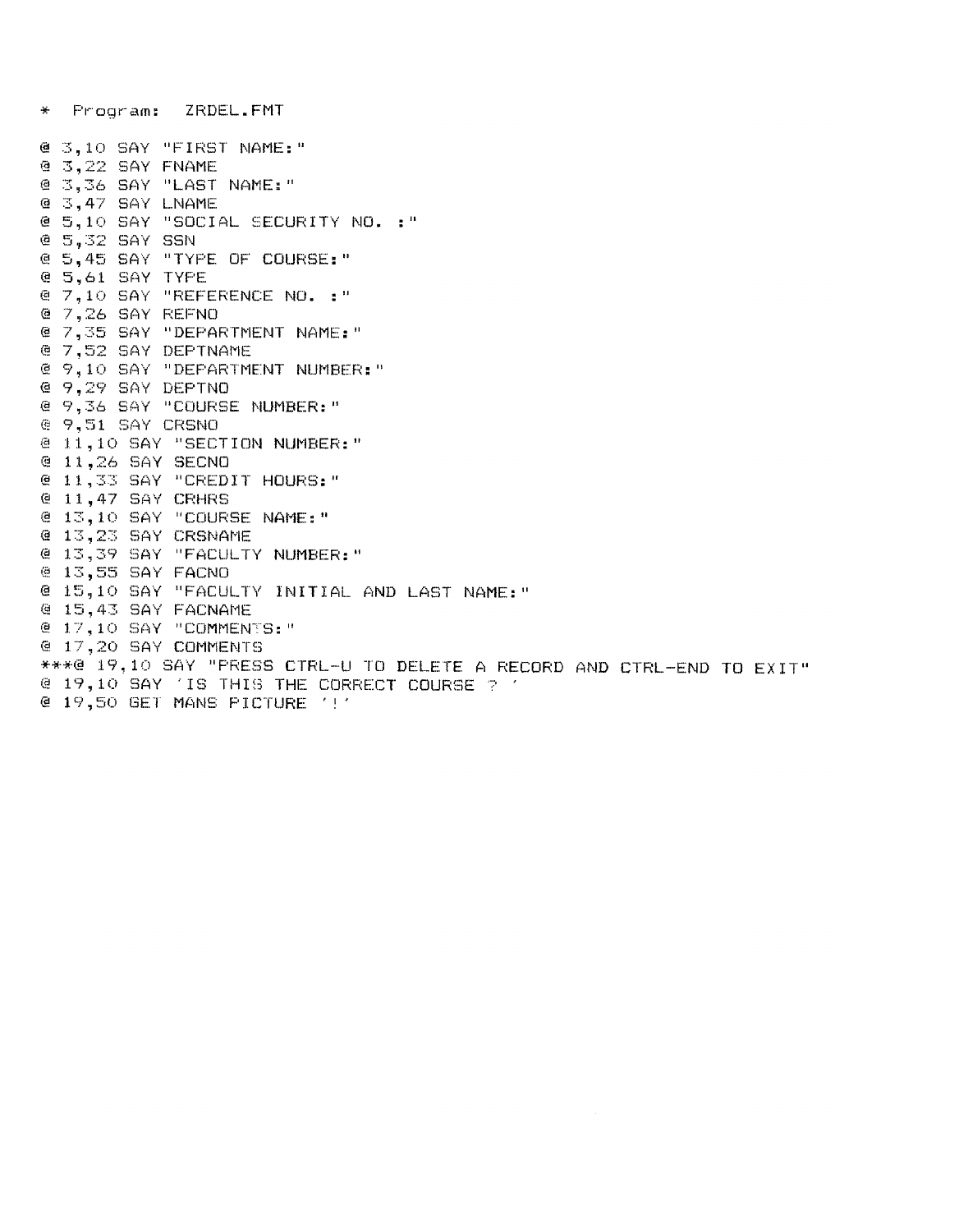$*$  Program... ZFRMENU.PRG \* Author...: K. RENEE HARRIS - 06/17/86  $\star$  Date...... \* Notice...: Copyright (c) 1986, K. RENEE HARRIS, All Rights Reserved  $*$  Notes..... \* Reserved.: selectnum **SET SAFETY OFF** SET TALK OFF SET BELL OFF \*SET STATUS ON SET ESCAPE OFF SET CONFIRM ON **TO OTR** STORE ' **CLEAR** @ 10,10 SAY 'WHICH QUARTER DO YOU WISH TO WORK WITH?' GET QTR PICTURE '!!! 99' **READ** IF QTR =  $'$ **RETURN** ENDIF STORE GTR+'.DBF' TO MOTR IF .NOT. FILE(MOTR) **CLEAR** @ 10,10 SAY 'DATABASE FILE DOES NOT EXIST' WAIT **RETURN** ENDIF DO WHILE .T. USE &QTR INDEX ON FACNAME+CRSNO+LNAME+FNAME TO TNDX USE &QTR INDEX TNDX CLEAR \*@ 2,0 TD 14,79 DOUBLE @ 3,18 SAY LF A C U L T Y C L A S S L I S T M E N UJ  $*@ 4.1$  TO 4,78 DOUBLE @ 7,30 SAY E1. VIEW FACULTY CLASS LISTI @ 8.30 SAY [2. FRINT FACULTY CLASS LIST] @ 10,30 SAY '0. EXIT' STORE O TO selectnum @ 12.33 SAY " select  $\blacksquare$ @ 12,42 GET selectnum PICTURE "9" RANGE 0,2 **READ** DO CASE  $CASE$  selectnum =  $O$ **RETURN**  $CASE$  selectnum = 1 \* VIEW FACULTY LOAD REPORT CLEAR TO MFACNAME STORE @ 10,10 SAY 'ENTER FIRST INITIAL AND LAST NAME OF INSTRUCTOR: ' @ 10.59 GET MFACNAME PICTURE '!!!!!!!!!!!!!!!!!!!!! **READ** SEEK MFACNAME COPY TO TEMP1 FOR FACNAME = MFACNAME USE TEMP1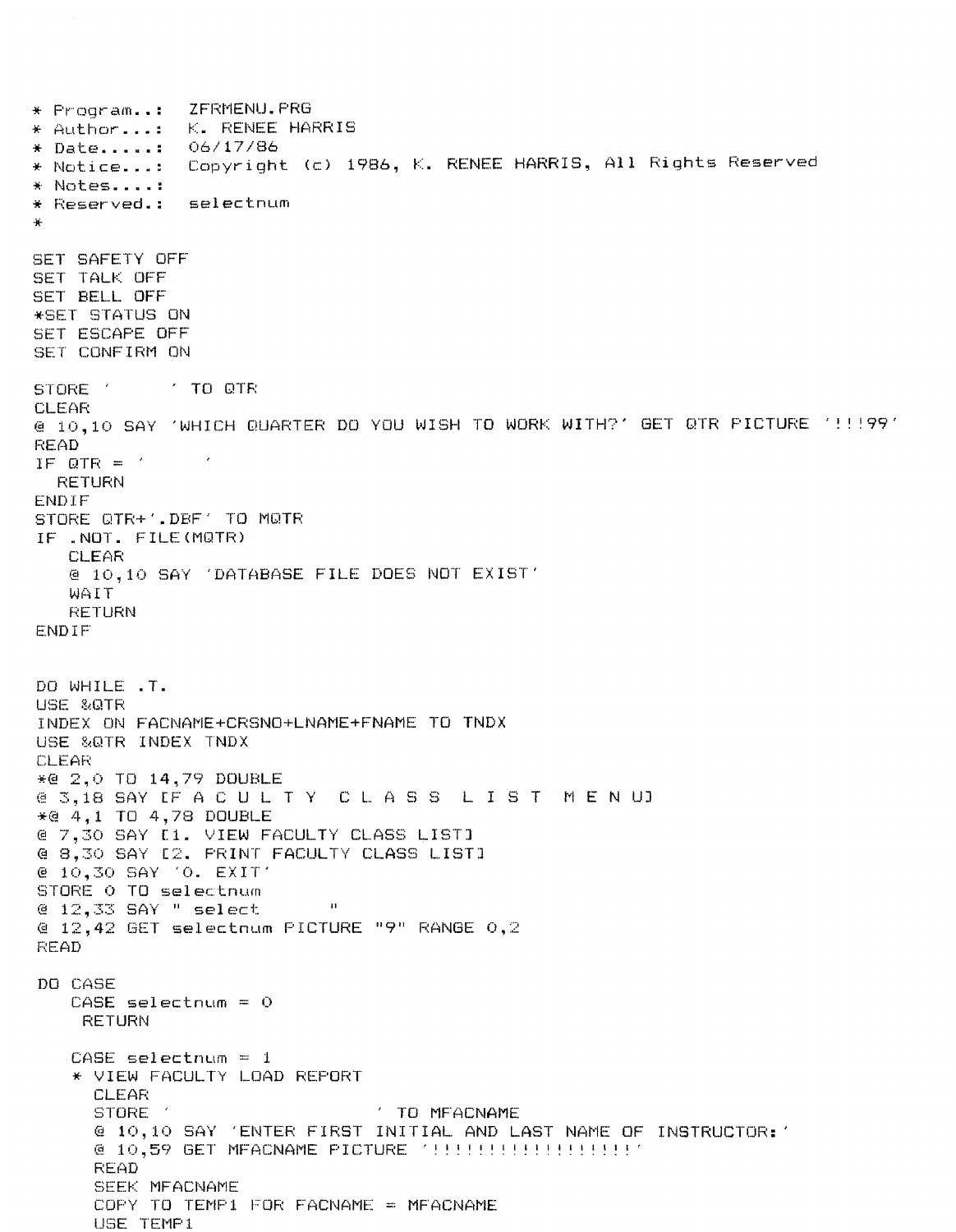```
CLEAR 
     IF RECCOUNT() = QCLEAR 
       @ 10,10 SAY 'NO CLASSES TO PRINT FOR INSTRUCTOR' 
       WAIT 
     ELSE 
       DISPLAY ALL FIELDS Crsno,Lname,Fname OFF 
       WAIT 
     ENDIF 
  CASE selectnum = 2 
  * PRINT FACULTY LOAD INFORMATION 
     CLEAR<br>STORE
                               TO MFACNAME
     @ 10,10 SAY 'ENTER FIRST INITIAL AND LAST NAME OF INSTRUCTOR:' 
     @ 10,59 GET MFACNAME PICTURE '!!!!!!!!!!!!!!!!!!!
     READ 
     SEEK MFACNAME 
     COPY TO TEMP1 FOR FACNAME = MFACNAME
     USE TEMP1
     IF RECCOUNT() = QCLEAR 
       @ 10,10 SAY 'NO CLASSES TO PRINT FOR INSTRUCTOR' 
       WAIT 
     ELSE 
       CLEAR 
       SET DEVICE TO PRINT 
       @ 3,3 SAY MFACNAME 
* @ 4,3 SAY DATE() 
       @ 4,3 SAY QTR 
\star @ 8,1 SAY '
       SET DEVICE TO SCREEN 
       SET PRINT ON 
       REPORT FORM FREPORT NOEJECT TO PRINT 
* DISPLAY ALL FIELDS Crsno,Lname,Fname OFF TO PRINT 
       ?? CHR(13) 
       SET PRINT OFF 
     ENDIF
```
 $\bullet$ 

ENDCASE

ZAP

ENDDO T USE RETURN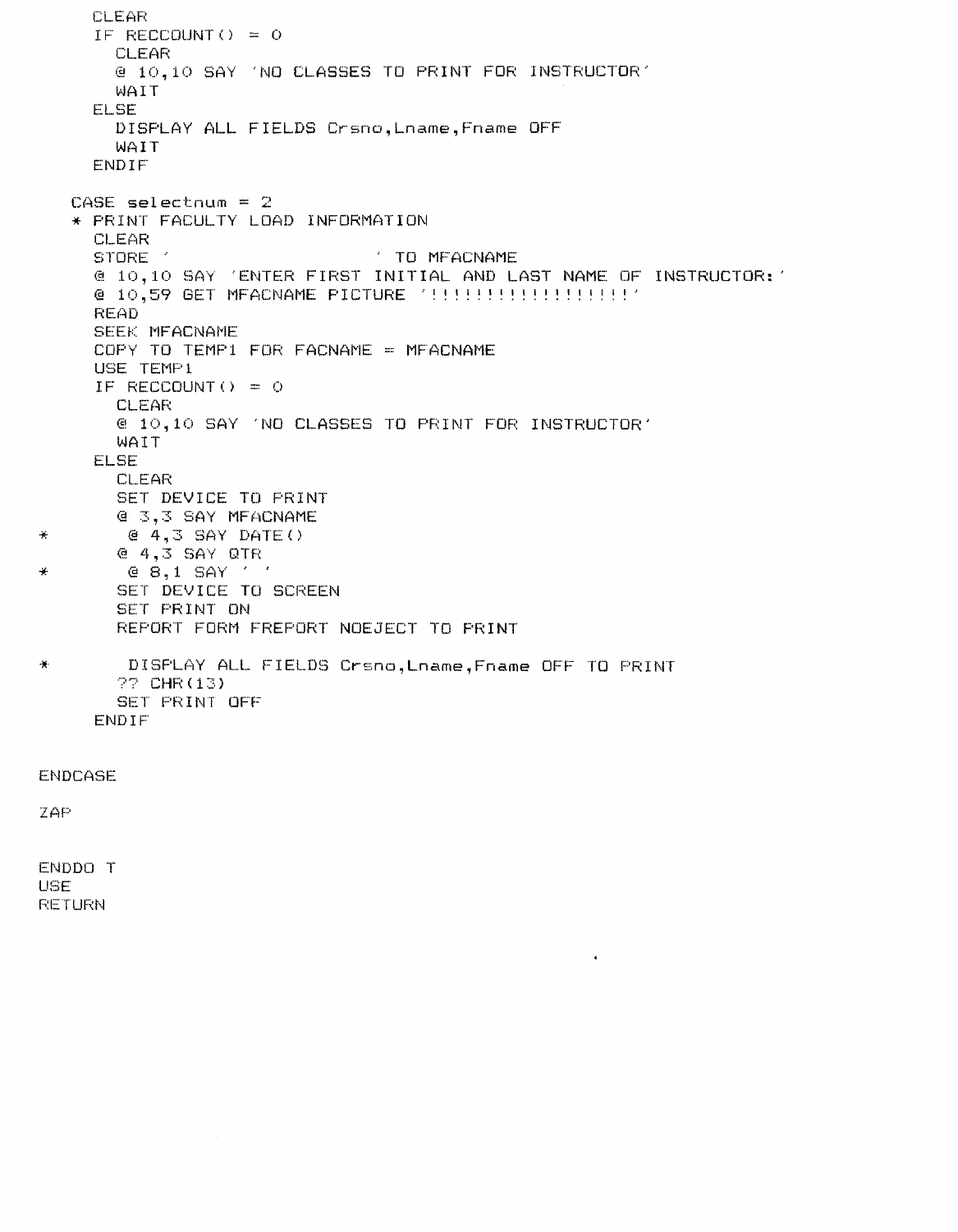\* Program..: ZCREATE.PRG \* Author...: K. RENEE HARRIS \* Date.....: 07/01/86 \* Notice...: Copyright (c) 1986, K. RENEE HARRIS, All Rights Reserved  $*$  Notes..... \* Reserved.: selectnum SET TALK OFF SET BELL OFF SET CONFIRM ON STORE ' **Example TO GTR** STORE 'N' TO MANS CLEAR @ 10,10 SAY 'ENTER NEW DATABASE NAME: ' GET QTR PICTURE ' !! ! 99' **READ** IF QTR =  $\gamma$  $\sim 10^{-2}$ **RETURN** ENDIF STORE QTR+1.DBF1 TO MQTR IF FILE(MQTR) **CLEAR** @ 10,10 SAY 'DATABASE ALREADY EXISTS' WAIT **RETURN** ENDIF CLEAR @ 10,10 SAY 'IS THIS THE DATABASE YOU WISH TO CREATE? ' @ 10,53 SAY QTR @ 10,60 GET MANS FICTURE '!' **READ** IF MANS =  $'Y'$ USE ZREGIS INDEX ZREGIS COPY STRUCTURE TO &QTR USE &QTR INDEX ON SSN+CRSNO TO &QTR USE CLEAR @ 10,10 SAY 'DATABASE CREATED' WAIT **ELSE CLEAR** @ 10,10 SAY 'DATABASE NOT CREATED' WAIT **ENDIF RETURN**